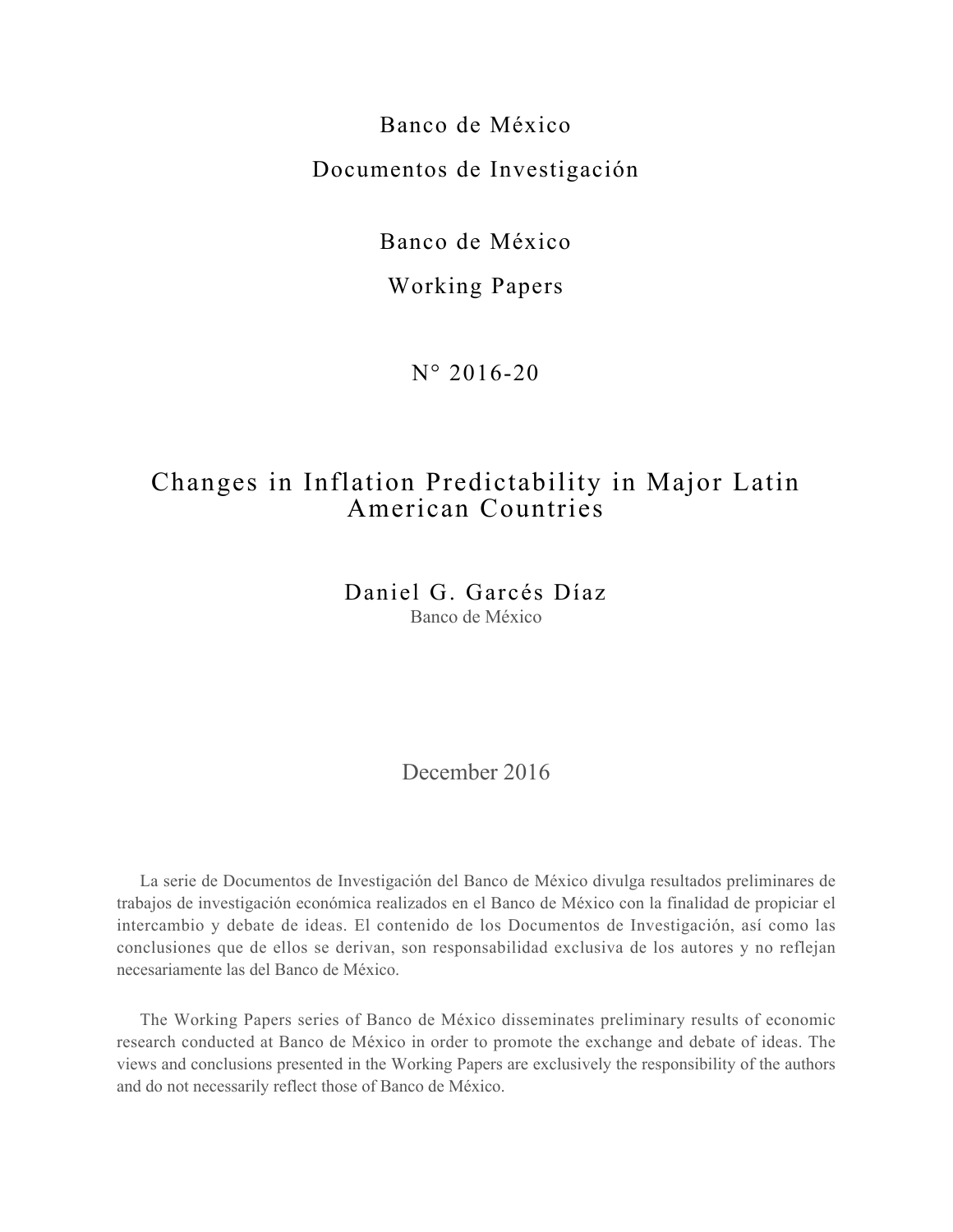# Changes in Inflation Predictability in Major Latin American Countries \*

# Daniel G. Garcés Díaz<sup>†</sup>

Banco de México

Abstract: Forecasts of inflation in the United States since the mid eighties have had smaller errors than in the past, but those conditional on commonly used variables cannot consistently beat the ones from univariate models. This paper shows through simple modifications to the classical monetary model that something similar occurred in those major Latin American economies that achieved their own "Great Moderation." For those countries that did not attain macroeconomic stability, inflation forecasting conditional on some variables has not changed. Allowing the parameters that determine Granger causality to change when the monetary regime does, makes possible the estimation of parsimonious inflation models for all available data (eight decades for one country and five for the others). The models so obtained ouperform others in pseudo out-of-sample forecasts for most of the period under study, except in the cases when an inflation targeting policy was successfully implemented.

Keywords: Money, exchange rate, cointegration, inflation forecasting. JEL Classification: C32, E41, E42, E52

Resumen: Los pronósticos de inflación en Estados Unidos desde mediados de los ochentas han tenido errores más pequeños que en el pasado, pero aquellos condicionales en variables usadas comúnmente no pueden superar consistentemente a los de modelos univariados. Este artículo muestra a través de sencillas modificaciones al modelo monetario clásico que algo similar ocurrió en aquellas de las principales economías latinoamericanas que alcanzaron su propia "Gran Moderación". Para aquellos países que no lograron estabilidad macroeconómica, los pronósticos de inflación condicionales en algunas variables no han cambiado. El permitir que los parámetros que determinan la causalidad Granger cambien cuando el régimen monetario lo haga hace posible la estimación de modelos de inflación parsimoniosos para todos los datos disponibles (ocho décadas para un país y cinco para los otros). Los modelos así obtenidos superan a otros en pseudo pronósticos fuera de muestra para la mayor parte del período de estudio, excepto en los casos donde una política de objetivos de inflación fue implementada exitosamente.

Palabras Clave: Dinero, tipo de cambio, cointegración, pronósticos de inflación.

 <sup>\*</sup>Comments and suggestions from participants at the 35th International Symposium on Forecasting 2015, Asian Meeting of the Econometric Society 2016, two anonymous referees, Alfonso Guerra and Daniel Chiquiar are gratefully acknowledged. The views and conclusions presented in this document are exclusively the responsibility of the author and do not necessarily reflect those of Banco de México.

<sup>&</sup>lt;sup>†</sup> Dirección General de Investigación Económica. Email: dgarces@banxico.org.mx.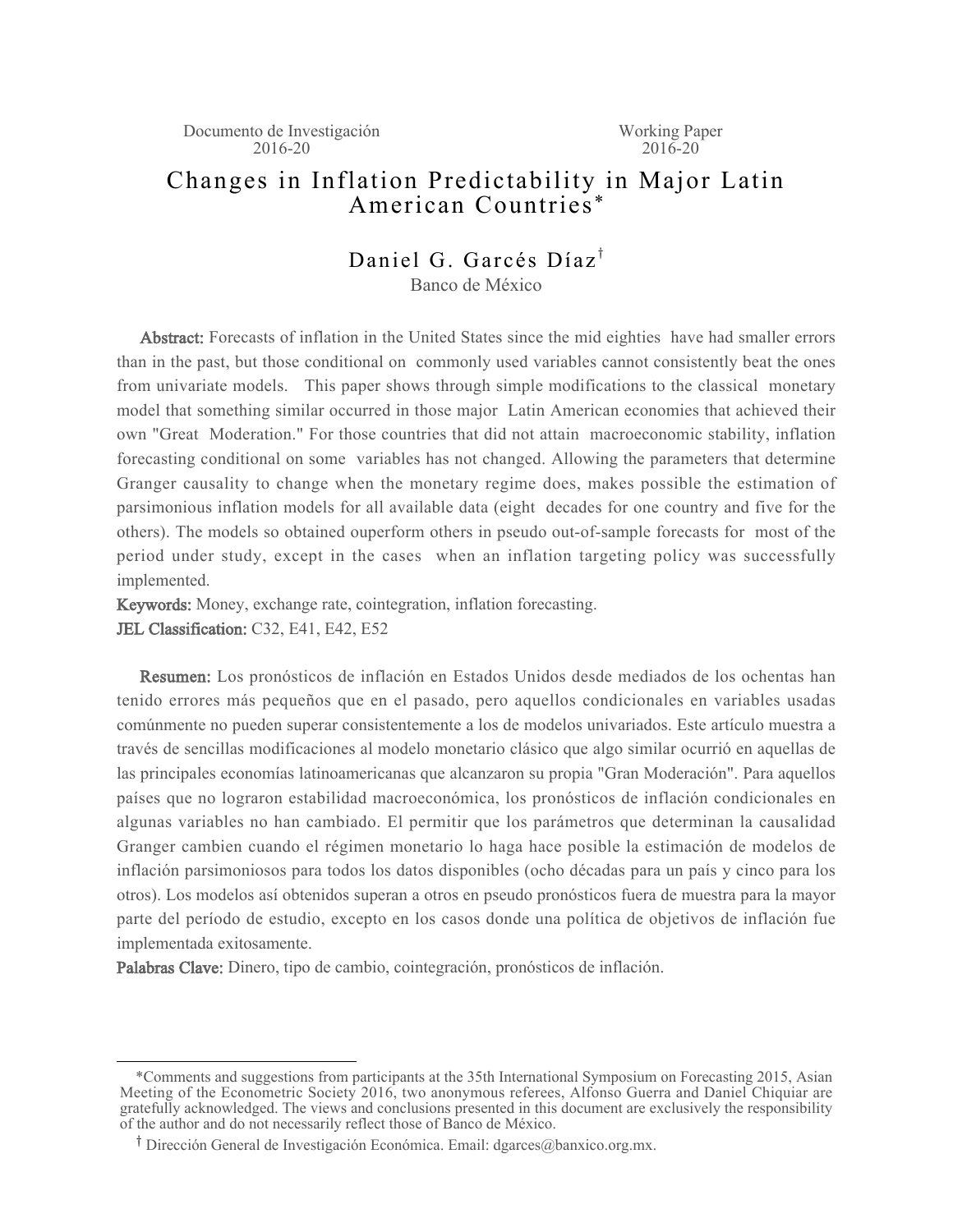# **1 Introduction**

Forecasting inflation is a more challenging task than textbook models based on monetary factors or slack measures suggest. For example, in the aftermath of the financial crisis of 2008 that caused a severe economic contraction in the United States and forced the Federal Reserve to apply an unprecedented monetary stimulus, both types of models failed to provide good inflation forecasts. On the one hand, predictions of surging inflation due to the huge expansion of the monetary base have not materialized so far. On the other hand, large negative output gaps and a high unemployment rate should have caused deflation if common Phillips curves were predicting well. This was the "missing deflation" episode that led Hall (2011) to propose that inflation should be regarded as a "near-exogenous" variable instead of the consequence of unused productive capacity. It was not always like this. There was a time when inflation was more easily referred to identifiable causes (see, for example, Stock and Watson, 2007).

Although it has been known for some time that predictability is a property that can change, the issue has not been explored fully.<sup>1</sup> This article makes a contribution on this topic by showing how and why the conditional predictability of inflation has evolved in six major Latin American economies (Argentina, Brazil, Chile, Colombia, Mexico and Venezuela). These economies experienced different monetary regimes that in turn determined the behavior of inflation. Differently from most other papers on inflation models, the study covers many decades, eight for Mexico and five or six for the rest. Despite of this, the models here obtained are surprisingly parsimonious and derived from the same theoretical framework. This contributes to fill a notorious void of out-of-sample forecasting evaluation of inflation models in Latin America and provides some insights of more general use on why inflation dynamics changes.

The models discussed below consider the possibility that the central bank determines either the price level or the inflation rate and that the institution can achieve its objectives through either a monetary aggregate, the exchange rate or a pre-announced inflation target. These types of monetary regimes are the only ones seen in the countries here examined although others are certainly conceivable.

A very useful analytical simplification of this paper is that within each monetary regime, only the variables chosen by the central bank Granger cause inflation. Many factors (for example, tax increases

<sup>&</sup>lt;sup>1</sup>Rossi and Sekhposyan (2010) find that the relative forecasting performance of models of U.S. GDP growth and inflation have varied over time. No examples on this issue were found for Latin American countries.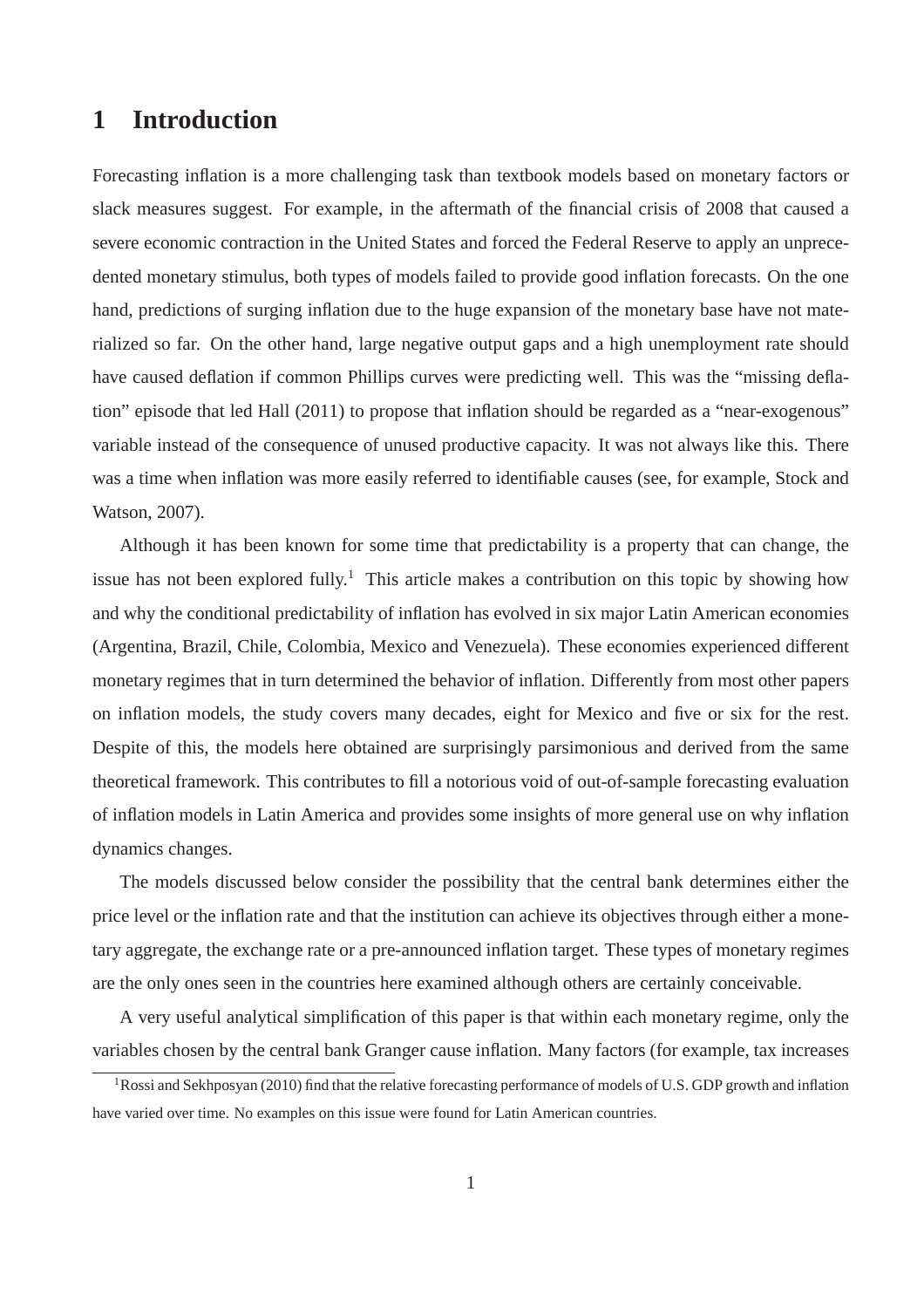or climatic factors) can affect the inflation rate at some point, but most of the time their impacts are hard to identify under specific monetary policy and their effect on inflation appears only in the short run. These considerations imply changes in the Granger-casuality relations among monetary variables when the economy passes from one monetary regime to another. The resulting models are parsimonious and leave almost no room for other explanatory variables and, more to the point, produce good pseudo-outof-sample forecasts.<sup>2</sup>

The models for Brazil and Mexico share some similarities, even though their inflationary and institutional experiences have been very different in several aspects. These two countries began with a regime with where the price level was determined by the money supply within the quantitative equation of money (QEM). At the beginning of the eighties, they switched to a regime where the price level was tied to the exchange rate through the purchasing power parity condition (PPP). Finally, around 2000, they adopted a preannounced inflation target policy. Chile had a regime with a price level target tied to the exchange rate until 1990 before adopting a preannounced inflation targeting framework. Argentina has had a price level target tied to money for the whole sample.

Neither Colombia nor Venezuela appear to have ever determined the price level, so for those countries the pass-through of money or the exchange rate has never been complete, as in the other countries under study. Venezuela had first a regime where the rate of inflation was determined through the money supply before moving, in 1977, into an regime where the inflation rate depended on the exchange rate movements. It has remained in that regime since then. Colombia was the only country where no clearcut dates for regimes were found so both money growth and the exchange rate depreciation enter into the corresponding inflation model.

The results are useful for several purposes. For example, they provide a clear estimate for the passthrough to inflation from money, the exchange rate or from any other variable at each point of time. Another is that by splitting the sample into different regimes at given dates one can get better estimates. Thus if one believes that during the inflation targeting regime a Keynesian model can work, then one should constraint the analysis only to this subsample because in previous regimes nominal monetary factors were dominant.

The rest of the document is organized as follows. In section 2, there is a brief literature review.

<sup>&</sup>lt;sup>2</sup>The adjective "pseudo" means that the "out-of-sample" period is part of the original data to obtain the model to be tested as a forecasting tool. These exercises consist in estimating the model only for part of the original sample and producing dynamic forecasts for the rest of it without reestimation.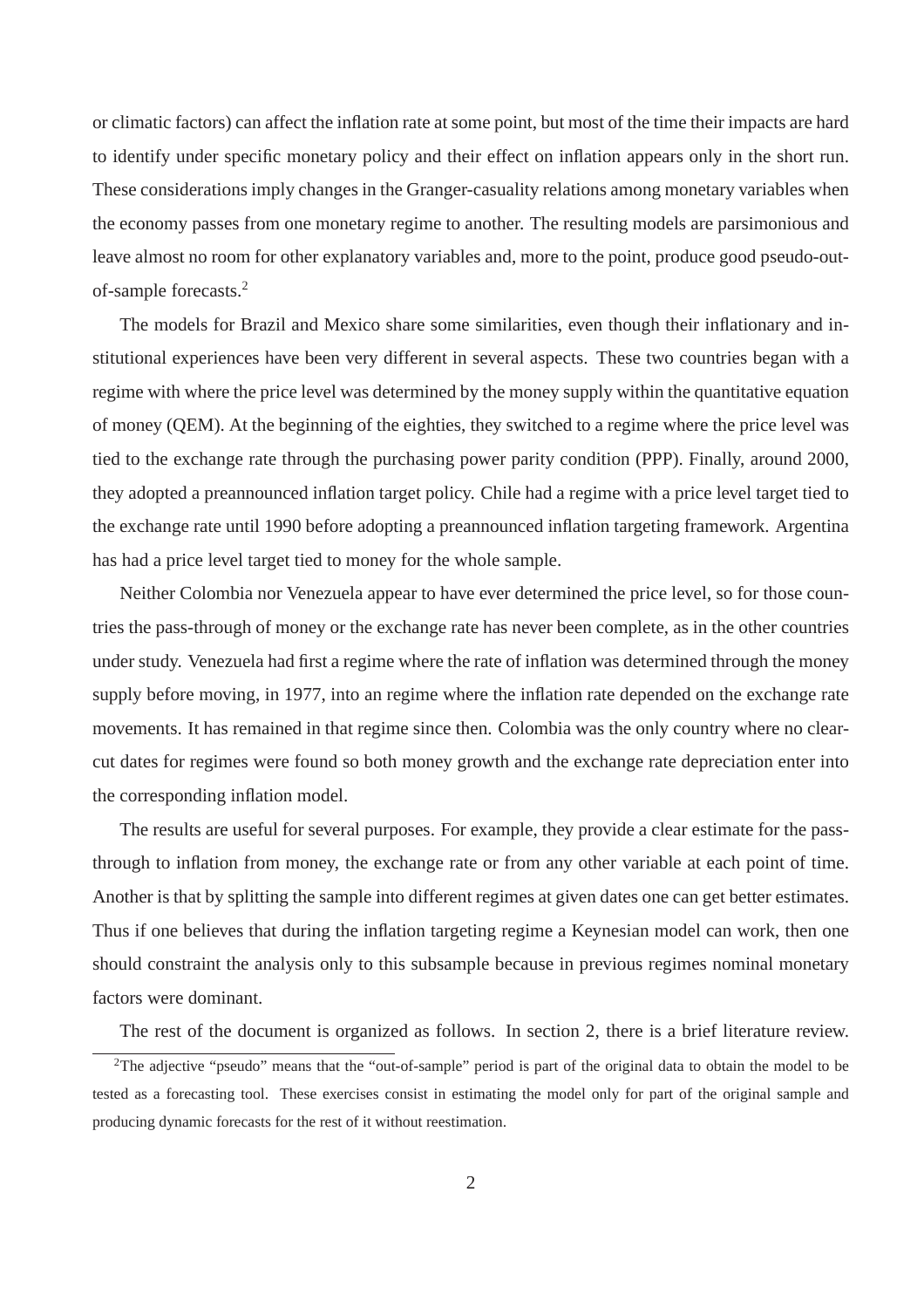Section 3 presents the data for the empirical analysis. Section 4 describes the theoretical framework and describes how it is used in a test of regime change. Section 5 shows the procedure to identify the dates of regime change, presents the results for the tests and the final models for each country. The evaluation of the out-of-sample forecasts of such models is in section 6. Section 7 offers the conclusions.

# **2 Literature Review**

There is an abundant literature on inflation models for individual Latin American countries, but not so many articles that include a group of them, even less that study long samples and even fewer, if any, that apply out-of-sample forecasting comparisons. Some of the most important works on analysis of several Latin American countries are Marcet and Nicolini (2003, 2005) and Sargent, Williams and Zha (2009). Those articles mainly study high inflation periods and tie them to money growth for public deficit financing. They do not present any out-of-sample forecasting exercises.

Mexico is included only in the sample of Marcet and Nicolini (2005) although it never faced hyperinflation.<sup>3</sup>. This country is interesting because, as those authors show in their Figure 1.d, the relationship between money growth and inflation becomes less clear since the beginning of the 80s and breaks down completely from 1987 to 1995, precisely when inflation reached its highest levels.

Actually, the relationship between money growth and inflation has become weak in most economies during the last few decades. Teles and Uhlig (2013) uncovered, in a multi-country study, that since 1990 "With low variability of inflation it is not easy to find a one-to-one relationship between inflation and money growth." According to Lucas and Nicolini (2013), in the United States "Long standing empirical relations connecting monetary aggregates like M1, M2 and the monetary base to movements in prices and interest rates began to fall apart in the 1980s and have not been restored since."

The breakdown of the historical relationship between money and inflation has not been completely incorporated into regular discussions among economists. This could be seen in the disagreement among leading economists on the likely effect on US inflation of the Federal Reserve's unprecedented monetary expansion . The predictions on this potential effect included positions that considered that: a) it would be inflationary; b) it would do nothing to inflation; c) it would be deflationary and; d) it could

 $3$ With annual data, its highest rate of inflation was 99 percent in 1987 although the twelve-months inflation reached its peak at around 150 percent at the beginning of 1988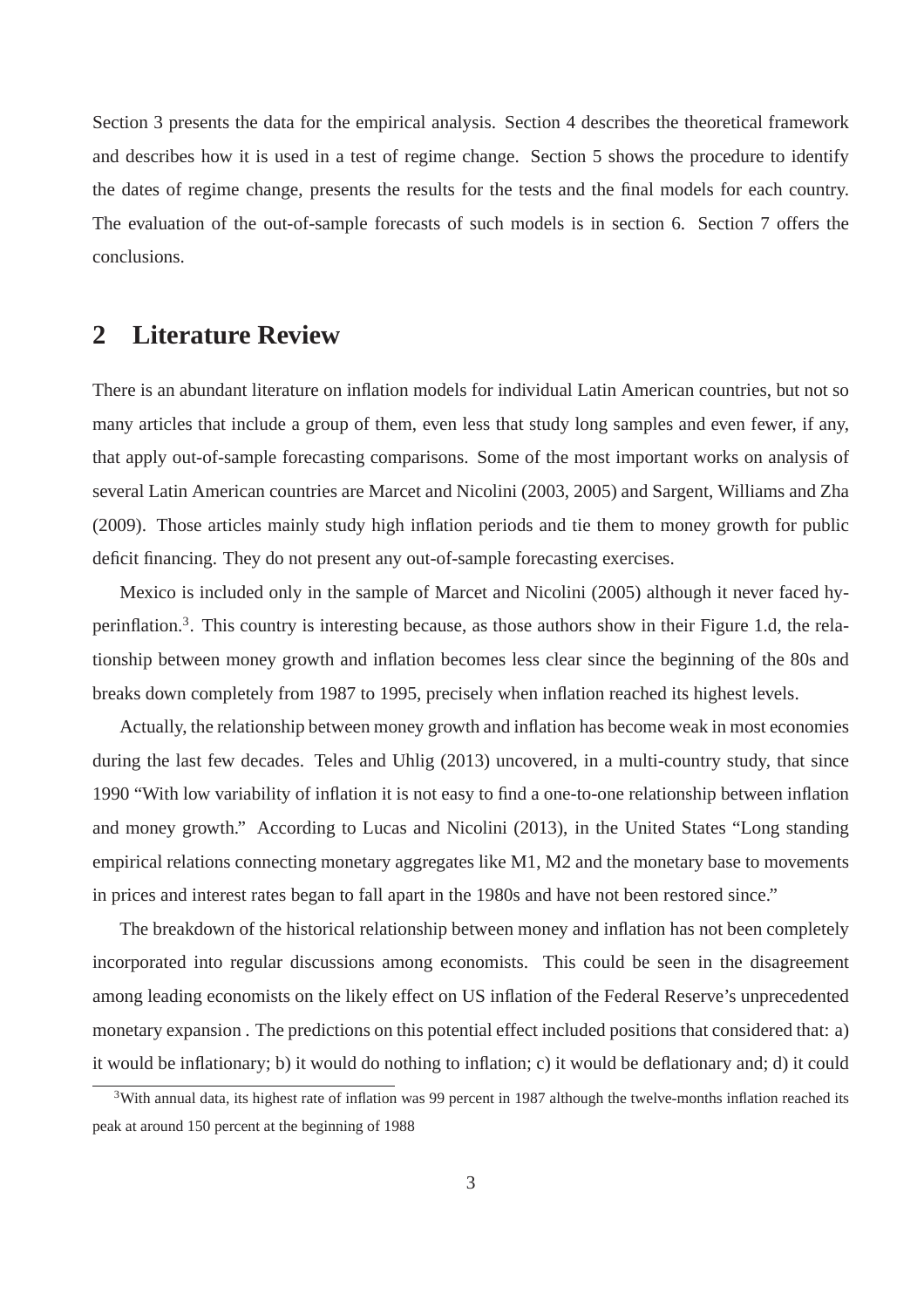do anything (indeterminacy). This debate took place mostly in blogs although there were some academic papers about it (for example, Williamson 2013, Schmitt-Grohe and Uribe, 2013, and Cochrane, ´ 2014).

More generally, statistically solid relations between inflation and any other variables, not only money, have become hard to find. For Latin American countries, Schmidt-Hebbel and Werner (2002), among many others, found that the exchange rate pass-through, traditionally very important in explaining inflation in these economies, had become weak since the adoption of inflation targeting. Thus, models of inflation based on either money or the exchange rate have become rare. This makes important to ask how good other models are to forecast inflation. A possible answer could be obtained by looking at their performance in advanced economies, where they have been in use for a long time.

In developed economies, there has been ample evidence that other types of inflation models are not so great in forecasting inflation either. Stock and Watson (2007) point out that since the beginning of the Great Moderation, the predictable component of inflation has diminished. This finding was confirmed and extended to other developed economies by Faust and Wright (2013). Edge and Guykarnak (2011) show that although the claim that the Smetz and Wouters (2007) model produces forecasts as good as those of a Bayesian VAR remains true, in absolute terms the forecasts from both techniques are poor.<sup>4</sup> The bad forecasting performance of Phillips curve models became clearer during the financial crisis. Indeed, in both the United States and the euro zone, inflation did not seem to react to measures of idle capacity as existent models had suggested. This was known as the "missing deflation puzzle," that led Hall (2011) to propose that inflation could be regarded as a "near-exogenous" variable in macroeconomic models. Baretto et al. (2013) even propose a vertical Phillips curve, where inflation changes are unrelated to economic activity.

As a response to that, Del Negro et al. (2014) showed that the Smetz-Wouters model augmented with financial frictions was able to replicate the behavior of inflation and GDP during the recent crisis if the Phillips curve is very flat. Christiano et al. (2014) obtained a similar result by introducing into a New Keynesian model the fall of multifactor productivity and the rise of working capital costs seen during the Great Recession. Despite their great promise, these results do not necessarily imply that the Phillips curve will provide accurate predictions in the future nor that they have solved the problems

<sup>&</sup>lt;sup>4</sup>The Smetz and Wouters (2007) model has become the standard for New Keynesian DSGE models and it has the nice features that it is estimated instead of calibrated and it is closer to be competitive in forecasting than any other model of its kind.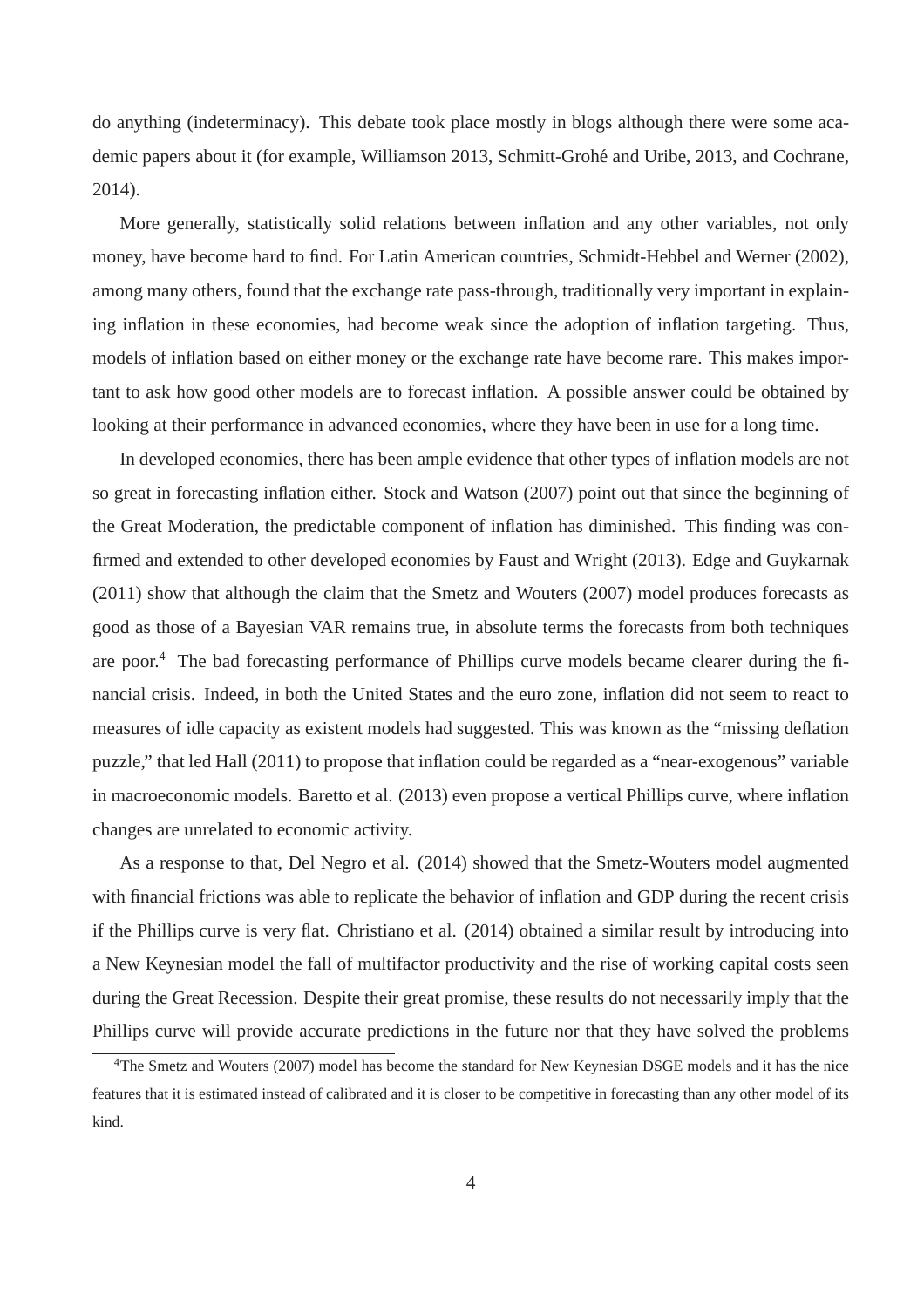that model had in the past.

As a matter of fact, the problem of accurately predicting inflation might not have a simple solution. For example, Goodfriend and King (2009) showed within a stylized model that inflation becomes hard to predict based on the output gap if the central bank has credibility as an inflation fighter. A similar result seems to be applicable to the Latin American countries that credibly adopted inflation targeting. In several of those economies, inflation inertia has been reduced and, sometimes, inflation even behaves like noise around a constant.<sup>5</sup>

For emerging countries, the comparison in terms of pseudo out-of-sample forecasting performance of different inflation models is even scarcer than in the case of developed economies. One work that makes such comparisons for Mexico is Baillieu et al. (2003) who found that for the period 1983-2000 models based on the exchange rate easily beat other types of models.

Many studies of inflation implicitly or explicitly assume regime changes. The most common way to incorporate such assumption is the selection of a sample period with arbitrary start and end points. The typical justification is, if there is one, the existence of some supposedly important change in economic conditions. Although often very informative, those studies rarely prove the relevance of such regime changes and they are frequently silent on what happens out of those time boundaries.

The regime shifts here considered are based in changes in the parameters that determine Granger causality, which in the context of cointegrated systems are expressed as modifications of the weak exogeneity properties. In particular, a new regime is identified if the properties of Granger causality among variables in the system is modified. This is an unusual exercise but it is very useful in order to understand the changes in the dynamics of inflation. One of the very few papers that deal with changes in the causality structure within a cointegrated VAR is Barassi et al. (2007), who also expressed their surprise for the lack of tests for such changes, that they consider more likely than those in the cointegration coefficients. They propose some tests to detect a change in the adjustment coefficients in simple bivariate systems. Although they mention some possible situations where those changes could happen, they do not provide an explicit empirical example and base their study on simulated data.

One reason for the lack of analysis of changes of regimes defined by Granger causality might be that such mutations in the dynamics are hard to detect and regular methods to study cointegrated systems typically do not work with them. For example, likelihood ratio tests, as those in the Johansen

 $5$ That is with annual data. With quarterly or monthly data there might be seasonal factors and some autoregressive terms which are statistically significant.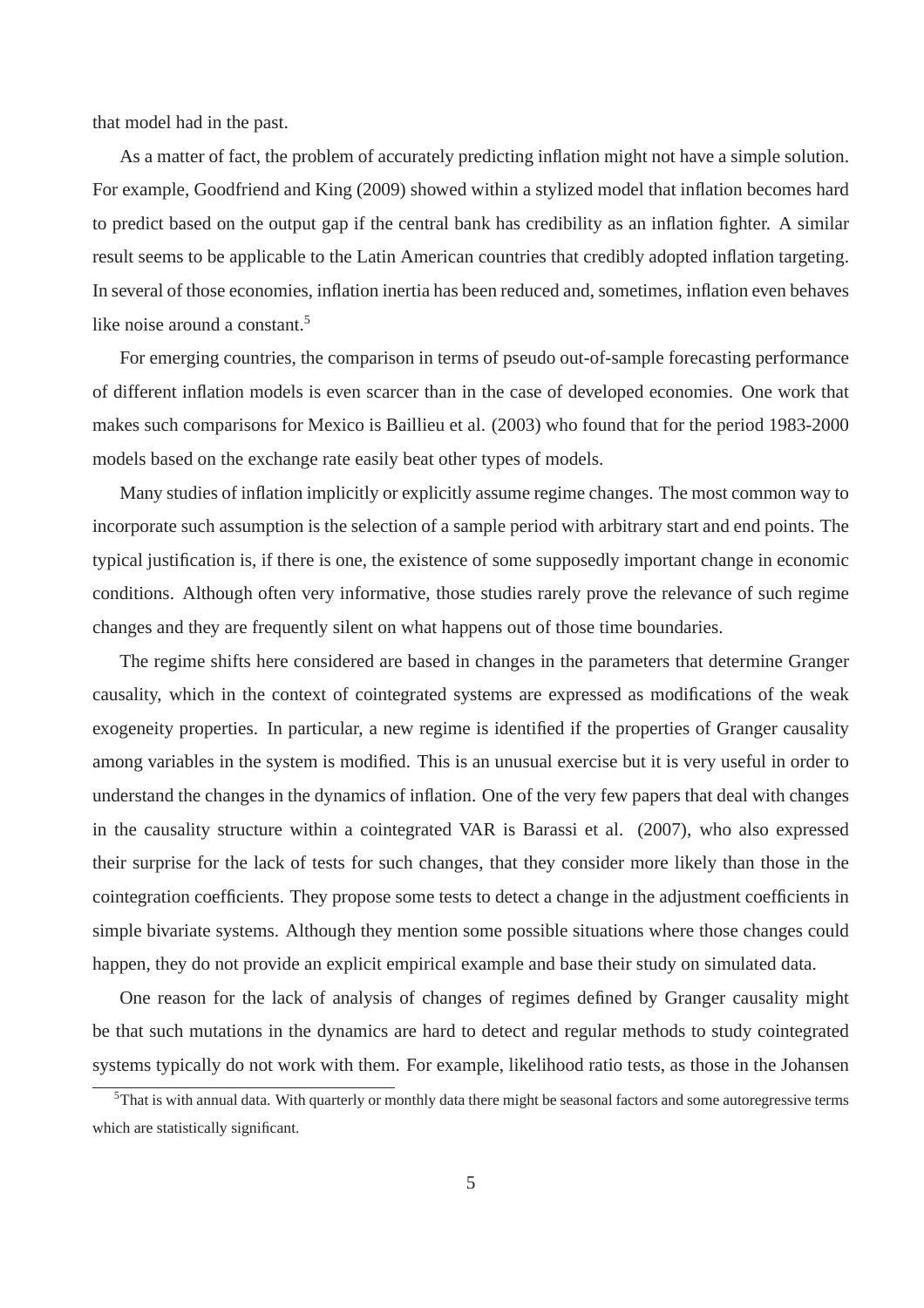method, run into trouble. Kurita and Nielsen (2009) show that when changes occur in the adjustment parameters, the Johansen's method is not applicable because "[those changes] are reflected in the impact parameter of the common stochastic trends, thereby affecting the asymptotic distributions of cointegration rank tests." Because of this, the approach here is to use unbalanced regressions and error-correction mechanisms to test for regime changes and cointegration.

# **3 Data and Unit Root Tests**

Most of the data for this paper, with some exceptions, are taken from the IMF's International Finance Statistics (IFS). The frequency in all cases is annual. The series for Mexico were obtained from national sources (Inegi and Banco de Mexico). For this reason, the sample for Mexico starts in 1932 while for the others it begins in either 1950 or 1960. In all cases the sample ends in 2013. The price level for Brazil was obtained from the site Ipeadata. For Chile, the IFS series of currency starts in 1986 so money is mostly excluded from the corresponding analysis. However, the model with the exchange rate for that country works quite well so the missing data might not be so important after all. The US CPI series was obtained from the Bureau of Labor Statistics.

There are problems with the data of Argentina and Venezuela that are commented later as they affect the evaluation of the forecasting models. In the first country, the series for the official consumer price index was under scrutiny by the International Monetary Fund at the end of the sample. For Venezuela, for several years at the end of the sample, the exchange rate series in the IFS was probably not the reference that price setters were using given its wide disparity with the exchange rate in the parallel market.

The variables are in logs and represented by small case letters. As the data of different countries is never mixed, one letter represents the same variable for all countries. The local price level  $(p)$  is the corresponding CPI while the foreign price level  $(p^{us})$  is the US CPI. The nominal exchange rate  $(e)$  is in local currency per dollar. The monetary aggregate  $(m)$  is currency. The measure of economic activity  $(y)$  is GDP.

Table 1 contains the Augmented Dickey-Fuller (ADF) unit root tests. The series for Argentina, Brazil, Chile and Mexico uniformly show that the variables in levels contain a unit root while in first differences they do not. However, the rejection of the unit root hypothesis is borderline in some cases, as it happens with inflation in Argentina and Brazil, where the unit root hypothesis is rejected only at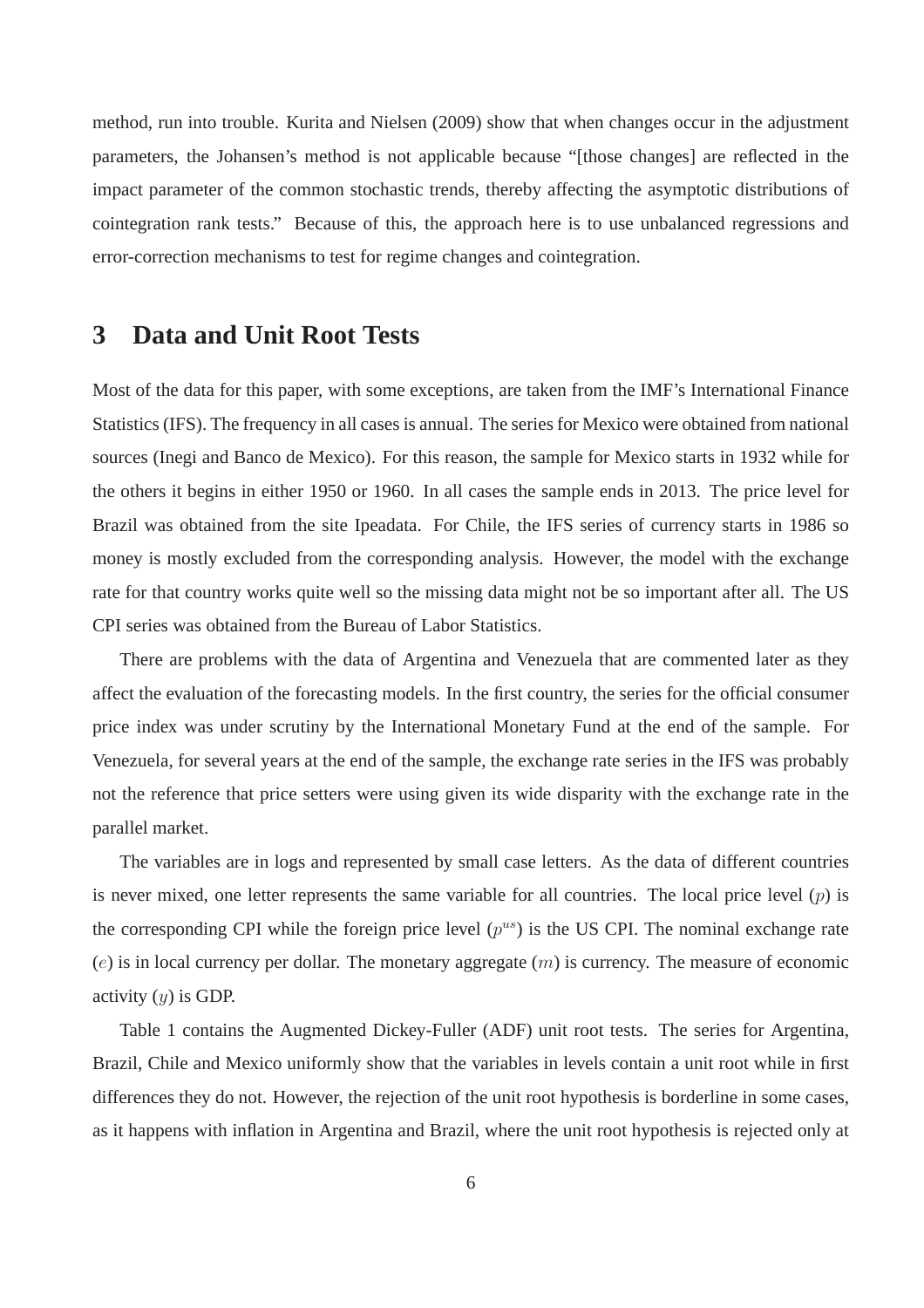the 10 percent level of significance. In the case of Chile the level of confidence is 5 percent while for Mexico is 1 percent. It is assumed that these and other differences are the result of the way central banks have conducted their monetary policy and they will be reflected in the form of the inflation models. Both the unit root properties and the form of the inflation models seem to be related to different targets set by the respective central banks.

— Table 1 here —

# **4 The Theoretical Framework and a Test of Regime Change**

This section contains two closely related parts. The first one describes the conceptual model on which the analysis is based. In particular, it describes the long-run relations that are the base of the models for the periods when there was an easily identifiable (Granger) cause of inflation. The second part describes the role of the long-run equilibrium conditions in a test for regime change.

As in any other similar definition, a regime change here consists of a change of parameters. The main difference here is that the changes happen to be those that determine the directions of Granger causality. When the relations are among nonstationary variables, the parameters involved are those of speed of adjustment (also known as feedback parameters). This is crucial because, it imposes unusual restrictions on the formulation of the statistical models and the estimation methods that can be used. For example, Johansen's reduced-rank method cannot be used, as it will be discussed with some detail later on.

### **4.1 The Theoretical Framework**

The monetary model for Latin American economies was used successfully by Marcet and Nicolini (2003, 2005) and by Sargent et al. (2009). The first authors constrained their study to periods with very high inflation but that of Sargent et al. (2009) goes to 2005, including years of moderate inflation. These authors include the public deficit as a key variable in their models and consider money to be the only direct driver of inflation. In contrast, the analysis presented here differs because in that it considers that money is just one instrument of several that can be used or not by the central bank, even when inflation is high. One example of when this could be happening is when a central bank targets a competitive exchange rate.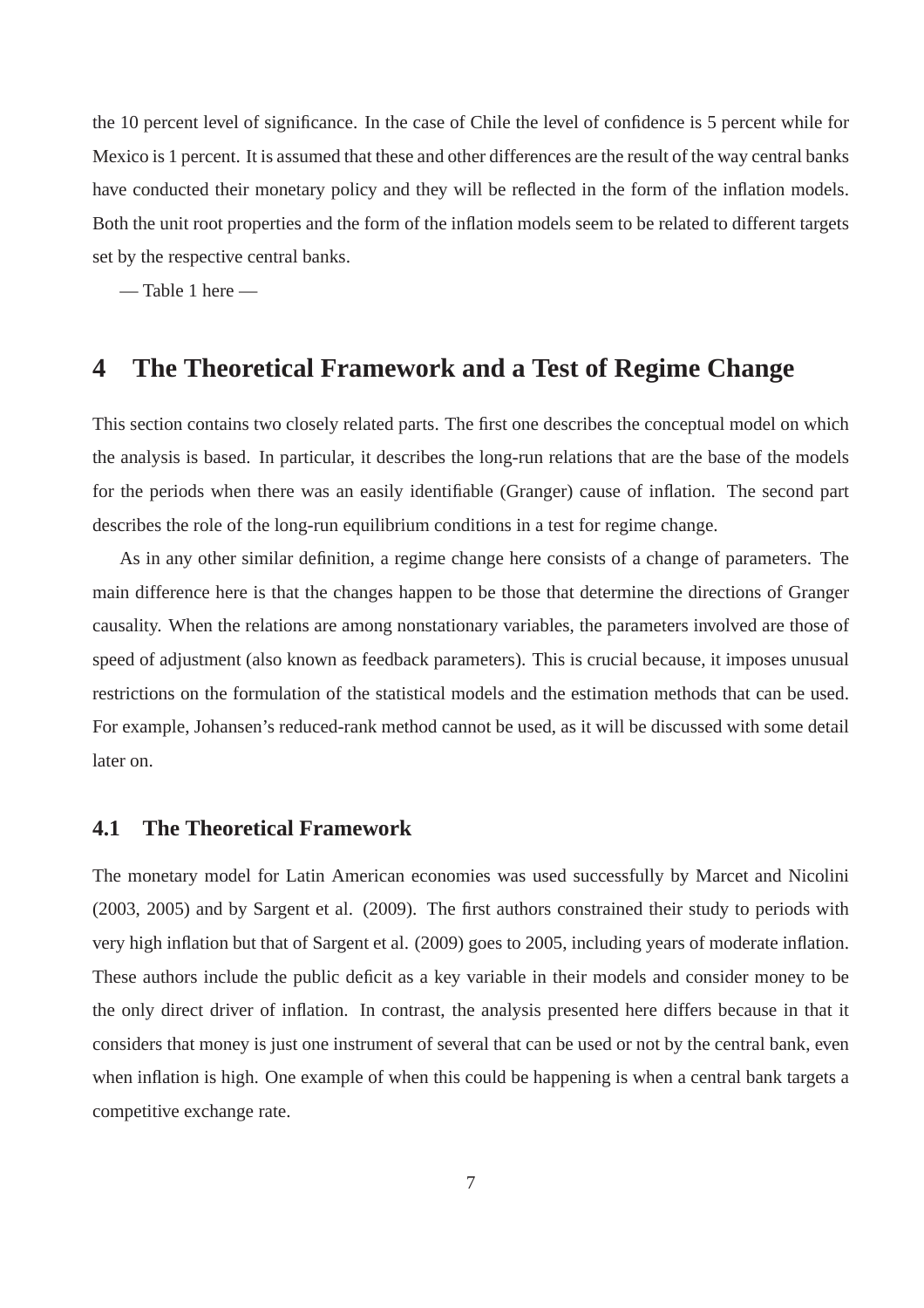Despite the empirical success of the models in those papers, the monetary approach has been mostly abandoned. The reasons for this are two. First, it is commonly believed that the monetary model works only during periods of high inflation or the very long run (Romer, 2011). Second, the monetary model is regarded essentially as a relationship between money growth and the inflation rate where the former causes the latter. Given the ample evidence that shows that such causality and even the simple contemporary correlation between these two variables have weakened, it would seem that a monetary model has no place in modern times.

However, when it comes to forecasting there is not an obvious superiority of other approaches in a low inflation environment. As mentioned in the literature review, they did not produce good forecasts during the crisis and before. Thus, if there is not really a clear gain in forecasting power by switching models, one might as well stick with the monetary approach with some slight modifications that improve its fit to the data and the pseudo out-of-sample forecasting exercises.

In this paper, the central bank's reasons to pursue certain path for the price level or the inflation rate are not studied. Instead, the paper concentrates on the direct relationship of inflation with the central bank choices of targets and instruments. This allows to improve the goodness of fit to the data and to produce good pseudo out-of-sample forecasts within each regime. This is done through the identification of changes in the Granger causality properties.

The central bank can target either the price level or the inflation rate. For either objective, it can choose as its instrument a monetary aggregate, the exchange rate, an interest rate or a combination of them although, in most of the cases here examined, typically it will use just one instrument.

Such choices determine the dynamics of inflation only for the period when they are applied. This is what allows the use of the same theoretical framework to study each case for all available data of these Latin American countries. The identification of targets and instruments is purely empirical, dictated by the model's best fit for the data although in some cases key historical events signal when the changes of instrument or target ocurred.

Thus, the simplest version of the classical monetary model for a small open economy is based on an exogenous process for GDP, the QEM, the PPP condition and a rule that relates the objectives of the central bank with the price level or the rate of inflation. This rule can either be of the type used by Sargent et al. (2009), if the central bank is using money as its instrument, or another where the exchange rate is the instrument. The central bank can also set its policy with a rule that relates its inflation target with its policy interest rate (i.e., Taylor's rule).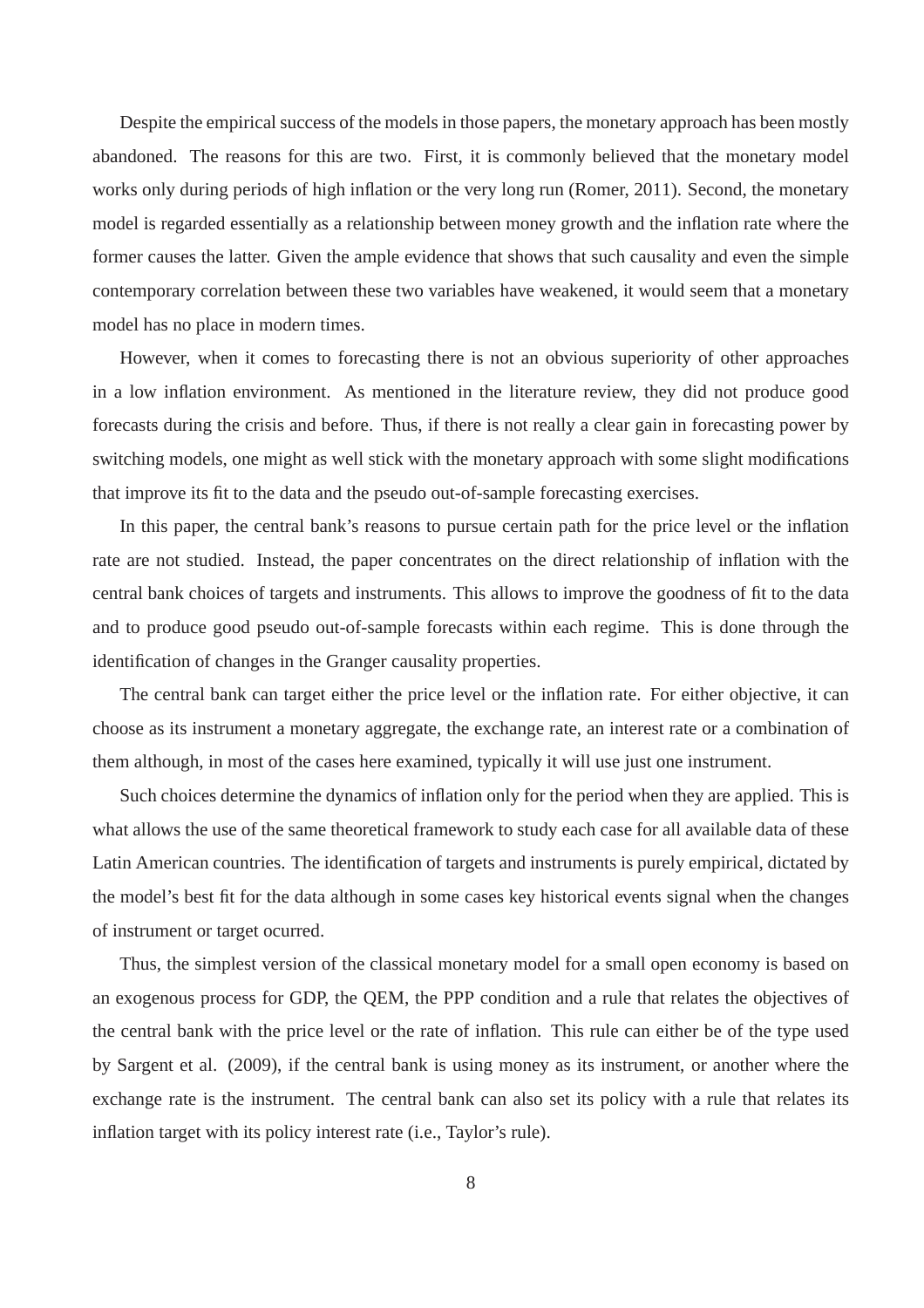In the Cagan (1956) money demand equation, which Marcet and Nicolini (2005) and Sargent et al. (2009) adopt, the scale variable (for example GDP) is completely excluded because with very high inflation its variations matter little. As there are significant periods when inflation was moderate or low, the approach here is to use the QEM in its traditional form. This is a long-run relationship where the price level is determined when the central bank uses money as its instrument.

The empirical analysis also gives a central role to PPP as a long-run equilibrium condition where the price level can be determined if the central bank opts for using the nominal exchange rate as its instrument. When the central bank adopts an inflation targeting approach, the price level is not longer determined within the QEM or the PPP equations. Instead, the price level fluctuates around a trend related to the inflation target.

$$
m_t - y_t - p_t = -v_t \sim I(0) \tag{1}
$$

$$
e_t + p_t^{us} - p_t = r e r_t \sim I(0)
$$
\n<sup>(2)</sup>

Relation (1) is the QEM. Here, the price level,  $p_t$ , currency,  $m_t$ , and output  $y_t$ , are the determinants of money velocity  $v_t$ . Money is currency and so it can be considered as a real policy instrument, as opposed to broader aggregates. Equation (2) is the PPP condition, where to be a valid long-run equilibrium condition the real exchange rate  $rer_t$  has to be stationary.

These relationships are the starting point for the inflation models for Argentina, Brazil, Mexico and Chile because those countries had at some point a de facto price-level targeting regime tied to either money or the exchange rate. However, those relationships do not hold for either Colombia nor Venezuela despite the fact that money or the exchange rate have had a significant impact on inflation at some point. For these countries, the model of price level targeting cannot be applied.

It might be useful to state that QEM, or a more general money demand for two countries, along with the PPP condition and an uncovered interest rate parity are the ingredients for the monetary model of exchange rate determination. Despite the similarities, this investigation is not trying to study the exchange rate but the rate of inflation. In principle, it is possible to study both for the same ticket but that would stray the paper from its objective.

Nonetheless, before going into the empirical analysis, it is important to notice that equations (1) and (2) imply equation (3), often seen in studies of the classical monetary model for the exchange rate (Here, it will be used differently):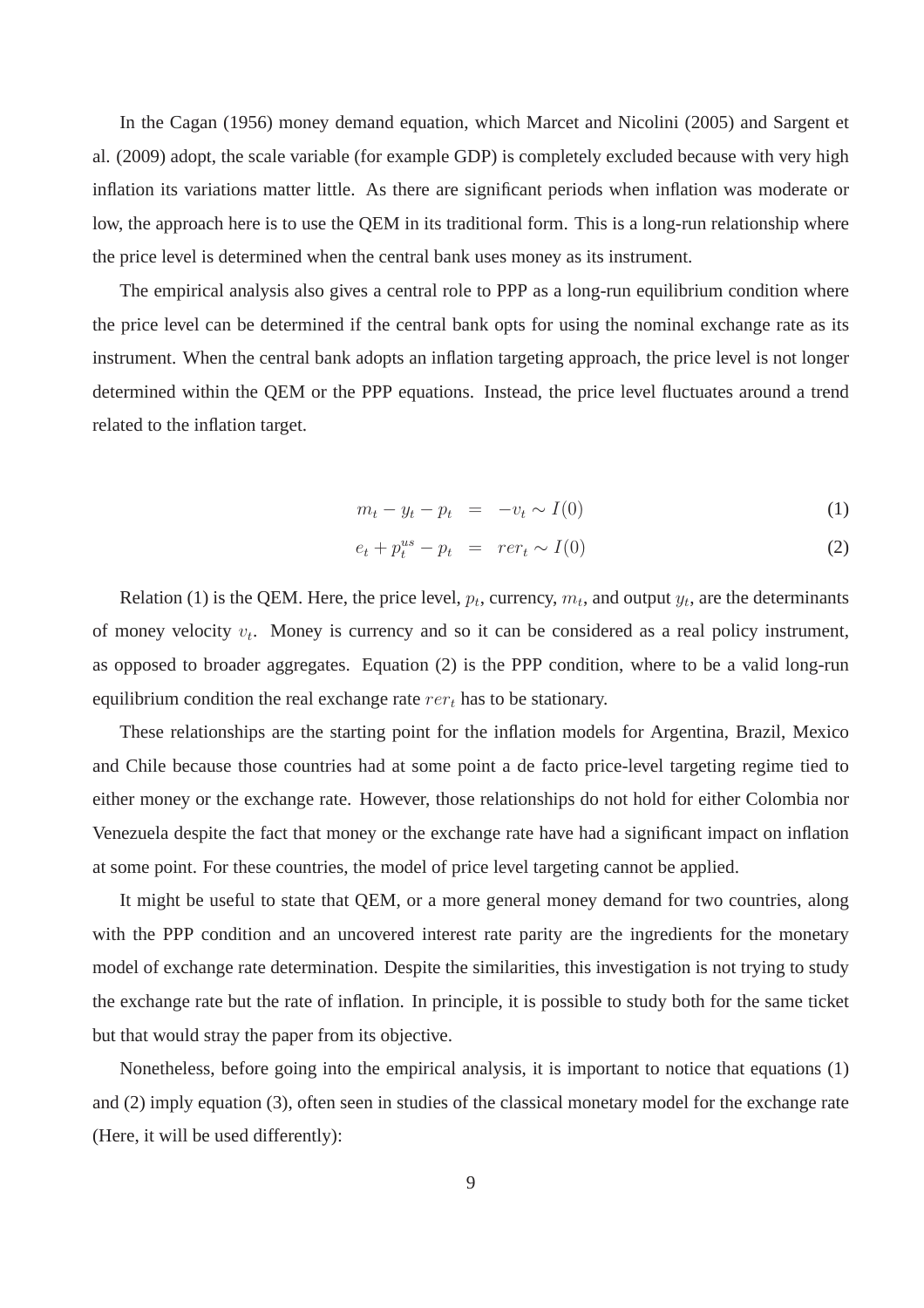$$
e_t + p_t^{us} = m_t - y_t + z_t^{e1}
$$
 (3)

where the residual  $z_t^{e1} = rer_t - v_t$  is stationary. This equation can be used to study any of the variables in it but here this relationship will be useful to carry out some tests for Argentina, Brazil and Mexico. Thus, it will be helpful to keep in mind the relations among equations (1) to (3). They will be used below in some simple algebraic substitutions in the context of a test for a regime change.

### **4.2 A Test of Regime Change**

This section offers an explanation for the test of regime changes for nonstationary variables and the role of equations (1) to (3) in it. The regimes here are defined by their Granger causality properties. Thus, there is a regime change when the Granger causality properties of the system change. A simple example is that if inflation was being driven by money in a regime but at some point such causality disappears, then there is a regime change.

This section describes a regime change test that applies when an economy starts from a monetary regime with price level target driven by a given instrument (money or the exchange rate). The test was used to detect the following cases: a) The economy remains in one regime for the whole sample (Argentina and Chile); b) the system retains the price level target but the instrument changes, for example money for the exchange rate, (Mexico and Brazil); c) the economy abandons price level targeting and moves into an inflation targeting regime (Brazil, Chile and Mexico).

To see why this test works, one has to consider the following. A price level target is at work when a percentage increase in the amount of money or the exchange rate, but not necessarily both, will be reflected as a similar increase in the price level in a long enough period. If money is the driving variable in a price determination regime, inflation would have as a chief explanatory variable the lagged velocity of money  $v_{t-1}$  in an error correction mechanism. On the other hand, if the exchange rate is the causing variable, then the lagged real exchange rate  $rer_{t-1}$  enters as an explanatory variable for inflation in an error correction mechanism.

However, there is further insight in considering an equivalent alternative yet unusual model for inflation if equations (1) to (3) hold during the periods when there was price level determination. This alternative model will be the base of the test for a regime change when there is a situation of this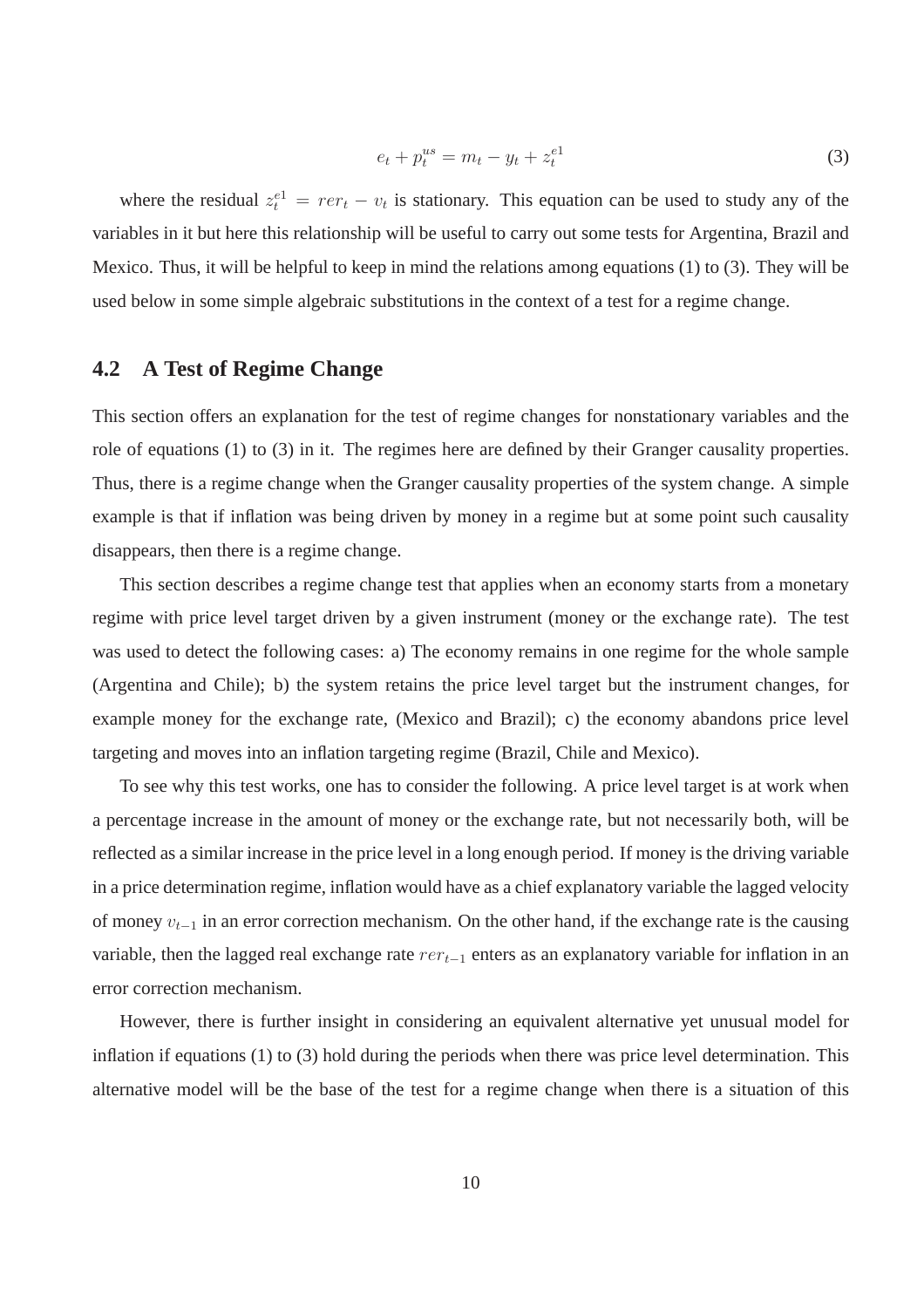sort.<sup>6</sup> The alternative model uses the lagged values of the variables in equation (3) ( $(e + p^{us})_{t-1}$  and  $(m-y)_{t-1}$ ) instead of both  $v^{t-1}$  and  $rer^{t-1}$ . This alternative model should work if relations (1) to (3) hold. Later on, the alternative model will be used for an "unbalanced regression," which exact meaning will be discussed below.

First, it is important to realize that the coefficients of  $((e + p^{us})_{t-1}$  and  $(m - y)_{t-1})$  must be of similar absolute value but opposite sign, as equation (3) implies. Second, in a regime when money is the driving variable, the variable  $(e + p^{us})_{t-1}$  should have a negative sign. This is because equation (2) shows that such variable can be replaced by the lagged price level (plus a stationary error term that should not affect the estimated coefficient) and the coefficient of this must be negative in a model for inflation. Third, for a similar reasoning, in a regime where the exchange rate is the driving variable, the sign of  $(m - y)_{t-1}$  should be negative.

Now, the test consists in estimating the alternative model for different samples and looking at what happens to the signs of the estimated coefficients. When equations (1) to (3) hold, the absolute value of the coefficients for  $((e+p^{us})_{t-1}$  and  $(m-y)_{t-1})$  should be similar but their signs should be opposite in each subsample, as discussed above. The following cases were observed (countries can be mentioned in different cases because they could have experienced more than one regime change):

If the coefficients become statistically insignificant from a subsample to the other, then the monetary regime is not longer based on price level targeting. This occurred when countries moved into an inflation targeting regime (Brazil, Chile and Mexico in the last subsample). If the coefficients of each variable remained statistically significant then the monetary regime was still based on a price level target and two cases arise.

If the coefficients of those variables remain significant from one subsample to the other and the signs remain unchanged, the system continues in a price level determination regime with the same driving variable for the whole price level determination sample (Argentina and Chile, respectively). However, if the coefficients remain significant from one subsample to the other but they switch their signs, then the system has moved from one monetary regime with price level determination into another with a different driving variable (Mexico and Brazil).

The test above are not applied neither to Colombia nor to Venezuela because those countries have not had a price level determination so the coefficients are both statistically zero. This is because, as

<sup>&</sup>lt;sup>6</sup>It is important to stress that such relations do not need to hold for the whole sample, only for when there was price level determination.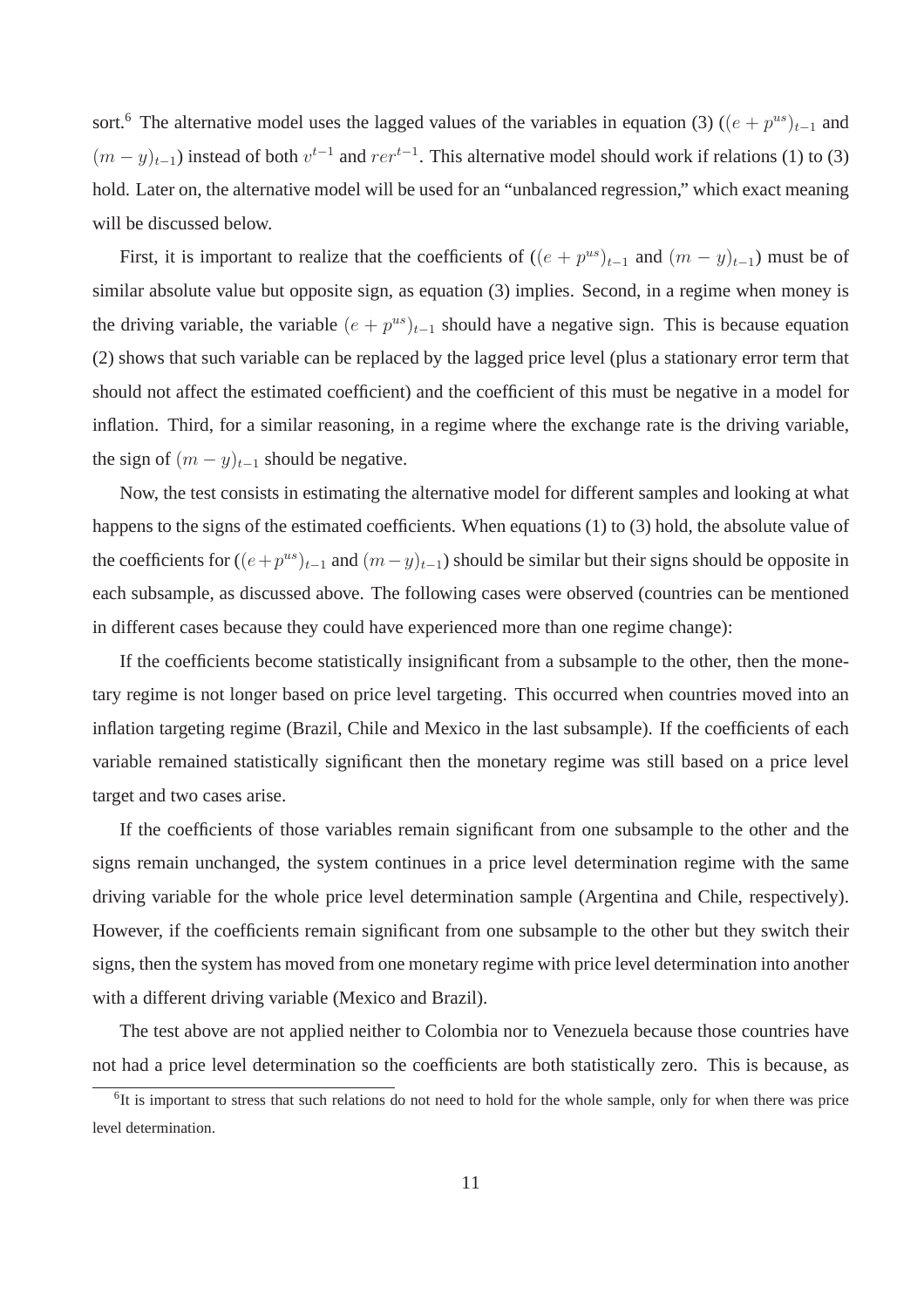will be seen later, even though money and/or the exchange rate could have had important effects on the rate of inflation, the pass-through of any of those variables on prices has never been complete in both economies. Thus, for those countries a simpler and more direct approach was followed. This consists in looking at the behavior of the residuals of an initial regression based on either money or the exchange rate and then using an alternative model when there is evidence of a bad goodness of fit of the initial model. With this method it was found that Venezuela did have a regime change in the seventies while for Colombia is unclear.

# **5 Empirical Results**

Several Latin American countries faced periods of high inflation. Those episodes coincided with situations of high fiscal deficits. Argentina, Brazil and Chile had periods of hyperinflation and are included in the sample studied by Sargent et al. (2009). They have, in that order, the highest average and variability for the inflation rate from 1950 to 2013. Periods of hyperinflation usually lasted just a few months. Since the nineties, most Latin American countries began enjoying the fruits of their policy reforms. Their macroeconomic indicators became less volatile and they were able to cope better with external shocks. The commitment to control their public deficits and the concession of legal autonomy to their central banks was key to success in several of them. In a sense, many Latin American countries reached their "Great Moderation." However, there are exceptions. Argentina and Venezuela still have to reach an environment of price stability as they still lacked the necessary fiscal framework and an autonomous central bank during the period under analysis. This last characteristic was also absent in Brazil.

Given their different circumstances, there cannot be a general inflation model for all of these economies and all times. Instead, a particular model is obtained for each country within each regime. This serves the main purpose of improving the pseudo-out-of-sample forecasting performance along the whole available sample. As central banks might change their objectives and instruments, the best variables to explain and forecast inflation might change and they did in most cases.

For the case of Mexico, there were well-identified dates of historical events that caused a change in the behavior of inflation. For the rest of the economies, when no public policy statement was identified, the general strategy was to fit a parsimonious inflation model for as long as the residuals are more or less well behaved. If a strong change in the behavior of the residuals was detected, a further analysis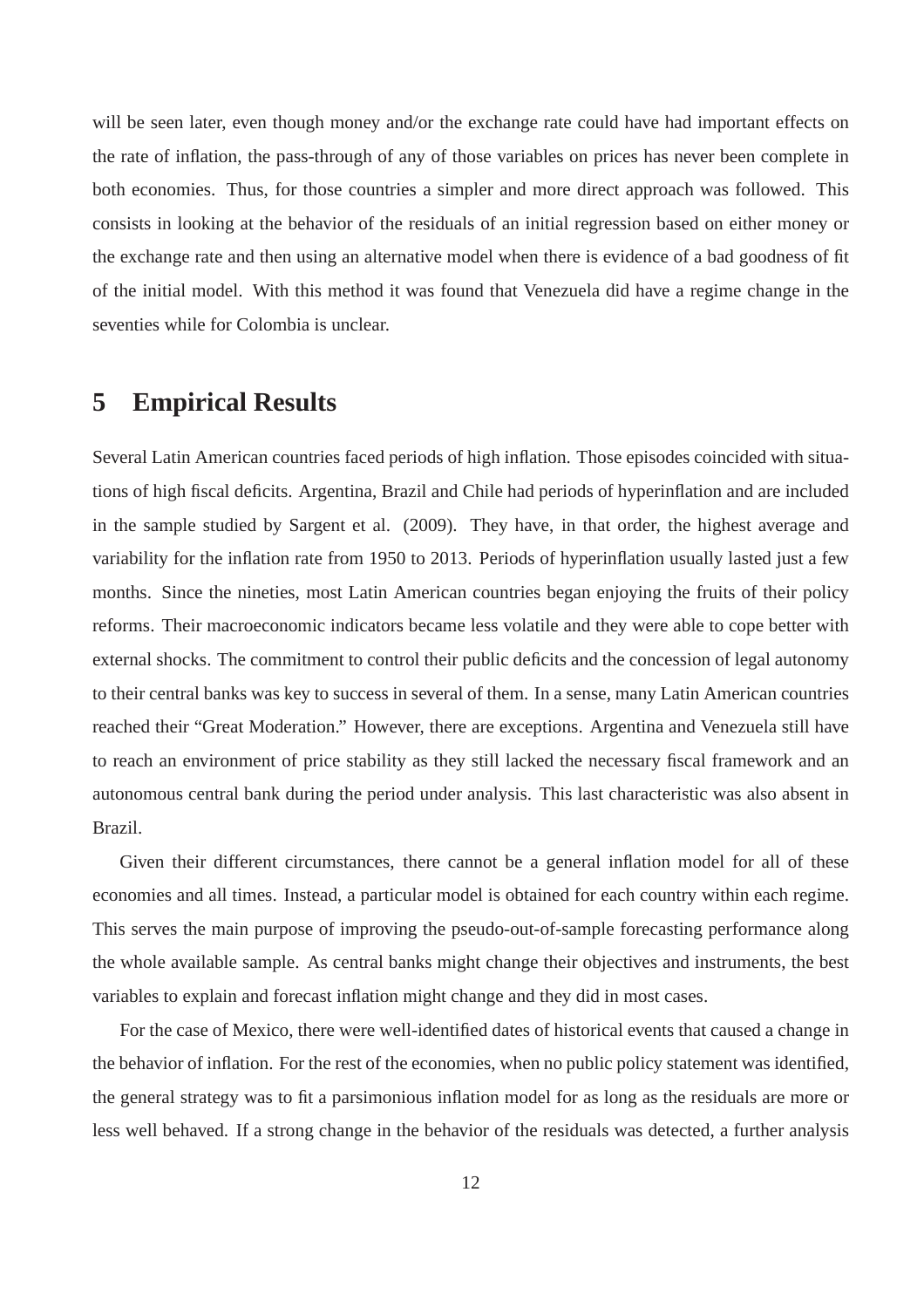is carried out to see if there was a regime change where another inflation model fits the data better. The models for Mexico, Brazil and Argentina are studied with a customized test for regime change described in section (4).

### **5.1 Mexico**

For this country, there were two publicly known events that were clearly reflected in the behavior of inflation. From 1932 to 1981, the Mexican central bank conducted its monetary policy determining the money supply to keep a constant real exchange rate. However, as the fiscal deficit was sometimes financed with currency creation, there were bursts of inflation. They were always followed by a proportional devaluation to reestablish the PPP condition. This process entailed a de facto monetary regime with a price level target achieved through the use of currency as the instrument.

In 1982, Mexico modified its macroeconomic policy framework. Two of the changes were crucial. One of them was the restriction to finance the public deficit with central bank credit. The other was a tendency to pursue a real exchange rate strategy to face current account problems.

From 1983 to 2000 the central bank determined the path of the price level but this time through exchange rate management. Although, from 1995 onwards, the country adopted a floating exchange rate regime, the relationship between the exchange rate movements and the rate of inflation continued as before. Thus, even with the floating exchange rate, the years 1995 to 2000 are placed in the regime when the exchange rate determined the price level.

However, when the central bank finally adopted an inflation targeting regime in 2001, the passthrough of exchange rate movements on the rate of inflation was considerably diminished, except for a brief episode around the financial crisis, as happened in other Latin American countries. The impact of these events are studied first through unbalanced regressions and then with parsimonious inflation models.

#### **5.1.1 Unbalanced Regressions**

There are no general tests to prove a regime change in the long-run causality properties of a cointegrated system. Nonetheless, the special characteristics of the inflation process in Mexico allow the application of the procedure described in the previous section. These special characteristics are that both the QEM and PPP seem to hold during the price level targeting period and that the dates of policy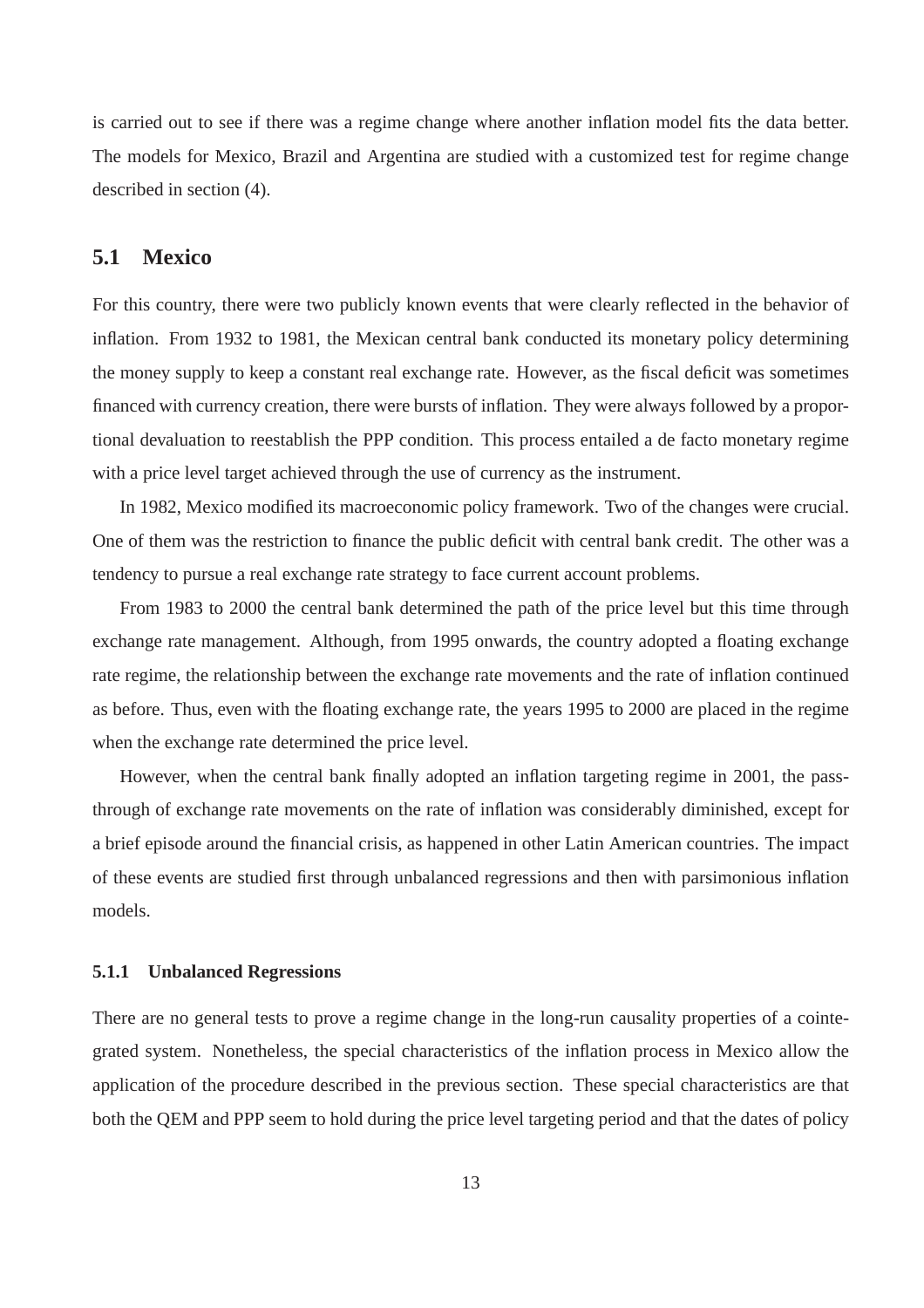change are known. As discussed above, one can use equation (3) to see if there was a regime change. The idea is that if such relationship holds then the signs of the parameters are of similar absolute value and change if they are used in a model for inflation. In particular, one can estimate the following inflation model:

$$
\Delta p_t = \beta_m (m - y)_t + \beta_e (e + p^{us})_t + \phi_m \Delta m_{t-1} + \phi_e \Delta (e + p^{us})_{t-1}
$$
(4)

The left-hand side is a stationary variable. Those variables inside the parentheses are related to the price level through the QEM and PPP, respectively. However, they have stochastic trends and thus they lead to an *unbalanced regression*. As this is an important concept to be used here, it is useful to say some words about it.

An unbalanced regression is called so because the dependent variable has a different order of integration than some or all of the regressors. In general, for this kind of regressions neither regular statistics nor cointegration methods can be used to make inference. It is often thought, incorrectly, that all unbalanced regressions are spurious. A common counterexample to that assumption is the regression used in the ADF test, where under the null hypothesis the right-hand side variable is an I(1) variable and the left-hand variable is I(0). Another example is the unrestricted conditional error correction model. Thus, according to Banerjee et al. (1993), an unbalanced regression should not be a matter of concern "as long as the correct critical values are used." This is crucial for the test.

To interpret equation (4), suppose that money is the driving variable for inflation. In this case the sign of the estimated parameter for  $(m - y)_{t-1}$ ,  $\beta_m$ , should be negative. Now as PPP holds,  $\beta_e$  should be positive for reasons explained in the previous section. Moreover, the absolute value of  $\beta_m$  and  $\beta_e$ should be similar. This is because PPP allows the substitution of  $(e + p^{us})_{t-1}$  for  $p_{t-1}$  plus a stationary error term that has no effect in the long run relationship. This substitution transforms the unbalanced regression into a conditional unconstrained error correction model (4) for the QEM where it is possible to use a standarized test for cointegration based on the Ericsson and MacKinnon (EM, 2002) tables.

Now, if the driving variable for inflation is the exchange rate then one can proceed in a similar way. This time the sign of the estimated parameter for  $\beta_e$  in equation (4) should be negative and  $\beta_m$  positive. Again, the absolute value of both parameters must be similar. This allows now the substitution  $\beta_m$  for  $p_{t-1}$  plus a stationary error term that has no effect in the long run relationship. The model for inflation is then another error correction mechanism for the PPP condition. Those sign changes and similar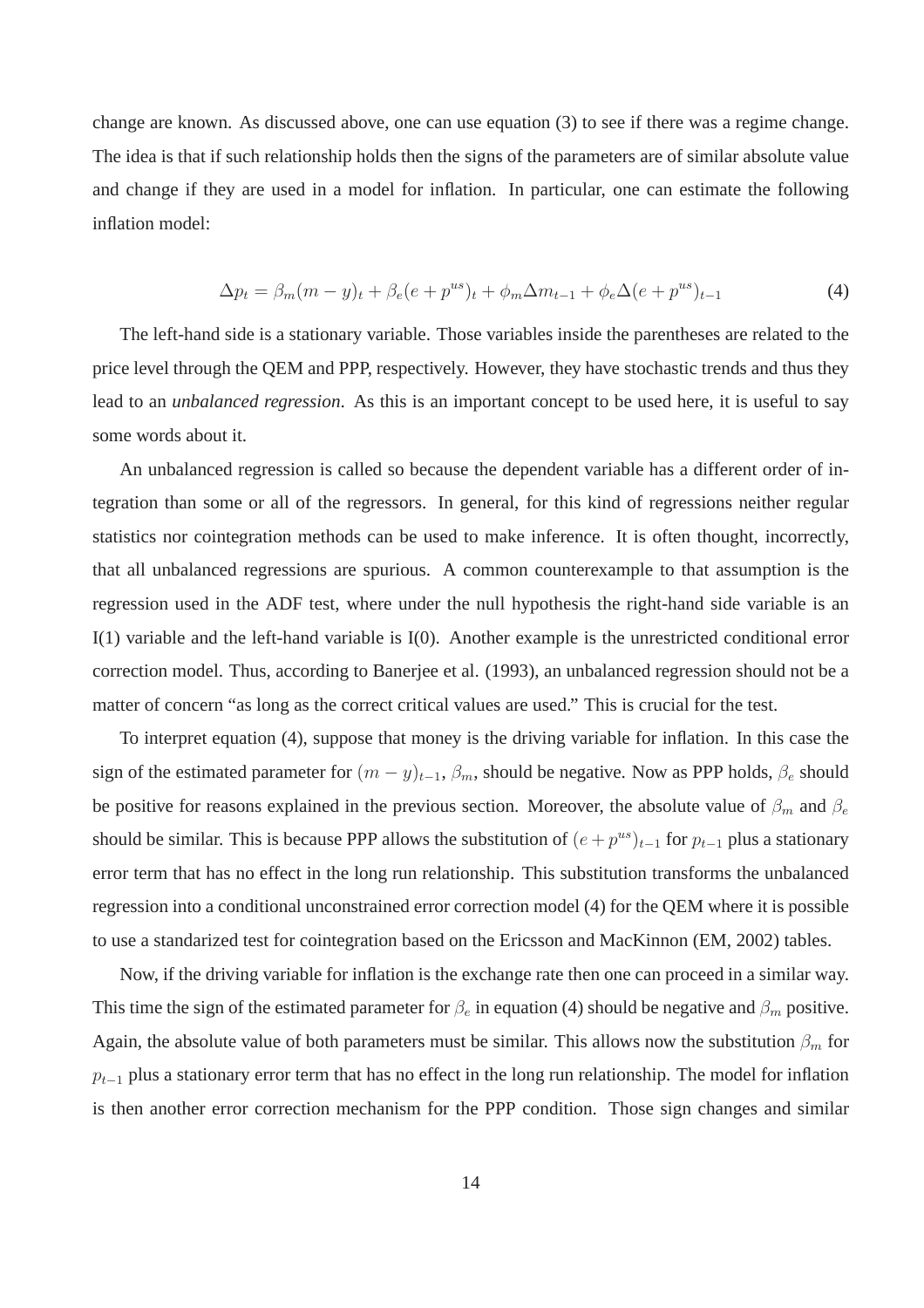absolute values for the coefficients of the variables with stochastic trends occur only if the economy has moved from a money-based regime for inflation into another based on the exchange rate.

These switches in the sign of the coefficients imply variations in the speed of adjustment parameters in the models for inflation that change from being strongly significant in one regime to being zero in another regime and vice versa. This entails particular aspects that are not present in other types of models of regime or parameter changes. Indeed, those changes in the adjustment parameters from significant to zero and from zero to significant have implications on which other variables can enter into the short term dynamics of inflation. For example, when the coefficient  $\beta_m$  is negative then the contemporary variation of the exchange rate cannot enter as an explanatory variable for inflation because that variable is weakly endogenous in that regime. If the economy moves into a regime dominated by the exchange rate (i.e., when coefficient  $\beta_m$  is negative) then the contemporary variation of money cannot enter as an explanatory variable because it is a weakly endogenous variable. Finally, when neither money nor the exchange rate are determinants of the price level both  $\beta_m$  and  $\beta_e$  should be zero because even if  $(m - y)_{t-1}$  and  $(e + p^{us})_{t-1}$  cointegrate, they have no impact on inflation.

Because of the above, only the model for the whole sample includes the contemporary changes of both variables although, under the particular type of regime change just described, this should be incorrect. Also, as explained before, for the first regime, only currency growth is included. For the second regime only the change of the exchange rate is included. For the third regime neither variation is included but this makes no difference as they tend to be no significant anyway (except for one exception discussed later).

The results, obtained with the procedure general-to-specific inside the regime and the required constraints on the regressors, are in Table 2. In all models, the lagged levels of currency and foreign prices were included, but the presence of the contemporary changes of these variables depends on the assumed monetary regimes to avoid endogeneity problems. Thus, the model for the whole sample includes the contemporary changes of both variables. For the first regime, only currency growth is included. For the second regime, only the change of foreign prices are included. For the third regime, neither variation is included but in any case they are no significant. All estimated coefficients and tests statistics are in Table 2.

— Table 2 here —

It should be said here that in the tables for regressions the abbreviations "n.s." (not significant) and "n.i." are frequently used. The first abbreviation serves to indicate that initially one variable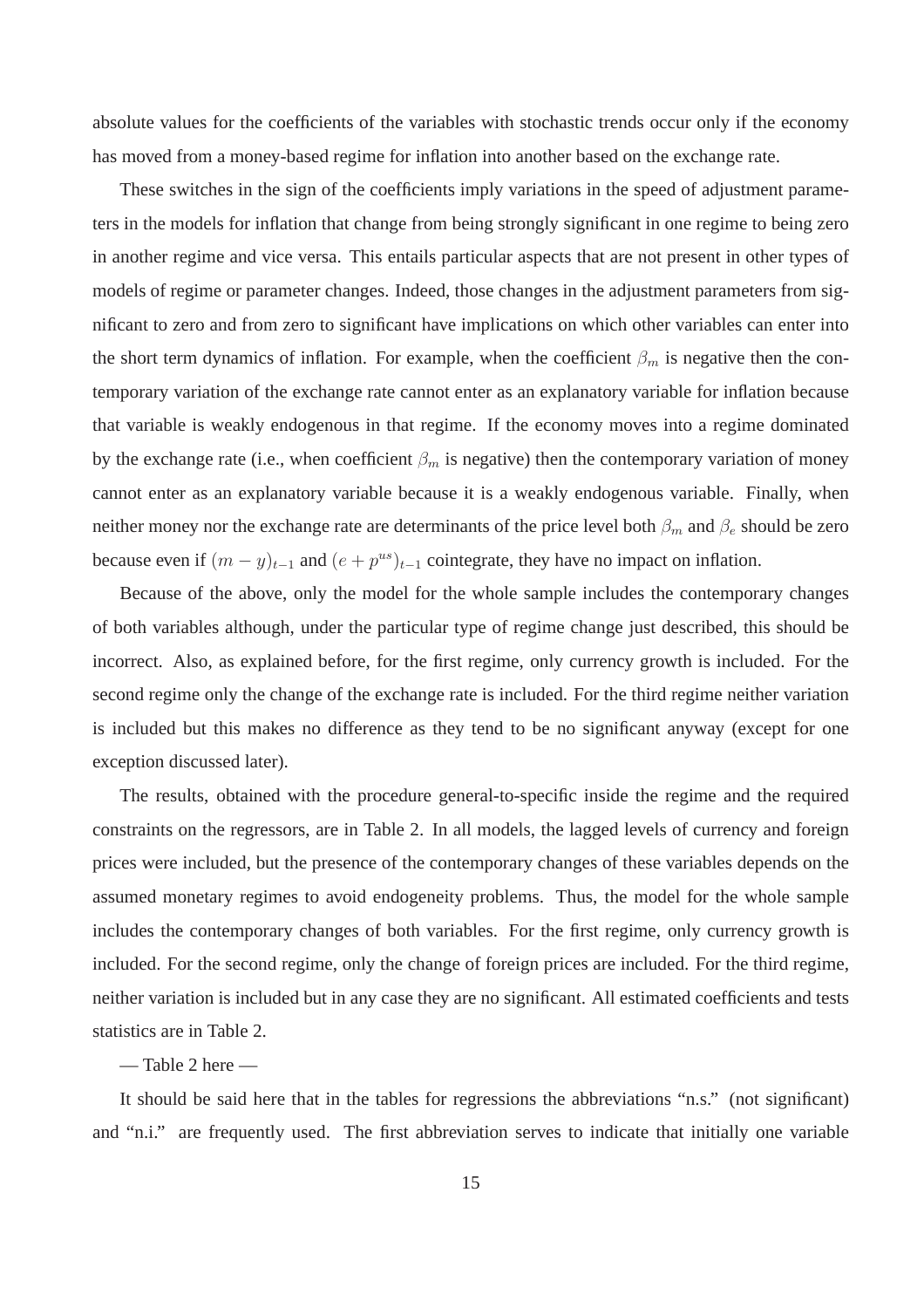was included but it was deleted as part of the general-to-specific simplification process. The second abbreviation means that the variable cannot be included because it is endogenous inside the particular regime where the estimation was applied.

In all the equations, as expected, the estimated coefficients for lagged inflationary money  $(myb$  $y)_{t-1}$  and foreign prices  $(e + p^{us})_{t-1}$  are nearly identical in absolute value but with opposite signs. Thus, by considering that the absolute values are the same, one can factorize them and obtain equation (3), which is therefore confirmed as a valid long-run equilibrium relationship.

For the whole sample, those lagged variables have small coefficients (0.07 and -0.07) and small t values. It is important to remember that the distribution of these  $t$  statistics is not normal because the variables are nonstationary. As the asymptotic distribution for these statistics depends on the variables involved (Pagan and Wickens, 1989), there are no standardized tables to evaluate their significance. Fortunately, there is a useful detour.

From the definition of real exchange rate one can substitute  $(e + p^{us})_{t-1}$  for  $p_{t-1} + rer_{t-1}$  in the regression of the first column of Table 2:<sup>7</sup>

$$
\Delta p_t = 1.25 + 0.07(m - y)_{t-1} - 0.07(e + p^{us})_{t-1} + 0.51\Delta m_t + 0.34\Delta e_t
$$
  
\n
$$
+ 0.19\Delta e_{t-1} + \hat{u}_t
$$
  
\n
$$
= 1.25 + 0.07(m - y)_{t-1} - 0.07p_{t-1} + 0.51\Delta m_t + 0.34\Delta e_t
$$
  
\n
$$
+ 0.19\Delta e_{t-1} + (\hat{u}_t + 0.07rer_{t-1})
$$
  
\n(6)

In the second line,  $(e + p^{us})_{t-1}$  is substituted by  $p_{t-1}$  and  $0.07rer_{t-1}$  is added to the original estimated error term to obtain a new error term  $(\hat{u}_t + 0.07r_{t-1})$ . This becomes an unconstrained error correction model where inference is easier. The coefficient for the lagged price level inherits the t-value of −2.45. According to Table 3 in Ericsson and MacKinnon (2001) for a constant term and five regressors, the critical value of 10 percent of significance is -3.66. This confirms that the lagged nonstationary variables are not significant in this equation.

This happens because the sample includes three different regimes that generate a cointegrated vector autoregression (CVAR) with a different matrix of adjustment parameters for each regime. However, the changes of money and foreign prices are highly significant so money and the exchange rate give the

<sup>&</sup>lt;sup>7</sup>It would be incorrect to substitute  $(m - y)_{t-1}$  for  $p_{t-1}$  because the coefficient for the lagged price level must negative in order to have a valid error correction model.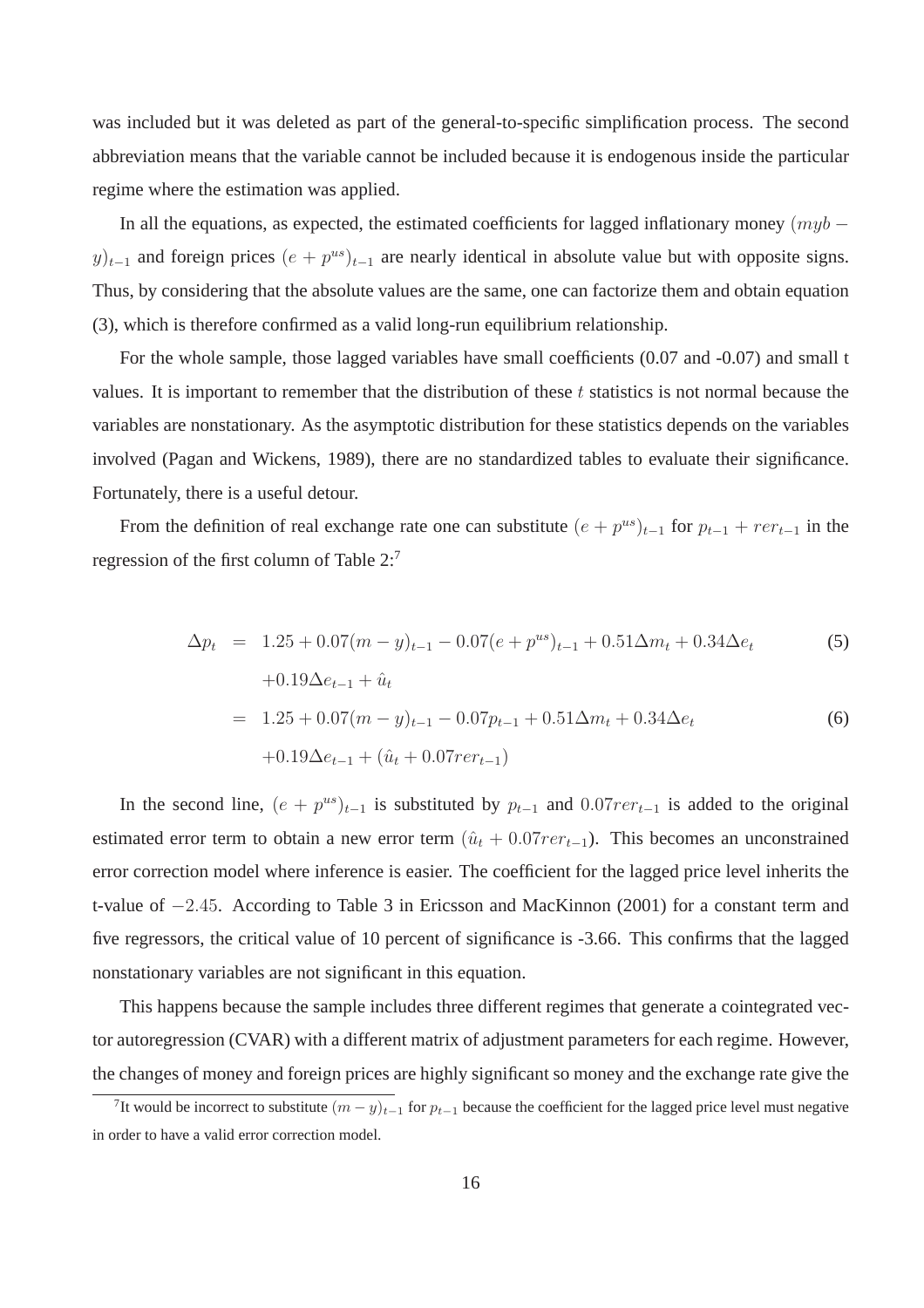illusion of being causes of inflation during the whole sample despite their well-known lack of predictive power since 2001. This is the result of not considering endogeneity problems caused by changes in the causality properties. In fact such problems can be seen directly in that the new error term, that includes the lagged real exchange rate, is correlated with the contemporary variation of the nominal exchange rate. This model fits the data within sample well but it performs porrly in out-of-sample forecasting, as will be seen in the next section.

Another aspect to note is that for regimes 1 and 2, the signs for the variables with a stochastic trend switch: In regime 1, the coefficient for  $(m - y)_{t-1}$  is positive and that for  $(e + p^{us})_{t-1}$  is negative. For regime 2 the opposite happens. This is the result of a regime change. To see this, one can make substitutions of variables. For the first regime, the PPP condition allows the substitution of the lagged foreign price level  $(e + p^{us})_{t-1}$  for its long-run equivalent, the lagged price level  $p_{t-1}$ . With this, the unbalanced regression for the first regime becomes equivalent to an unrestricted error correction model.

Notice that the error term of the transformed regression now would contain an added term proportional to the lagged real exchange rate, as in equation (7). However, the new error term is still orthogonal to the regressors because during the first regime the lags of the real exchange rate do not impact contemporary values of money velocity. The t-statistic of -6.11 is far more negative than the critical value of 1 percent of significance of Table 3 for for three regressors (-4.09) of Ericsson and MacKinnon (2002), confirming the cointegration property for this relationship.

For the second regime, the QEM allows the substitution of lagged inflationary money  $(myb-y)_{t-1}$ for the lagged price level  $p_{t-1}$ . From this, another conditional error correction model for inflation results but this time for regime 2 . Because in regime 2, the contemporary and lagged values of money velocity are uncorrelated with the real exchange rate, the new error term is still orthogonal to the regressors. The second lag of the inflation rate had to be added in order to eliminate autocorrelation in the regression errors. With this, the t-statistic coefficient for  $(myb - y)_{t-1}$  can be used to assess the validity of the regression. Its value is -5.66, which easily exceeds the critical value for the 1 percent significance level in the Ericsson-MacKinnon Table 3 with a constant term and four regressors, -4.36.

For the third regime neither money nor the exchange rate are systematic causes of inflation so they disappear from the model except for the contemporary exchange rate depreciation, which has a small coefficient. This is barely significant and comes from the impact of the 2008 crisis, as in other Latin American countries.

The modified unbalanced regressions allow to conclude that: 1) in the first regime the adjustment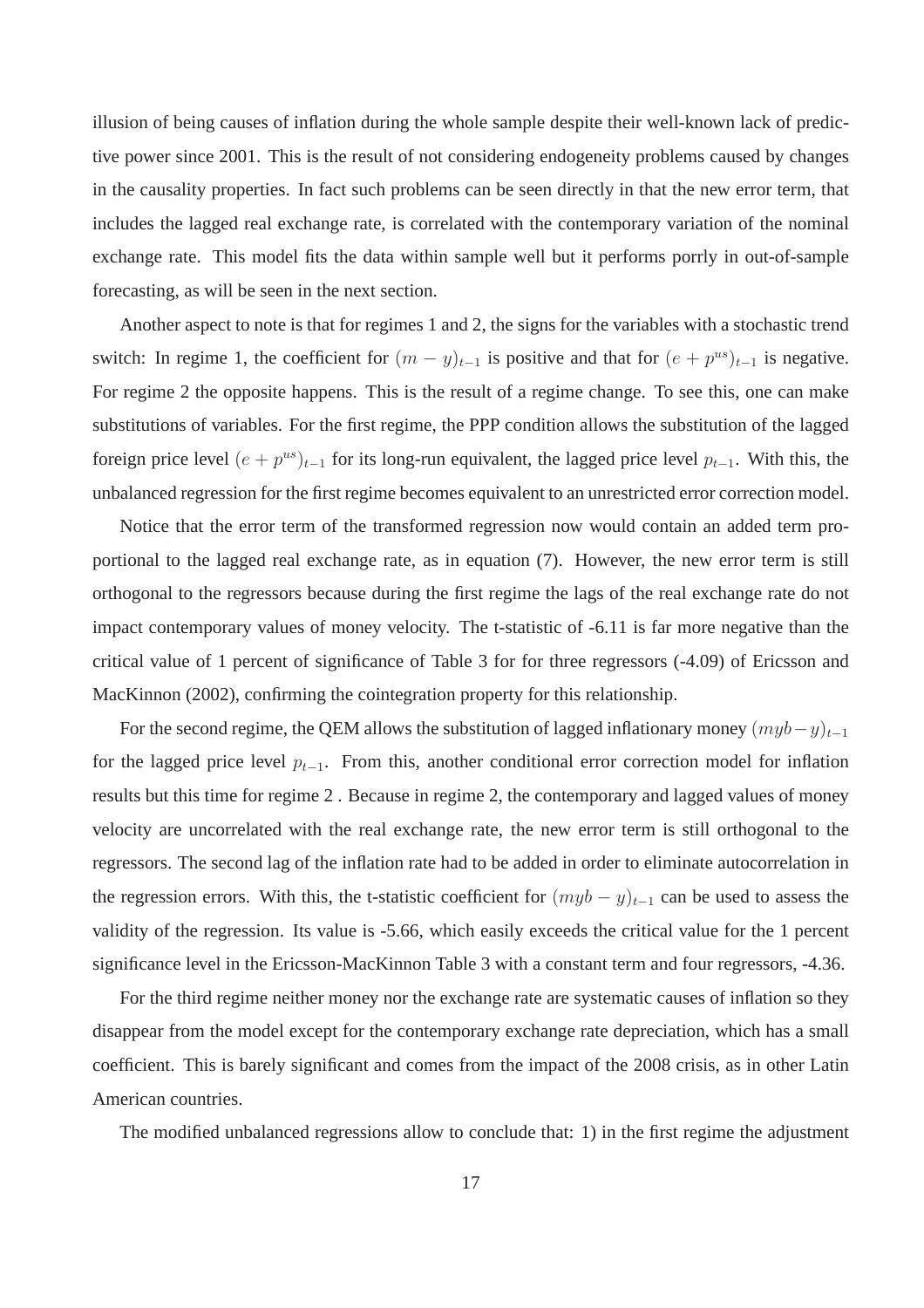coefficient for money velocity is significant and the one for the real exchange rate is zero; 2) for the second regime, the adjustment coefficient for money velocity is zero and the one for the real exchange rate becomes significant; 3) For the third regime, the adjustment coefficients for money velocity and the exchange rate are zero. Now a model for inflation for each subsample can be estimated.

#### **5.1.2 Inflation Models**

The inflation models for each regime are improved versions of the ones in Table 2 and have much better statistical properties. There is an error correction mechanism with different explanatory variables for the first two regimes. As the third one has no systematic causes for inflation other than the inflation target itself, it has the simple structure of a constant for each period. None of the equations contains any lagged values of the inflation rate, meaning that inertial inflation had no role after considering the effect of the excess of money over the amount needed for transactions  $(m-y)$ , which for short is called "inflation money." In regime 1, currency was the monetary policy variable so the inflation process is represented as an error correction model within the QEM system (equation (7)). The results are in the first numerical column of Table 3.

— Table 3 here —

$$
\Delta p_t = c_m + \alpha_{pm} \ p_{t-1} + \alpha_m \ (m - y)_{t-1} + \phi_m \ \Delta m_t + u_t^{pm}
$$
\n(7)

The t statistic for the lagged price level coefficient  $\alpha_{pm}$  is negative and highly significant, according to the Ericsson-MacKinnon (2002) tables, indicating that the QEM equation is a cointegration relationship. The contemporary impact of money growth  $\phi_m$  is strong. With a value of about 0.5, it shows that half the long-run impact of money on prices occurs in the first year. All statistical tests except the N-step projection are satisfactory.

In the second regime, the exchange rate is the only systematic cause of inflation. Thus, the model comes from the PPP condition with the price level as the error-correcting variable and both the exchange rate and the foreign price level as weakly exogenous variables:

$$
\Delta p_t = c_e + \alpha_{pe} \ p_{t-1} + \alpha_e \ (e + p^{us})_{t-1} + \phi_e \ \Delta (e + p^{us})_t + u_t^{pe}
$$
\n<sup>(8)</sup>

The coefficient for the lagged price level  $\alpha_{pm}$  is highly significant, showing the PPP condition is a cointegration relationship with the price level as the adjusting variable. The size of that coefficient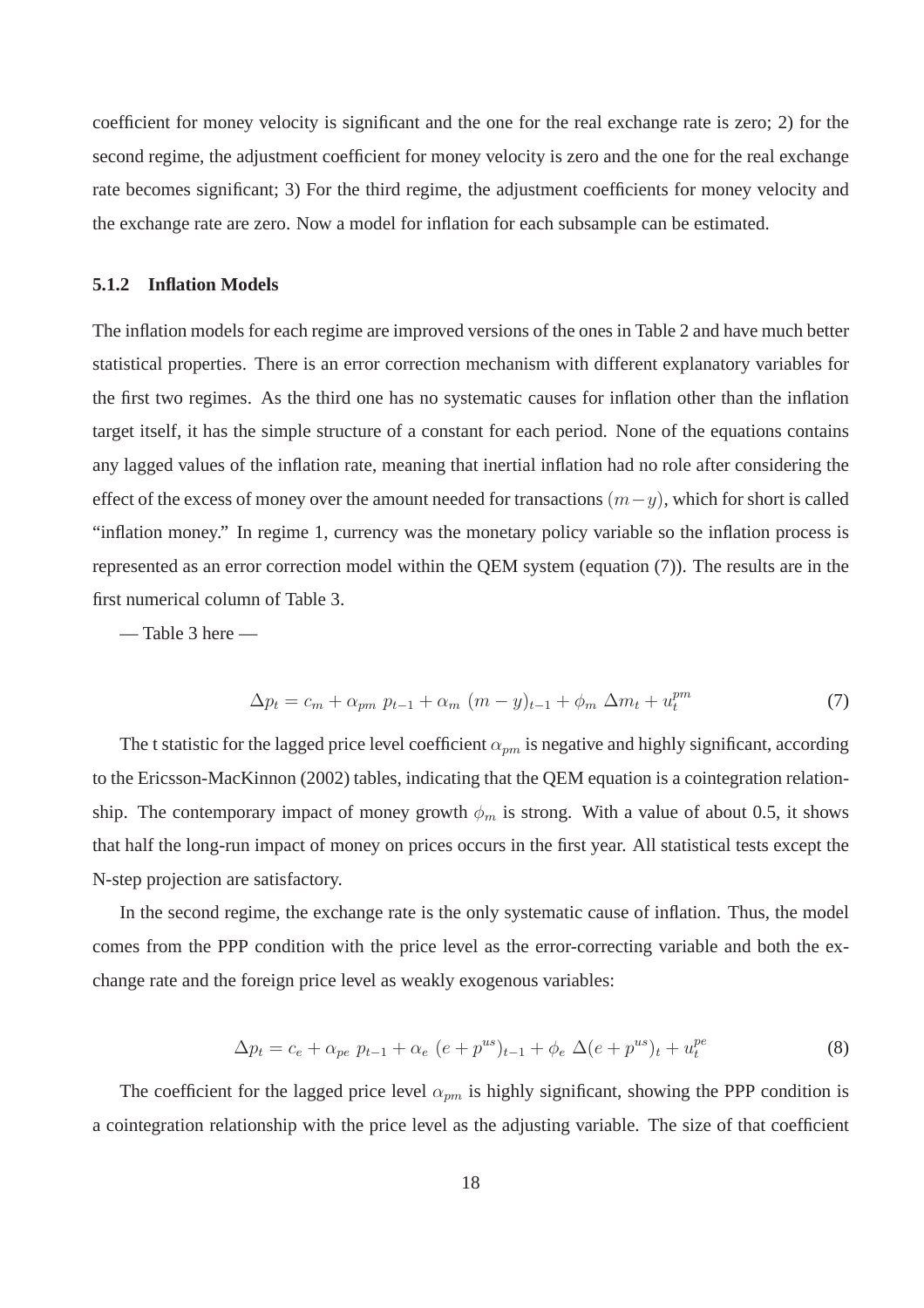(-0.7) plus the contemporary effect of a depreciation on inflation  $\phi_e$  is very high, implying a quick convergence. The high adjusted  $R^2$  implies that there is almost no room for other explanatory variables. All the statistical tests are satisfactory. In this period, the parameters of the model do not show any signs of instability.

For the third regime, the central bank abandoned a price level target and adopted instead a modern preannounced inflation targeting framework. In such regime, neither money nor the exchange rate are systematic causes of inflation. This role is played by the inflation expectation itself. If the central bank's target enjoys credibility, this substitutes the other two drivers of inflation. Because of this, the forecast of inflation based on other variables becomes difficult and the inflation target itself becomes a key reference to forecast annual inflation. Maybe some variables can help at higher frequency but one should not expect a big improvement.

Since 2001, inflation has not followed the exchange rate movements as in the past. The sharp depreciation of the Mexican peso during the financial crisis of 2008 was not followed by a similar increment in prices (although there was a small and transitory co-movement). Instead, the mean reversion property of the real exchange rate was reflected in a revaluation of the nominal exchange rate nearly enough to erase the effects of the crisis.

The estimate for the autoregressive term is negative but nonsignificant. The only significant parameter turns out to be the constant, which is the average percent change of the price level during the inflation target regime. In the last couple of years such constant has decreased. The situation is similar to that of several other economies that have adopted an implicit or explicit inflation target, where the inflation process becomes close to noise around a constant. Actually, the weakening of the relationship between the inflation and the depreciations rates has been widely documented for Mexico thorough different statistical procedures.<sup>8</sup>

To end this section, it is useful to show graphically what happens to the behavior of residuals when a model changes regime. This simple procedure will be the basis for the identification of regime changes in the cases where no publicly known date of policy change is known. The good statistical properties of the regression for regime 1 in Table 3 are only maintained within the given sample (1932-1981). If

 $8$ See, for example, Capistrán et al. (2011) and Cortés (2013). The numerical differences between their results for the passthrough coefficient and that of this paper can be traced to the fact they use a VAR with many variables while this paper uses single equations. Those papers coincide in that the passthrough coefficient fell strongly since the adoption of inflation targeting in 2001.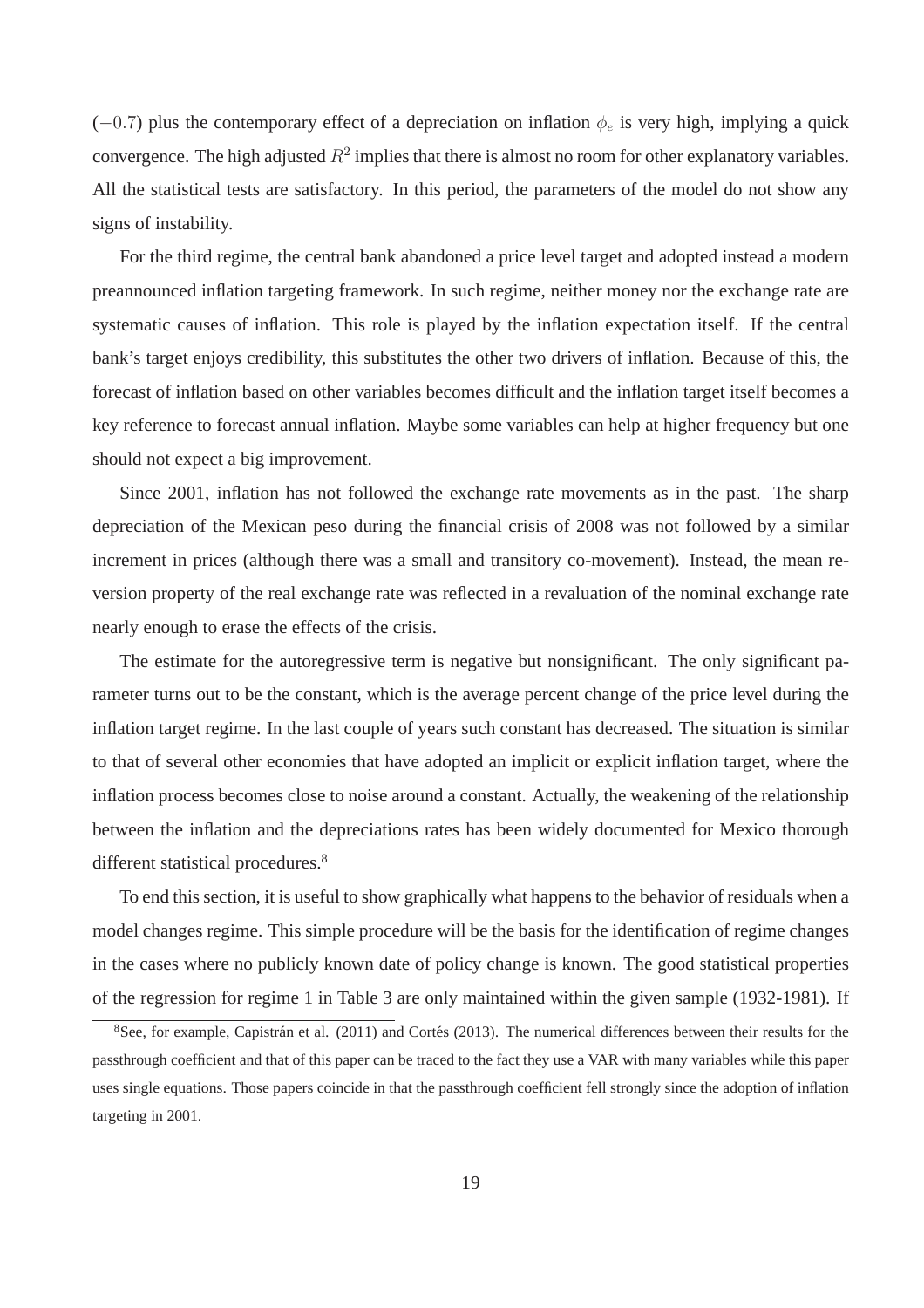one or two years are added to that subsample, the model begins to break down. This can be seen in Figure 1, that shows the actual and fitted value for inflation along with the residuals for a regression of inflation with the same explanatory variables but a sample augmented with two more years (1982-83). The residuals show that the regression fails completely in capturing the behavior of inflation in 1982 and 1983, producing two large outliers. This is important because this is one of the things that should happen if there is a regime change and the dependent variable is moving a lot. Of course, a Chow test (not reported) for the years 82-83 easily rejects a constant regime. This procedure to detect a monetary regime changes is applied to the cases of other countries where there are no public events or references that indicate them.

### **5.2 Brazil**

The analysis for Brazil is similar to that of Mexico in that the South American country passes for the same regimes and even its corresponding dates of regime change are close to those of the other country. Because availability in the IFS database, the sample for this country is much shorter than that for Mexico as the real GDP series starts in 1963. The time span for the estimation goes from 1964 to 2013.

As in the case of Mexico, there are three regimes. In the first, from 1964 to 1979, the central bank had a price level target and money was the driving nominal variable. In the second, from 1982 to 1998, there was also a price level target but the exchange rate was the leading variable. In the third regime, from 1999 to 2013, there is an inflation target that was not tied to neither money nor to the exchange rate.

First, one has to explain how the dates of regime change were identified and afterwards a proof that these regime changes did occur with a procedure based on unbalanced regressions similar to that applied to Mexico. Following the example at the end of the section for Mexico, the dates of regime change were identified as follows. A regression based on money was obtained recursively from 1964 to 1972 and forward. To reduce the number of tables, the same regressions that end up as the final models are used here to show how the change points were identified. The first column Table 5 contains the estimates for this model from 1964 to 1979 and it works fairly well, as discussed below. However, extending the estimation sample forward the residuals become much more volatile suggesting that the model breaks down during the added years.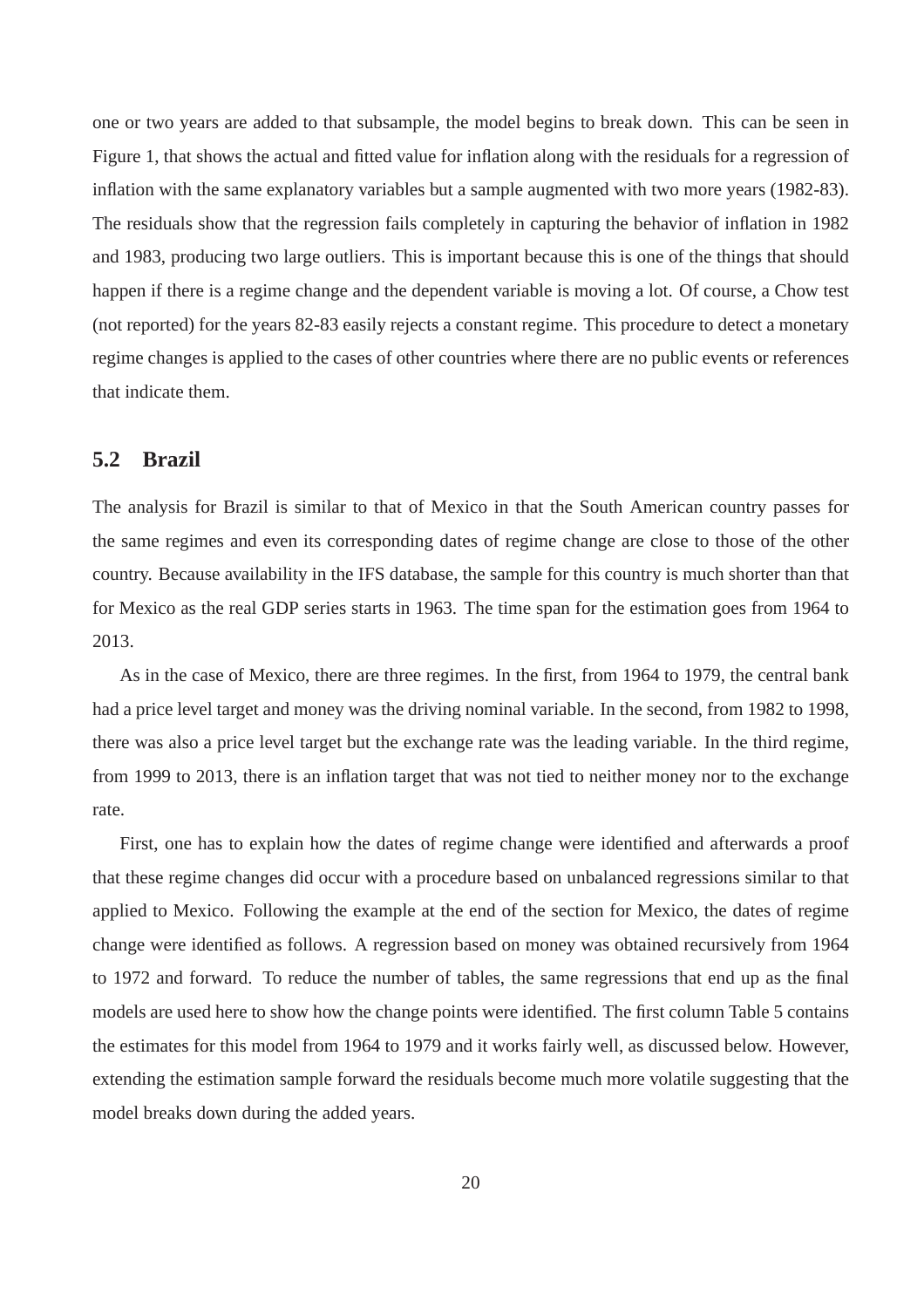Figure 2 shows the residuals of the same model from 1964 to 1982. This behavior was interpreted as evidence of a monetary regime change. The end of the first regime was chosen at 1979. The next two years were transition years and it was difficult to find a place for them in any regime.

 $-$  Figure 2  $-$ 

In 1999, the Brazilian central bank had to give up its predetermined exchange rate system and adopted a flexible one. Along with several measures of fiscal restraint, the country adopted an inflation targeting framework, which has been in place ever since. Thus, the second regime begins in the early eighties and ends in 1998. The third regime, with inflation targeting, goes from 1999 to the end of the sample.

#### **5.2.1 Unbalanced Regressions**

As in the Mexican case, it is possible to show that the regime changes in the Granger causality structure happened at the given dates with the use of unbalanced regressions. The results are shown in Table 4. As in the case of Mexico, for the whole sample (first numerical column), the two trending variables are nonsignificant while the ones for the contemporary changes of money and the exchange rate are highly significant and they add close to one. Furthermore, all tests displayed are passed easily. Thus, at first sight it looks as if money and the exchange rate have always been simultaneously important to determine the inflation rate in Brazil. However, this is wrong because that regression does not take into consideration that these explanatory variables switch the property of weak exogeneity.

 $-$  Table 4  $-$ 

To account for this aspect, a model for each regime must be estimated. The estimation for the first regime (1964-1979) does not include a constant. Instead, it includes an impulse dummy variable for the year 1968 for an outlier that causes the regression to break down. The estimated coefficients for the two trending variables,  $(m - y)_{t-1}$  and  $(e + p^{us})_{t-1}$ , are very similar but with an opposite sign (0.23) and -0.27, respectively). As explained above, this implies that the quantitative equation of money was the rule to determine the price level in that period.

These unbalanced regressions must be turned into unrestricted conditional error correction models for which tabulated critical values exist (Ericson and MacKinnon, 2002). For this, the trending variable with the negative coefficient,  $(e + p^{us})_{t-1}$ , must be substituted by the lagged price level plus the lagged real exchange rate. This allows to compare the t value of the coefficient,-4.61, with the critical values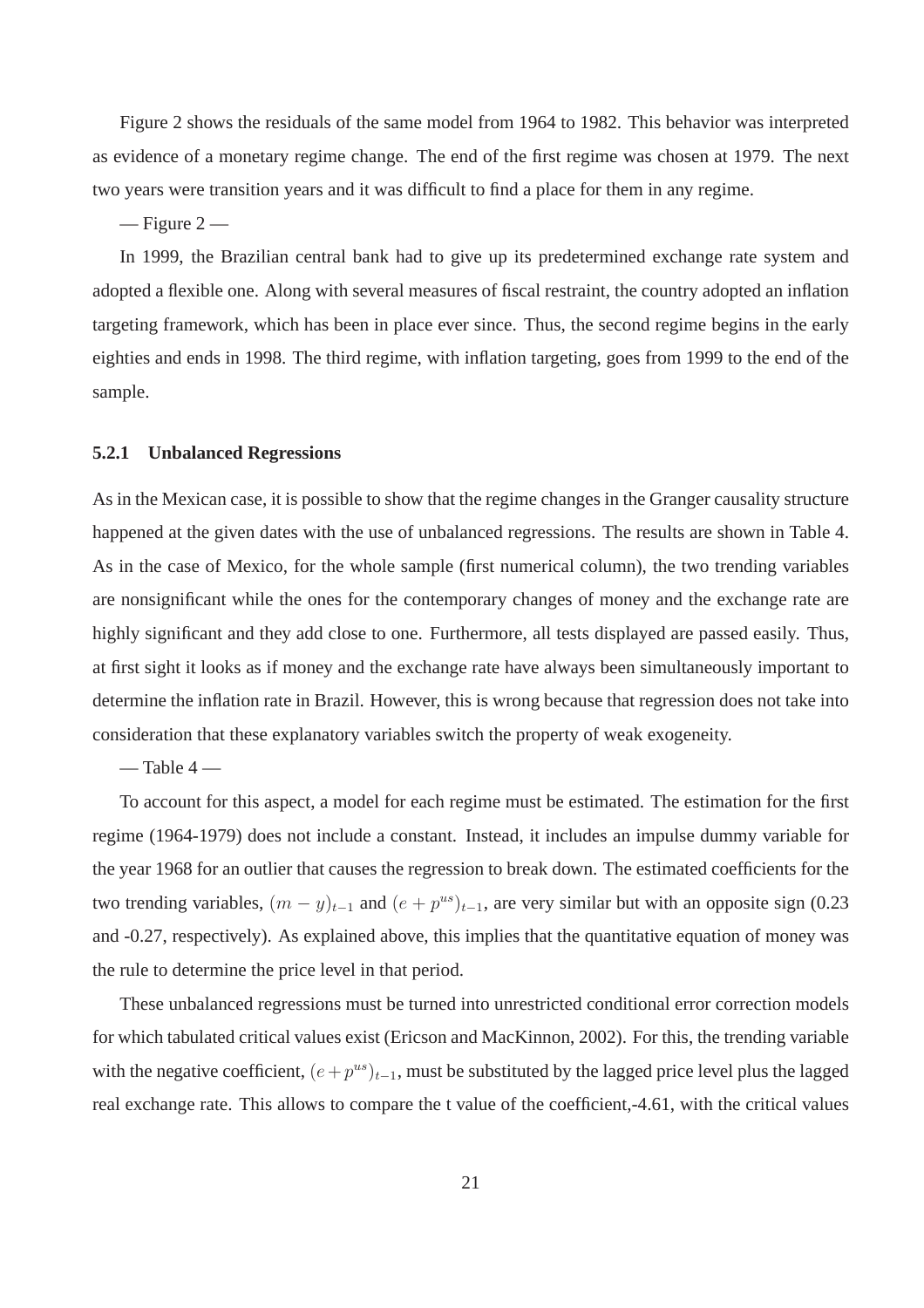from Table 3 of EM. This value easily exceeds that for four variables at the 1 per cent of significance  $(-4.36)$ .

The estimates for the second regime (1982-1998) are in the third numerical column. Notice that 1980 and 1981 are left out because they are transition years that do not seem to fit well in either the first or the second regimes. This is equivalent to arbitrarily include them in either regression along with an impulse dummy variable for each year. Something similar happens with Mexico, where the transition year 1982 does not fit in any regime. This is a problem with other countries as well and it has been found in other studies on these countries. The causes are not clear but they suggest factors such as destabilizing expectations or a dollarization process (see Sargent et al. 2009).

The coefficients for the trending variables,  $(m-y)_{t-1}$  and  $(e+p^{us})_{t-1}$ , are again similar in absolute value with opposite signs but these have switched. This is precisely the evidence of a regime change through the weak exogeneity property: one of the variables ceased to be error correcting and, as there must be at least one with this property, the other one becomes error-correcting.

To convert this unbalanced regression into a conditional error correction model, the variable with the negative sign,  $(m - y)_{t-1}$  is substituted by the price level minus money velocity. This makes possible to compare the value of the t statistic -3.77 with the corresponding critical values of Table 3 in EM (for the 5 percent level is -3.5).

The estimated coefficients for the variables with stochastic trend in the third regime (1999-2013) are very small and far from being significant. This indicates a new regime change, where neither money nor the exchange rate determine the price level. Thus, there are two regime changes for the inflation process similar to those in Mexico.

#### **5.2.2 Inflation Models**

Now it is possible to obtain an inflation model for each regime. Table 5 contains the estimates. In regime 1 (1964-1978) the price level was determined within the QEM system. The first numerical column shows that the coefficients for the lagged price level and inflationary money have the right signs and similar absolute values (-0.61 and 0.66, respectively). The t value for the first of these variables is -5.92, which exceeds by far the critical value for the 1 percent level of significance from Table 3 of Eriscsson and MacKinnon (2002). The contemporary change of money has a coefficient of 0.31. The goodness of fit is very good although the regression fails two recursive tests.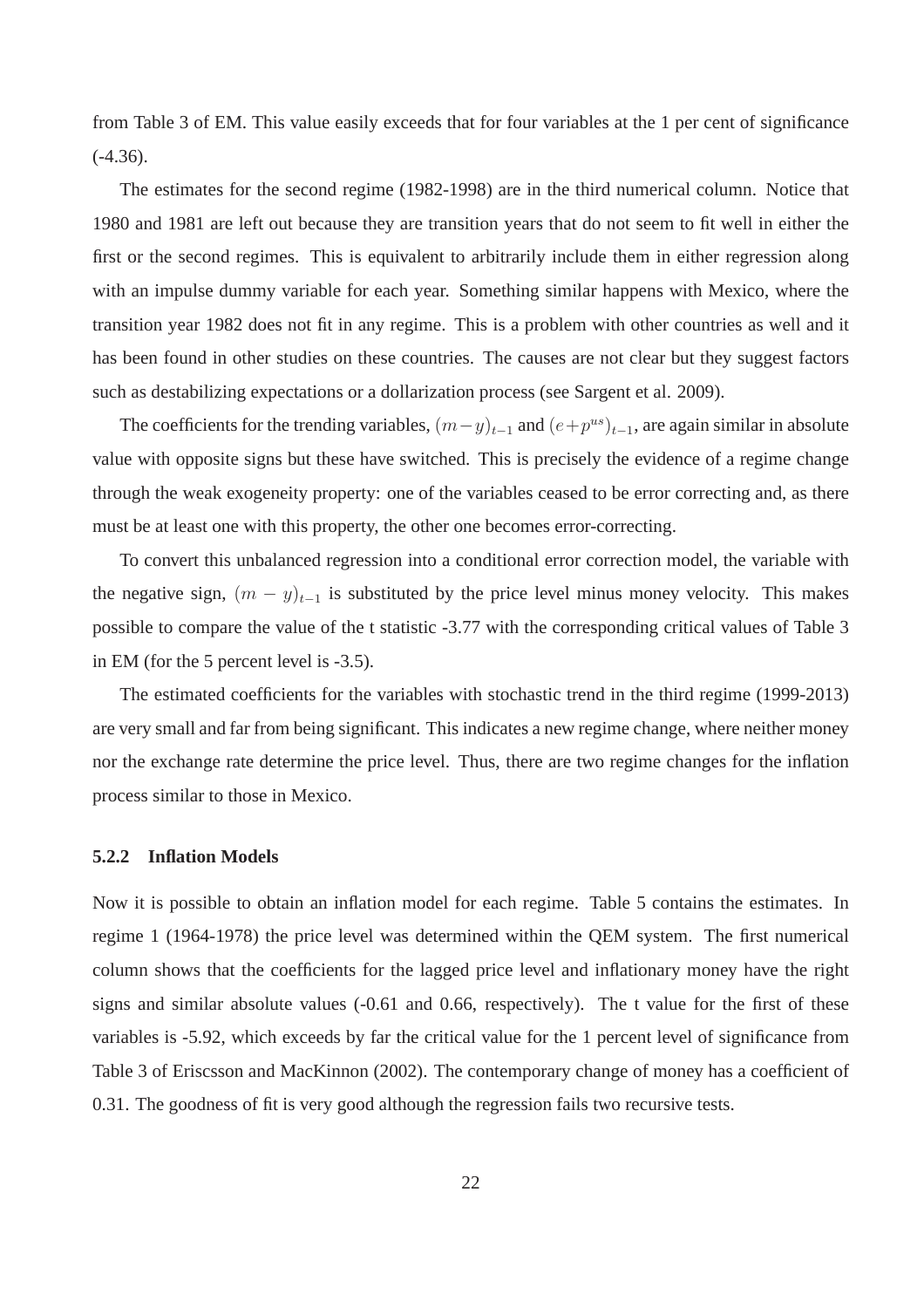$-$  Table 5 here  $-$ 

For regime 2, the price level was determined within the PPP condition. This is validated by the signs and similar absolute values of the coefficients for the lagged price level and foreign prices in local currency (-0.94 and 0.99, respectively). The t value for the first variable is also very high, proving that PPP is a long-run equilibrium relationship for Brazil. The contemporary rate of change of the exchange rate has a coefficient of 0.60. This coefficient and the high value of the speed of adjustment imply that the impact of a devaluation on prices occurred much faster than in the case of Mexico. The only problem detected in the table is the failure to pass the N-step projection test.

For regime 3, neither money nor the exchange rate enter as determinants of the price level and they are not significant if they get included. However, the rate of depreciation retains a tiny impact on inflation with a coefficient of 0.04. This effect seems to come mostly from the years around the 2008 crisis, when the Latin American currencies were subject to strong devaluations that had a positive albeit tiny impact on inflation.

### **5.3 Chile**

For Chile, the IFS series for the monetary aggregate start in 1985, so it is not possible to analyze the role of money for many decades back nor to test a change of regime as in the case of Mexico. Because of these missing data, for this country, no unbalanced regressions are estimated and only monetary regimes 2 (exchange rate based price level target) and 3 (modern inflation targeting) are considered. The date to divide both regimes is 1991, when the Chilean central bank adopted the inflation targeting framework.

#### **5.3.1 Inflation Models**

Table 6 contains the estimated models for Chile during regimes 2 and 3. There is something peculiar about the relationship between the Chilean price level and the nominal exchange rate. In the cases of Brazil and Mexico this relationship was set through the PPP condition but in the Chilean case the foreign price level is absent. It is necessary to leave out such variable because, otherwise there would not be a long-run relationship. Aside from this, the behavior of the model is very good. The signs of the coefficients of the trending variables are of the opposite sign, negative for the price level and similar in absolute value.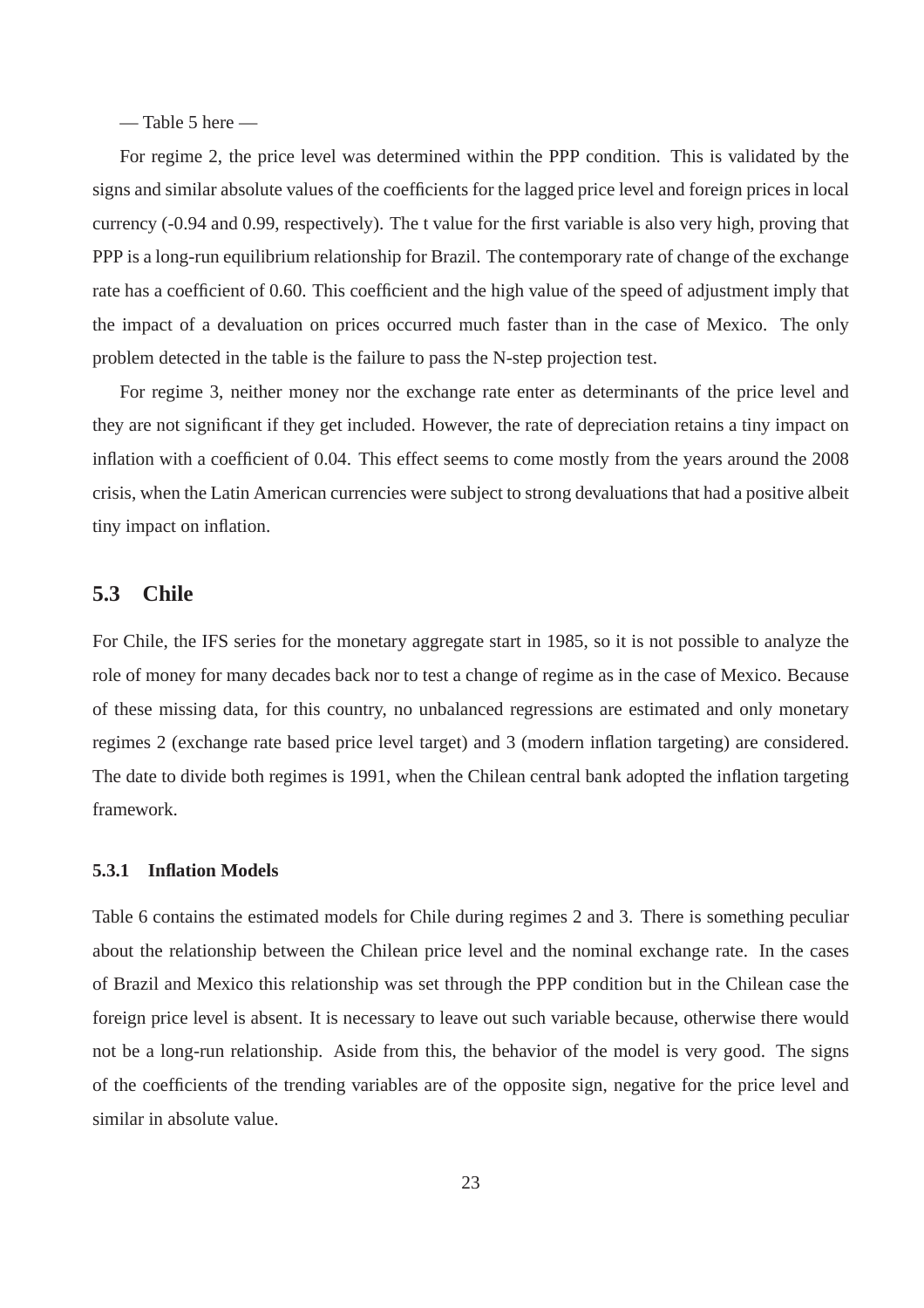— Table 6 here —

The t value for the price level is -5.18, which is more than enough for a 1 percent level of significance, according to the Ericsson-Mackinnon (2002) table 3. The contemporary rate of depreciation is also significant with a coefficient of 0.28. Differently from the cases of Brazil and Mexico, there is strong inertia shown in the significance of lags 1 and 2 of inflation. This might be because of a persistent practice of nominal indexation in the Chilean economy from the 60s to the beginning of inflation targeting in 1990.<sup>9</sup> The model only fails the Cusum test. Figure 3 shows no particular problems with residuals.

— Figure 3 here —

The model for regime 3, that of inflation targeting, does not contain a long-run relationship, but it still has strong signs of inertia (a high autorregressive term) if one estimates the model from the declared starting date of inflation targeting (1990). This could be because indexation practices survived for a long time, even during inflation targeting (a shorter sample starting in 2001 contains a significative autoregressive term). The nominal rate of depreciation still has some explanatory power that disappears if impulse dummy variables for 2008 and 2009 are included. The model passes all the statistical tests shown.

### **5.4 Argentina**

The most relevant aspect in the case of Argentinean inflation is that during the whole sample of data available (1950-2013), there has been only one regime for price level determination and inflation dynamics. This corresponds to the one where the central bank sets the path of the price level through currency with some effect of lagged depreciations. The inflation model is obtained from the QEM equation. In this regime, money is the best predictor of inflation and this remains true in the 2008-2013 period when there was a controversy surrounding the dependability of official inflation figures.

#### **5.4.1 Unbalanced Regressions**

The examination of the residuals from this model does not reveal any particular change in inflation behavior at any point of the sample (Figure 4). However, one can ask why a regime is based on money and not on the exchange rate as the driving variable of inflation. To decide the issue, one can apply the

<sup>&</sup>lt;sup>9</sup>See Lefort and Schmidt-Hebbel (2001).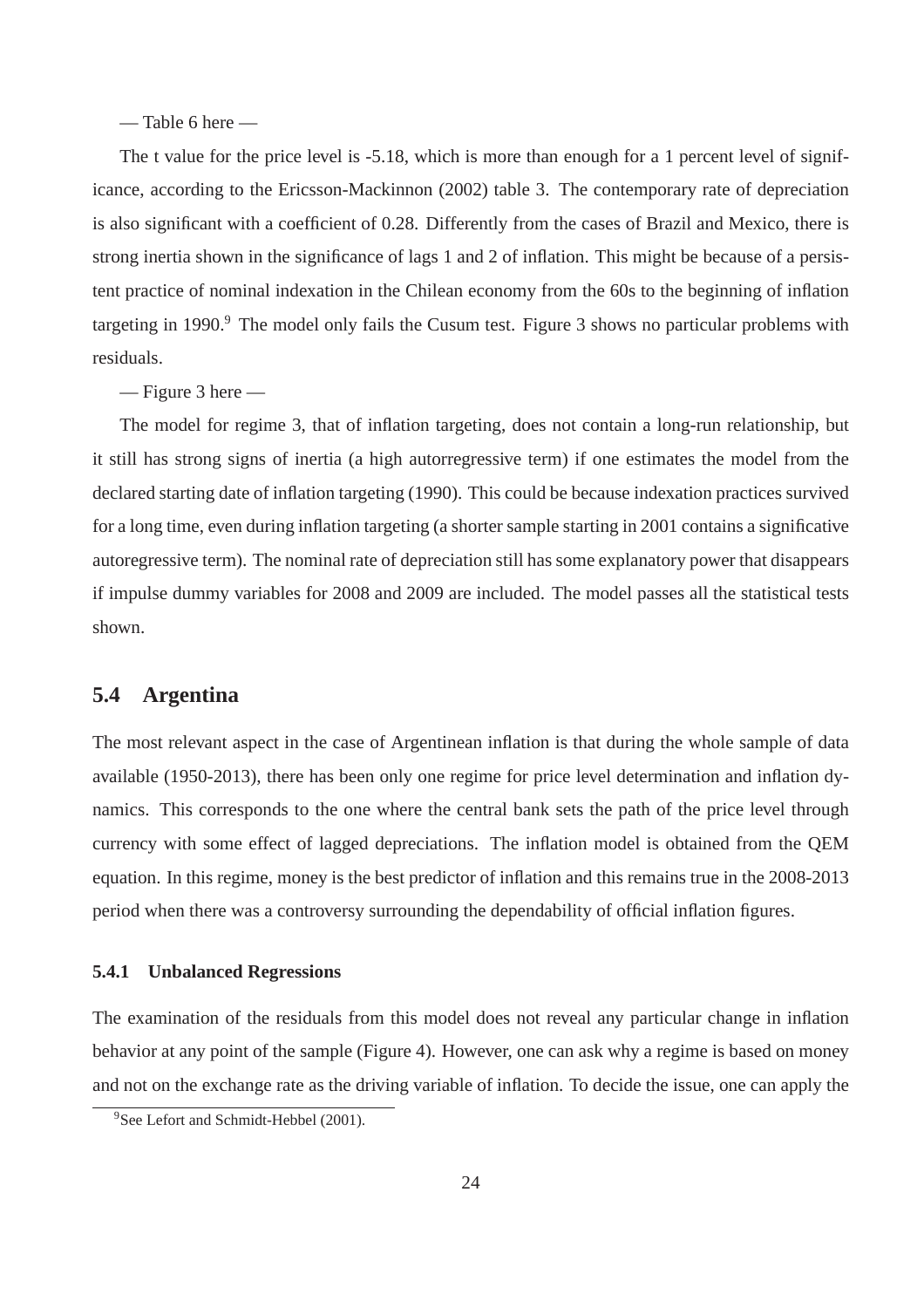unbalanced regression (4), as in the cases for Mexico and Brazil. The results are in Table 7.

—Figure 4 here—

As in the cases of Mexico and Brazil, the coefficients of the trending variables,  $\beta_m$  and  $\beta_e$ , have similar absolute value with opposite signs. The one with the positive sign is  $\beta_m$  so money is the weakly exogenous variable. This is because, to validly introduce the lagged price level into this equation, its coefficient, or speed of adjustment, must have negative sign. The same happened in the cases of Mexico and Brazil, discussed above.

— Table 7 here —

The main problem for the inflation model is the big jump in money velocity from 1988 to 1992, which has been studied by many authors. For example, Kamin and Ericsson (2003) have to use a ratchet variable<sup>10</sup> to obtain an error correction mechanism for M3. They considered this effect the result of the accelerated currency substitution process (dollarization) in Argentina at that time. Such ratchet effect would not work beyond their sample (1975-1992) because dollarization eventually was reversed and money velocity has been falling since 1993 although it is still well below the levels it had before 1989.

#### **5.4.2 Inflation Model**

As the QEM relationship seems to hold before and after the 1988-1992 period, albeit at different levels of average money velocity. The solution proposed here is far from perfect but the resulting model is reasonable. The model, is similar to the ones for Brazil and Mexico for regime 1, where the central bank determines the price level through money. This is a conditional error correction mechanism based on the QEM equation where the error-correcting variable is inflation. As there is only one long-run relationship driving the inflation process, the depreciation rate enters only in lags, even though the inclusion of its contemporary value does not change the results much.

Table 8 contains the inflation model estimates for Argentina. The coefficients for the lagged price level  $p_{t-1}$  and inflationary money  $(m - y)_{t-1}$  are each of the right sign and similar in absolute value (-0.21 and 0.23, respectively), which implies that the QEM has been holding during the whole sample and that the price level is the error-correcting variable. Lagged inflation  $\Delta p_{t-1}$  has a coefficient of 0.34 showing little inertia. The contemporary and lagged values of money growth  $\Delta m_t$  are significant

 $10$ This is a variable defined as "the maximum inflation rate to date" (Kamin and Ericsson 2003)that works as a step dummy variable that helps to produce a cointegration relationship.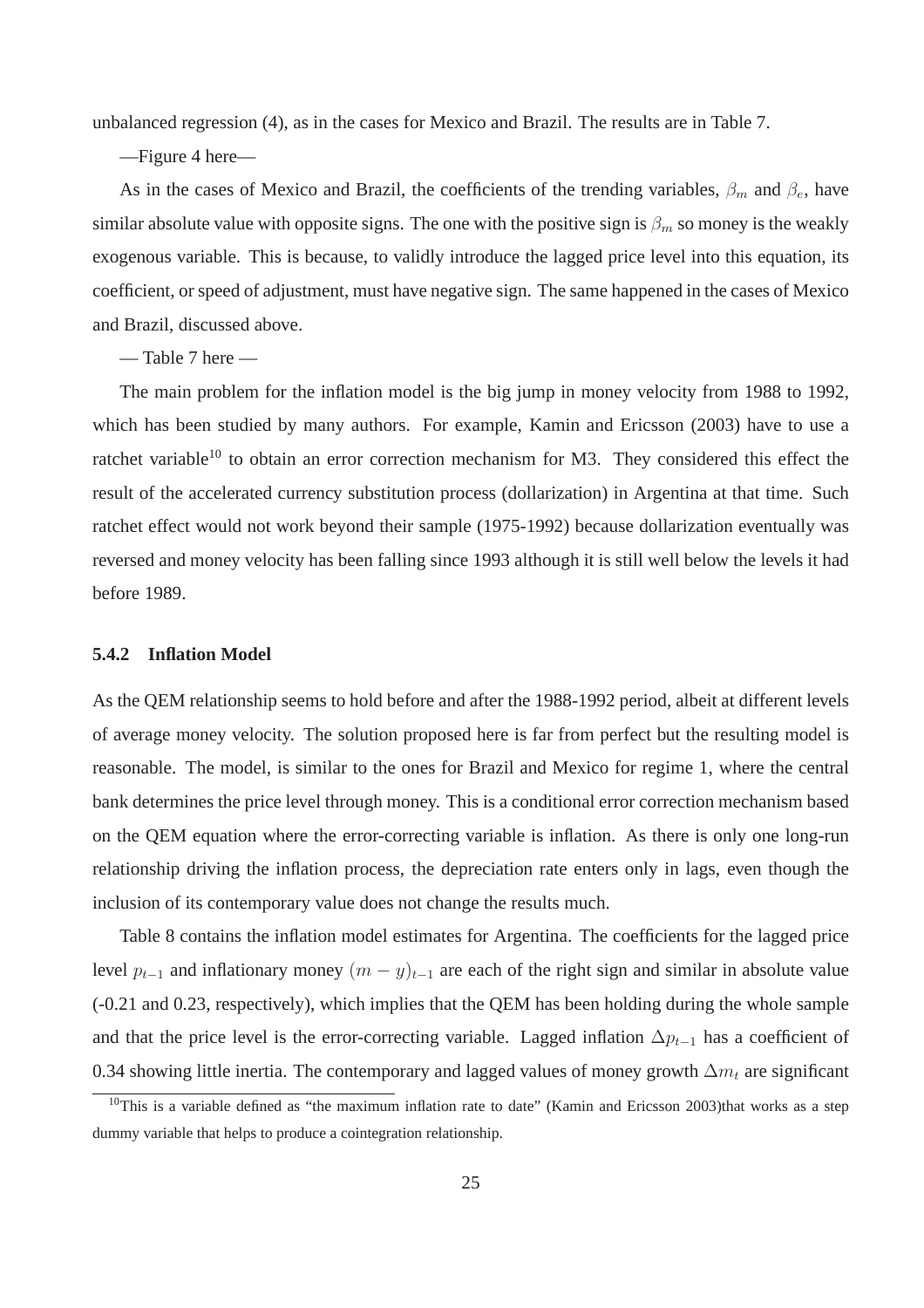as it is the lagged value of the depreciation rate  $\Delta e_{t-1}$ . Two dummy variables were needed to obtain normality in the residuals. The first is for 1986 and the second for 1989, when the big jump in money velocity discussed before began.

— Table 8 here —

The estimation of the model until 2013 causes some problems because the model projects higher levels of inflation (typically above 20 percent) than the ones in the IFS series (10 percent or less) but this is not a problem of the model. As a matter of fact, the official inflation figures were questioned since at least 2008. The IMF sent a formal request to Argentinian authorities to apply "remedial measures to address the quality of the official data reported to the Fund for the Consumer Price Index for Greater Buenos Aires (CPI-GBA) and Gross Domestic Product (GDP)."<sup>11</sup> Since 2008 PriceStats produced a consumer price index that implied rates of inflation above twenty percent as the model of Table does 8.

### **5.5 Venezuela**

In Venezuela neither the QEM nor PPP hold exactly so the inflation models are not based in cointegration relationships. This precludes that the Venezuelan central bank had had a price level target. This country has had two regimes for inflation, one (regime 1) dominated by money, from 1961 to 1976, and another (regime 2) dominated by the exchange rate, from 1977 to 2013. This country has not entered yet into a modern low-inflation, floating exchange rate target regime so there is no regime 3.

The identification of the dates of regime change was based on the examination of the residuals of a regression of inflation against money growth (contemporary and lagged one period). The model behaves well until 1976 but it breaks down afterwards, as can be seen in Figure 5. From 1977 onwards the model does not fit the data at all. Therefore, a model based on the exchange rate was tried.

— Figure 5 here—

#### **5.5.1 Inflation Models**

Table 9 shows the estimated models for each regime. No obvious public event was found to be a good explanation for the change in dynamics so the identification date relied on the properties of the residuals. As happened in the cases of Brazil, Chile and Mexico, in each regime only one variable has a systematic effect on inflation.

<sup>11</sup>http://www.imf.org/external/np/sec/pr/2013/pr1333.htm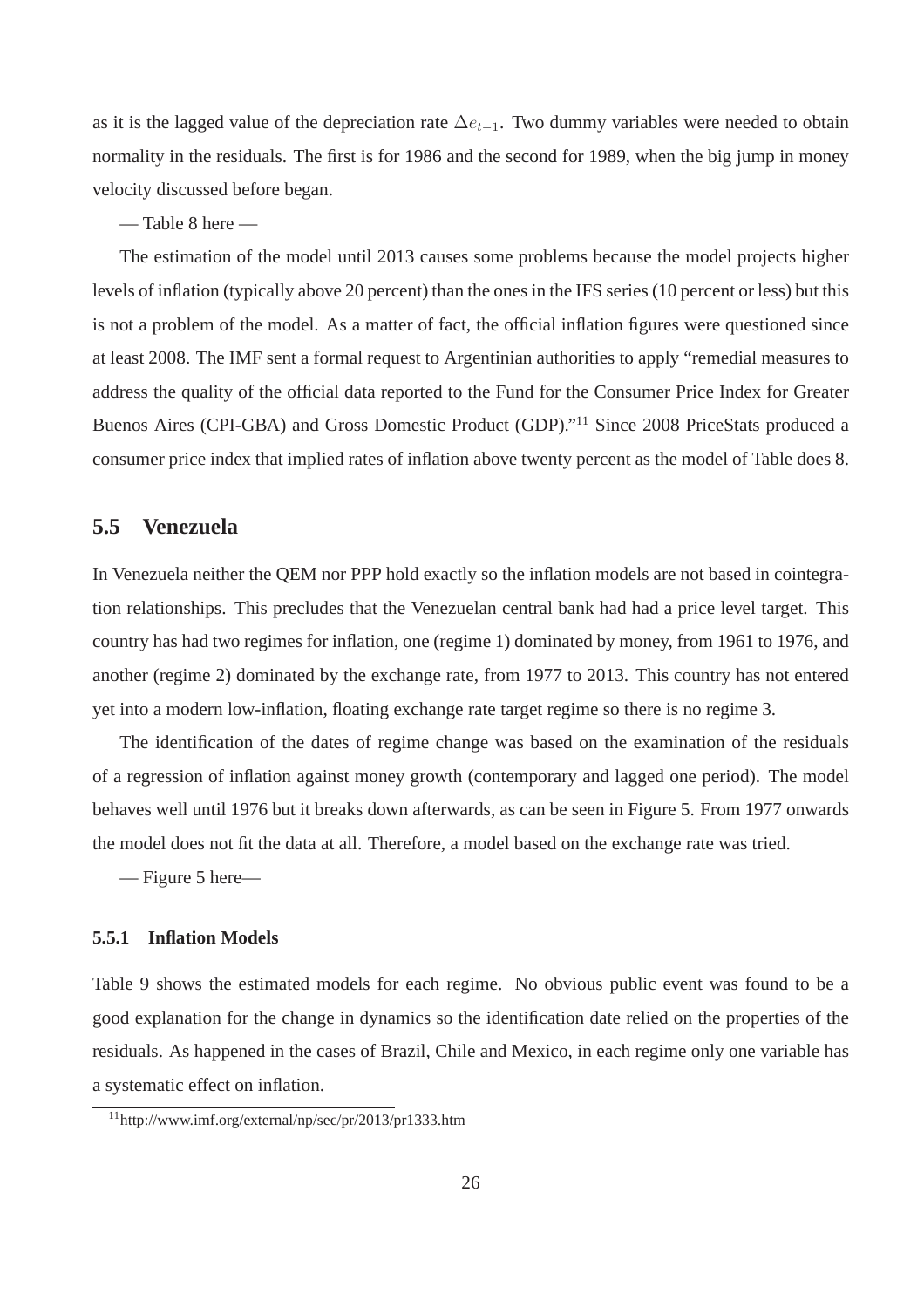$-$  Table 9 $-$ 

The first thing to notice is that none of the models has lagged levels of prices, inflationary money or the exchange rate. This comes from the fact that neither QEM nor PPP hold exactly. Instead, for regime 1 the contemporary and the lagged rate of change of the monetary aggregate. The summation of these coefficients is barely 0.27 and, because there is no autoregressive term, this is also the long-run effect of money on the price level. Thus, the QEM is not nearly met for Venezuela so the relationship between prices and money can be hard to see. The contemporary depreciation of the exchange rate was included in some models but it was not significant.

For regime 2, money ceases to be a systematic factor and the nominal exchange rate takes its place. For this regime, only the contemporary exchange rate depreciation was significant with a coefficient of 0.26. However, as there is an autoregressive term equal to 0.55, the long-run impact of a depreciation is equal to 0.58. The model, despite its simplicity, seems very stable, with most statistical terms easily passed. The moderate  $R^2$  of 0.68 shows that the explanatory power of the exchange rate is not overwhelming, leaving a lot to be explained. However, money is not a variable that helps to explain inflation in this regime.

### **5.6 Colombia**

Colombia consistently had two-digit inflation rates from the sixties to the end of the nineties. The value of the currency was managed through different predetermined exchange rate systems. Although, the correlation between price inflation and the depreciation rate was strong, PPP does not hold for this country. This suggests that the central bank never targeted a price level through PPP, as other major Latin American countries in regime 2 did. Since 1999, the country has used a combination of flexible and managed exchange rate systems, at least during some years.<sup>12</sup> Since then, it has gradually converged to a full-fledged inflation-targeting strategy, which probably began to achieve since 2009.

For this country, no regime changes were found other than, possibly, that of 2009. Figure 6 shows that the residuals do not have a particular change of behavior along the sample Also, the model lacks variables in lagged levels, i.e., the model is not an error-correction mechanism. Although, neither QEM nor PPP are met in this country, both money growth and the exchange rate depreciation seem to have a role in the determination of the inflation process, being the only country among the ones here studied

 $12$ See Vargas (2005).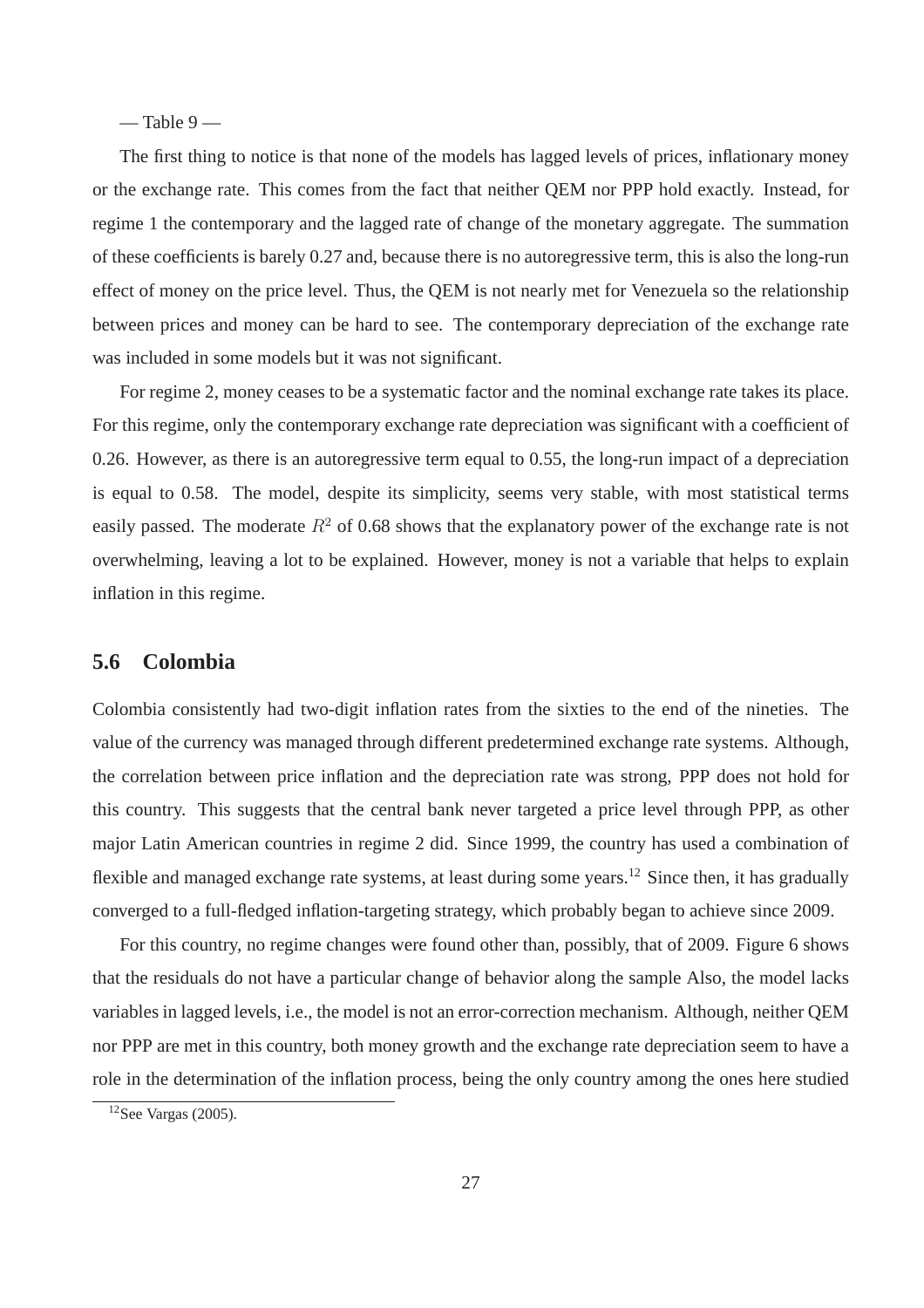where this happens. This might occur because there could have been regime changes of short duration that are too difficult to identify.

 $-$  Figure 6  $-$ 

#### **5.6.1 Inflation Models**

Table 10 contains the estimated model for Colombia. Only the lagged values of money growth, exchange rate depreciation and inflation are significant. Thus, the long-run impact of money growth is equal to 0.64 while that of exchange depreciation is 0.36. Despite the simplicity of the model, this works well in out-of-sample forecasting.

— Table 10 here —

# **6 Out-of-sample Forecasting Performance Evaluation**

Taking into consideration changes in Granger causality should be reflected in an improved forecasting performance. Good out-of-sample predictions are not necessarily implied by a satisfactory goodness of fit. The exercises in this section are, within the limits imposed by sample sizes, enough to discriminate among alternatives in most cases. The full sample is divided in as many regimes as suggested by the previous section. For each subsample, up to five models are estimated for one part of the data points (half of it, if there are enough observations). Next, for the rest of the subsample, inflation is dynamically forecast without reestimation.

The root mean squared error (RMSE) for each forecast is calculated. This often, but not always, identifies which model is relatively better within each regime. In most cases, the best models in terms of the RMSE are usually the ones pointed out by the previous section. However, the dominant model in a regimen is found through the Diebold-Mariano test (Diebold and Mariano, 1995), which will be referred as DM, with the small sample correction as suggested by Harvey et al. (1997). This correction consists in two modifications. The first consists in rescaling the Diebold-Mariano statistic by one factor depending on the number of forecasting data points and the number of steps ahead of the forecasts. The second is the use of the t-student distribution with degrees of freedom given by the number of forecast points instead of the standard normal distribution. The tables report the p-value of the adjusted Diebold-Mariano statistic (DMpv) next to the RMSE. The model that is used as the benchmark for the comparisons is identified by a p-value of 1. All the exercises here are based on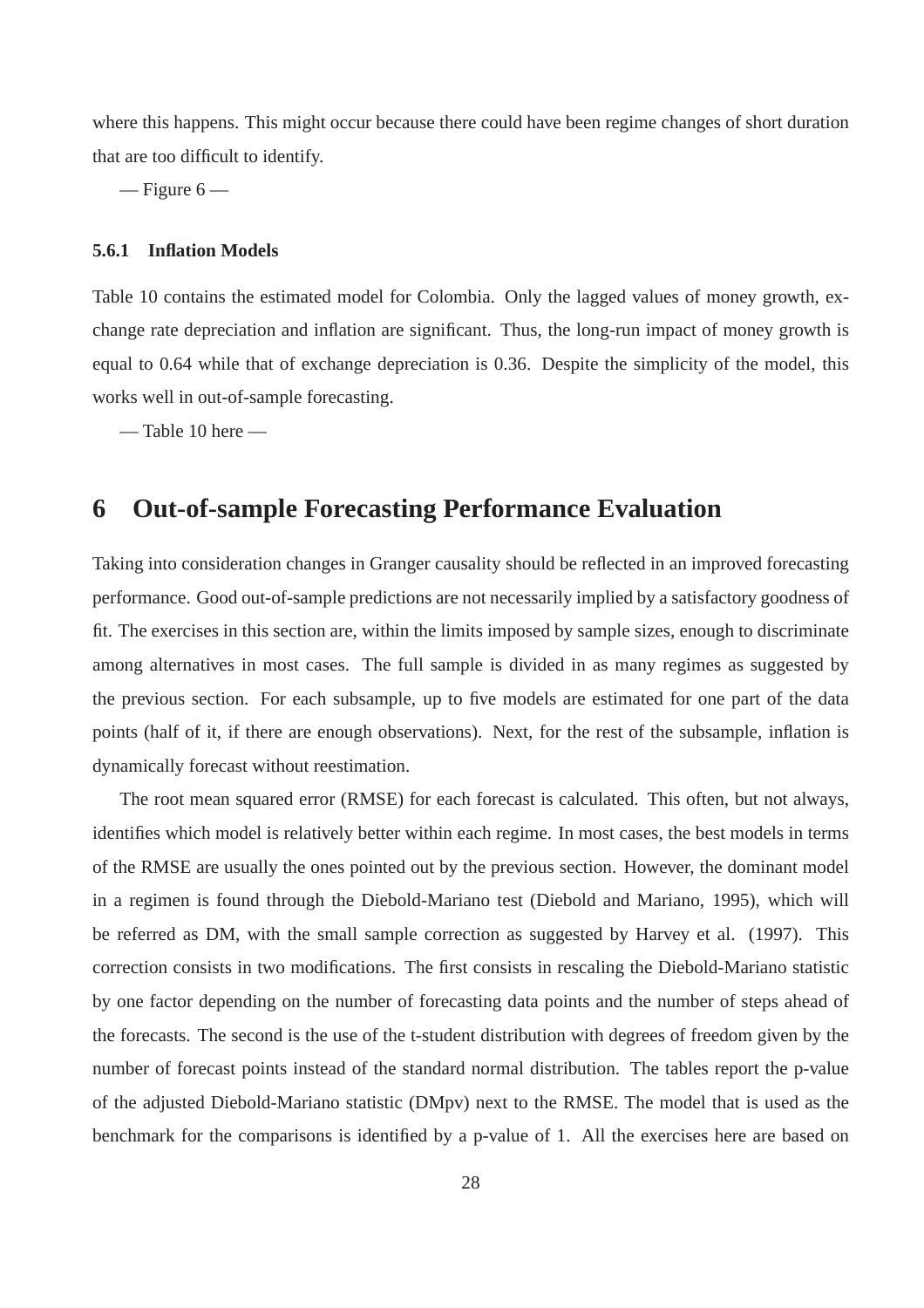one-step-ahead forecasts and the loss function used to obtain is the DM statistic is the absolute value of the forecast errors.

The exercises for the six countries are distributed in three tables. Mexico and Brazil are together, as they have similar regimes (two with implicit price-level target and one with inflation targeting). Argentina and Chile are in the next table because those countries had only one price-level targeting regime although Chile arrived at some point to an inflation targeting regime. The third table of this section contains Colombia and Venezuela, as they never had price level targeting.

### **6.1 Mexico and Brazil**

The inflation models in competition for each country are those analyzed in the previous section plus two more. For regimes 1 and 2, the first model is labeled as "Combined," and it includes money and the exchange rate (the first numerical columns in Tables 2 and 4). The second model is the "Pure Monetary" model (first numerical columns in Tables 3 and 5). The third one is the "Pure Exchange Rate" model (second numerical columns in Tables 3 and 5). The fourth model is a simple AR(1) model (no other lags are significant in each case). The last one is a "Naive" model, where the average of half the corresponding subsample is used to forecast the rest. It should be noticed that this model is the one that should fare at least as well as any other in a regime with a preannounced inflation targeting regime no tied to money nor the exchange rate.

For regime 3, the one with inflation targeting, the first three models cannot be estimated meaningfully due to the very small sample and, more importantly, that the significance of the variables on which each of them is based vanishes as the countries abandoned the price level target regimes, as discussed in the previous section. Those models were estimated anyway but they were also complemented by other three models, where the variables in levels were suppressed and only the rates of change were considered. Thus, for regime 3, the alternative "Combined" has as regressors the depreciation rate, lagged money growth and a constant. "Pure Monetary" has a constant and the lagged money growth rate. The results are displayed in Table 11. Estimation and forecasting periods are shown at the top of the respective column.

— Table 11 here —

The first thing to notice is that none of the models does well in all regimes, as should be expected for what was discussed before. The "Pure Monetary" model works well in both countries only in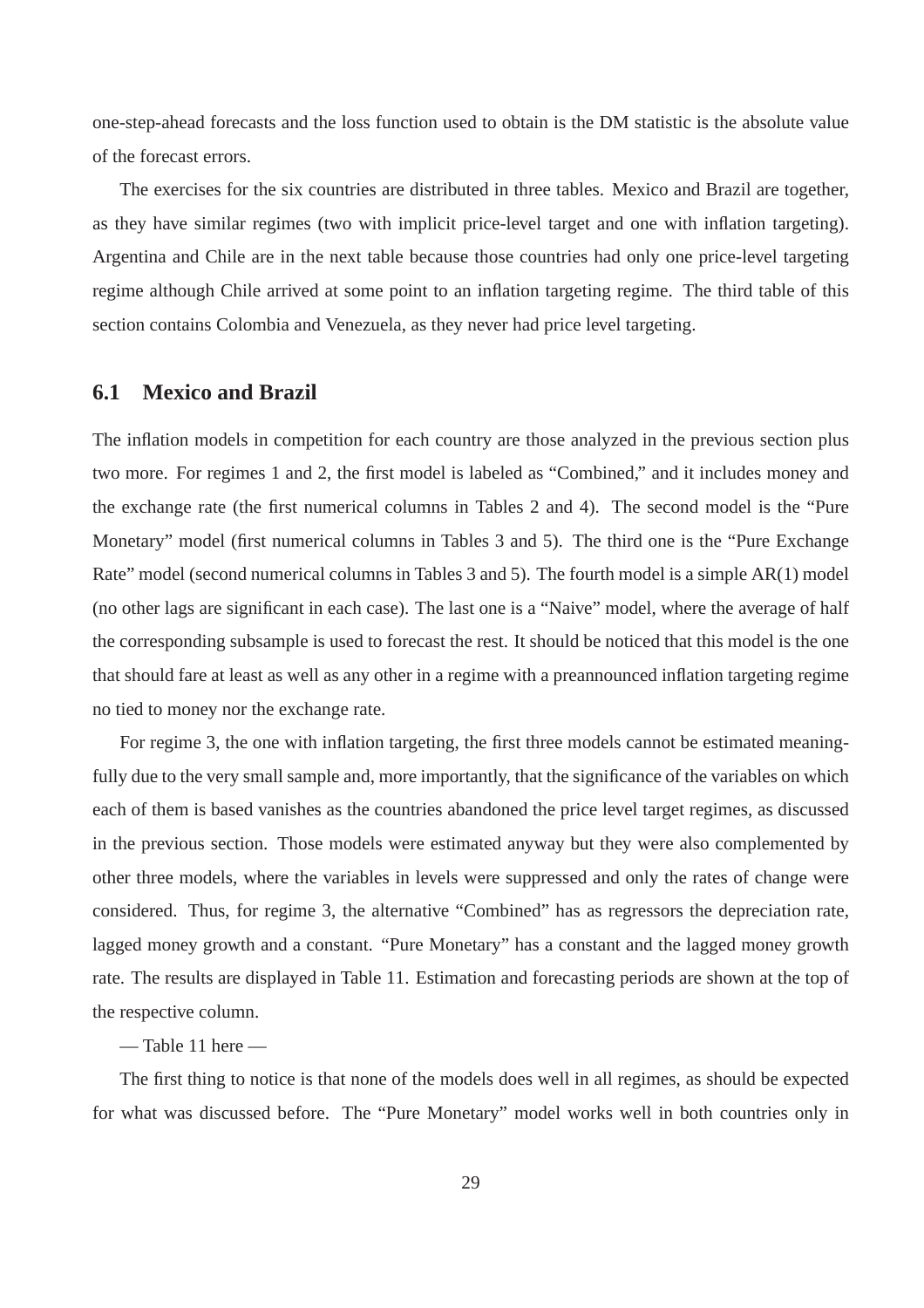regime 1. However, for Mexico in that regime, it is outperformed in both the RMSE and the DM test by the "Combined" model. This happens because by being estimated from 1932 to 1956, the latter model contains information on money, including the lagged level and the contemporary rate of change, as the monetary one, and the insertion of the exchange rate lagged level helps in the forecasts. The reason is that the peak of the exchange rate depreciation in 1976 compensates an increase in the shortrun impact of money growth that is not included in the monetary model for being estimated until 1956. The other models do less well in that regime as they are beaten in both the RMSE and the DM test by both models where money has the central role. In Brazil, the monetary model in regime 1 dominates in terms of the RMSE but there is no statistically meaningful superiority, according to the DM test as none of the p-values is less than 0.05. The reason for this might be the short available sample for forecasting (4 data points).

For regime 2, the reference model is "Pure Exchange Rate". In both countries, it dominates in terms of the RMSE but it only does it in Mexico in terms of the DM test. In this country, the combined model does well enough to be beaten only at the 10 percent level of significance. The reason for the resilience of the combined model in this regime is that it includes the lagged level of the exchange rate and contemporary exchange rate, the same as the "Pure Exchange Rate" model. In the case of Brazil, the lack of dominance of the "Pure Exchange Rate" model is likely due to the small sample to make the comparison (5 data points).

In regime 3, as a modern preannounced inflation target framework was adopted by the two countries, traditional monetary variables lost much or all of their usefulness to forecast inflation. As the error correction models used in the two previous regimes ceased to be useful, they should not beat a simple inflation forecast based on either an autoregressive process or a constant. As said before, two estimations were made. Only the ones for the simplified models are presented but the ones based on the original models yield similar RMSE and DM tests. This is not surprising because the monetary variables in inflation targeting regime are little or no significant in either of the regression models. The forecasts for the two countries in this regime are from 2008 to 2013, so they cover the period of the crisis and the recovery.

In Mexico, during regime 3, the "Naive" model based on the average of inflation from 2001 to 2007 has a RMSE similar (up to hundredths) to those of the other models but, interestingly enough, it handily beats them with the DM test. In the case of Brazil, the RMSE of all models are closer but the reference model becomes the one with the depreciation rate in it. It appears that in Brazil, the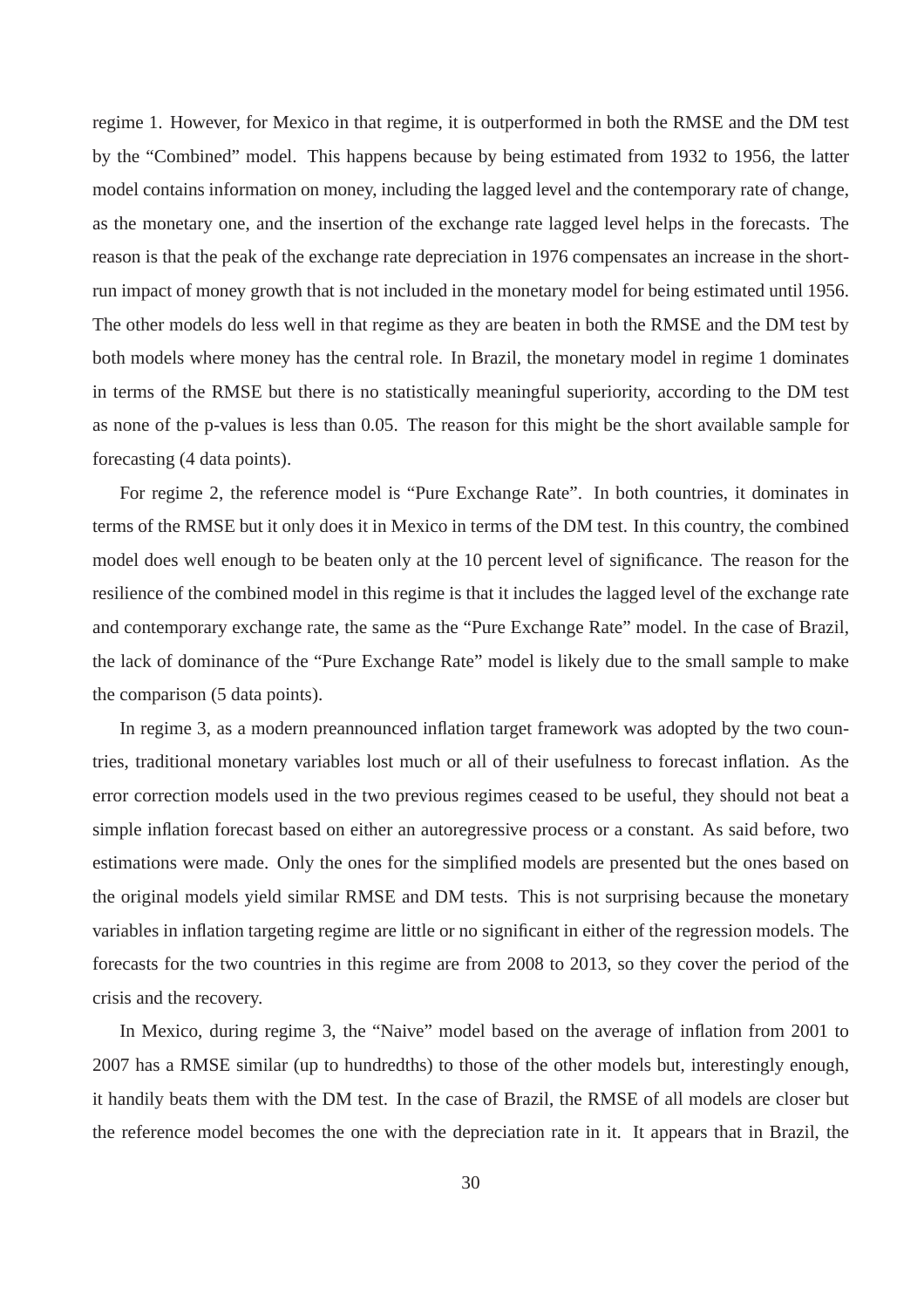exchange rate passthrough did not disappeared as completely as in Mexico. This forecasting power from the exchange rate seems to come from the episode around the crisis when in Brazil there was some impact of the exchange rate depreciation on inflation. In 2014 and 2015, Brazil had an outburst of inflation well above the official band. This high inflation appears associated to the depreciation that the real had. It might be related to the fiscal problems the country faced in those years. On the contrary, similar depreciations in Mexico during the same years did not appear to have caused much impact on inflation as this reached its lowest levels since the CPI began to be published (1969).

### **6.2 Chile and Argentina**

These two countries only experienced one regime with implicit price level targeting although in the case of Chile there was not data on money to analyze the role of this for the whole sample. Thus, for Chile there is a comparison only for regime 2, the one where the exchange rate is the forcing variable. The inflation process of this country carries much inertia so the autoregressive model used in the comparisons has two lags. When the country adopted inflation targeting, differently from what happened in Mexico and Brazil, the autoregressive component did not disappear so there is no naive model. Argentina never abandoned regime 1, the one driven by money. Table 12 contains the results for the two countries. The many n.a. in it indicate that those countries did not reach a given regime.

 $-$  Table  $12-$ 

In Chile, the regime 2 model was estimated from 1954 to 1972 and forecasts were made from 1973 to 1990, before the country adopted inflation targeting. The pure exchange rate model easily beats the AR(2) model in both RMSE and the DM test. During regime 3, the roles are inverted and it is the autoregressive model the one that dominates in both counts.

In Argentina, money has always been the leading driver of inflation. The model based on money was estimated from 1951 to 1996, a long period that avoided the difficult years at the beginning of the 1990s when occurred the big jump in money velocity discussed above. As in the case of Chile, the autoregressive model had two significant lags. A model based on the exchange rate and a combined one were also estimated. As expected, the model based on money beats the other three models in a significant way. The model for Argentina has some difficulties to follow the path of inflation since 2008, but this is mostly due to the fact that official data was not tracking the path of inflation accurately (Cavallo, 2012) as was discussed before. Estimating the model until 2007 and forecasting the years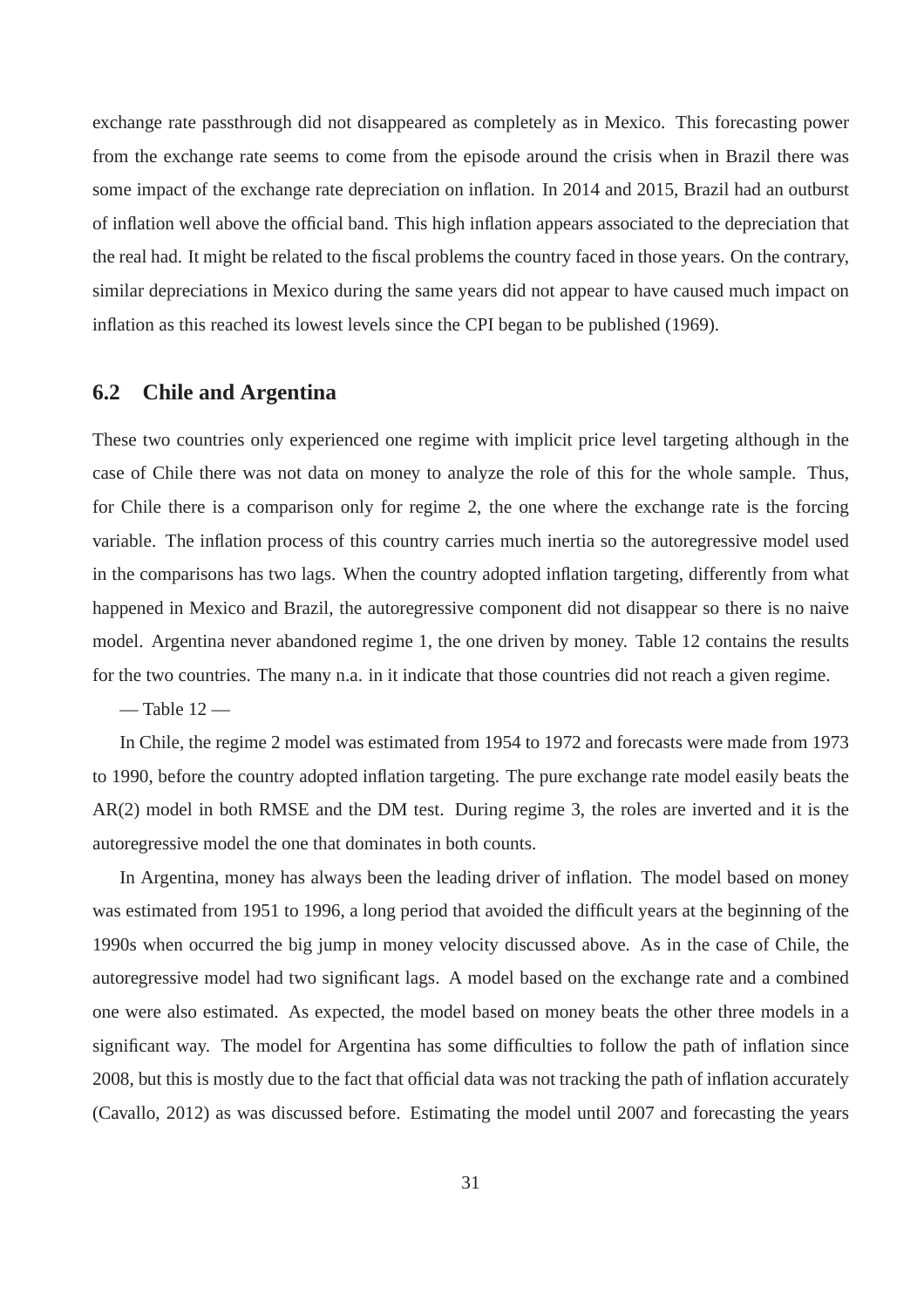2008 to 2013, the path of inflation follows that of the data of PriceStats.com, a privately-produced price index.

### **6.3 Colombia and Venezuela**

These countries never had price level targeting regime but in Table 13 their regimes are also labeled as those of the other countries. The models for the two countries are simple dynamic models and not error correction mechanisms. In the case of Colombia, there was only one regime, that is dominated by a combined model that contains simultaneously exchange rate depreciation and money growth. The superiority is not so strong with respect the model based on the depreciation rate (p-value of 0.07). The model was also estimated from 1965 to 2004 and inflation was forecast dynamically without reestimating and conditioning on the values of money growth and the depreciation rate. The result was that the price level forecasted by the model was just 4 percent above the actual price level at the en of the sample. This suggests that the country had not achieved completely the characteristics of a full-fledged inflation target, as in Chile and Mexico, where neither money nor the exchange rate help to predict inflation. However, since 2009 Colombia has attained inflation rates within its policy range of  $3 \pm 1$  percent which might the final transition to a period with all the expected characteristics of inflation targeting.

 $-$  Table 13 here  $-$ 

In Venezuela there were two regimes. In the first one, estimated from 1961 to 1972, money was the driving variable and so the pure monetary model dominates with both the RMSE and the DM test during the forecasting period 1973-1976. For the second regime, where models were estimated from 1977 to 2007, the exchange rate model dominates although it has the highest RMSE. The model works fairly well until 2006, when the relationship between inflation and the exchange rate depreciation is altered. This could have been because from 2005 to 2009 the official exchange rate remained fixed but many price setters were not bound to accept it as a pricing reference. Actually, the eventual rise of the official nominal exchange rate in 2010 and 2011 followed sustained increases of inflation. In 2013, the official exchange rate grew faster than the price level but it was not enough to match the amount of accumulated inflation since 2005.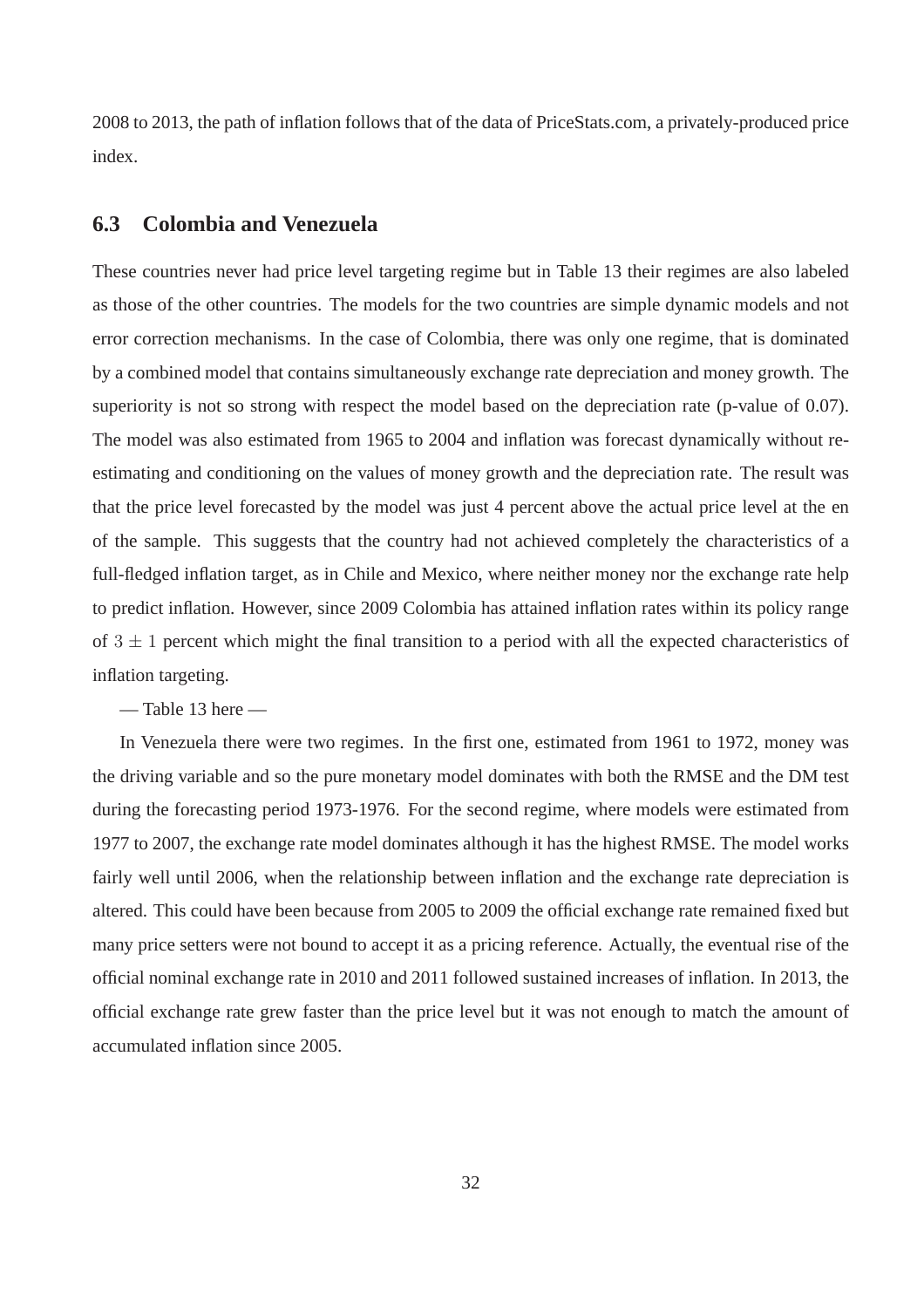# **7 Conclusions**

Conditional predictability of inflation has evolved in Latin American countries depending on the actions of the central banks. The study of such changes was carried out, whenever possible, with a test derived from the long-run relationships of the classical monetary model. Such relationships imply changes in the signs of the coefficients of the monetary variables in an inflation model if there was a regime change. These regime changes were identified by the properties of Granger causality among those variables. The test is based on unbalanced regressions that are transformed to conditional errorcorrection models for inflation. The test was used in the cases where there was a price level targeting regime. For the other cases, the regime change was identified by the analysis of the behavior of simple dynamic regressions.

All the six countries in the sample started with monetary regimes where either currency or the exchange rate were the driving force of inflation. Argentina, Brazil, Chile and Mexico had at some point an implicit price level target depending on either money (through the QEM) or the exchange rate (according to PPP). For those countries, the pass-through of money or prices to the price level has been either complete or zero. Neither Colombia nor Venezuela ever had complete pass-through of either money or the exchange rate, but the impact of those variables was still important. For five of the countries (except Colombia), during the periods when either money or the exchange rate (but not both) was the main tool of the central bank to determine inflation, nothing else seemed to affect inflation systematically. Only for Colombia both the depreciation rate and the rate of growth of money were simultaneously important to determine the inflation rate.

The robustness of the results was put to test with pseudo out-of-sample exercises for each monetary regime and country through both the root mean square error and the Diebold-Mariano test modified for small samples. In most cases, the models suggested by the theoretical framework dominate the rest. Indeed, at different points in the nineties, Brazil, Chile and Mexico, abandoned other regimes in favor of inflation targeting. This, together with prudent macroeconomic policies, caused that inflation began to behave as it does in the United States or other developed countries, where it is hard to forecast on the basis of a specific cause. In that regime, simple autoregressive or naive models become competitive. This tendency of inflation to become hard to predict with multivariate methods, that rarely beat univariate models, is common in stable economies that implicitly or explicitly have adopted a preannounced inflation target.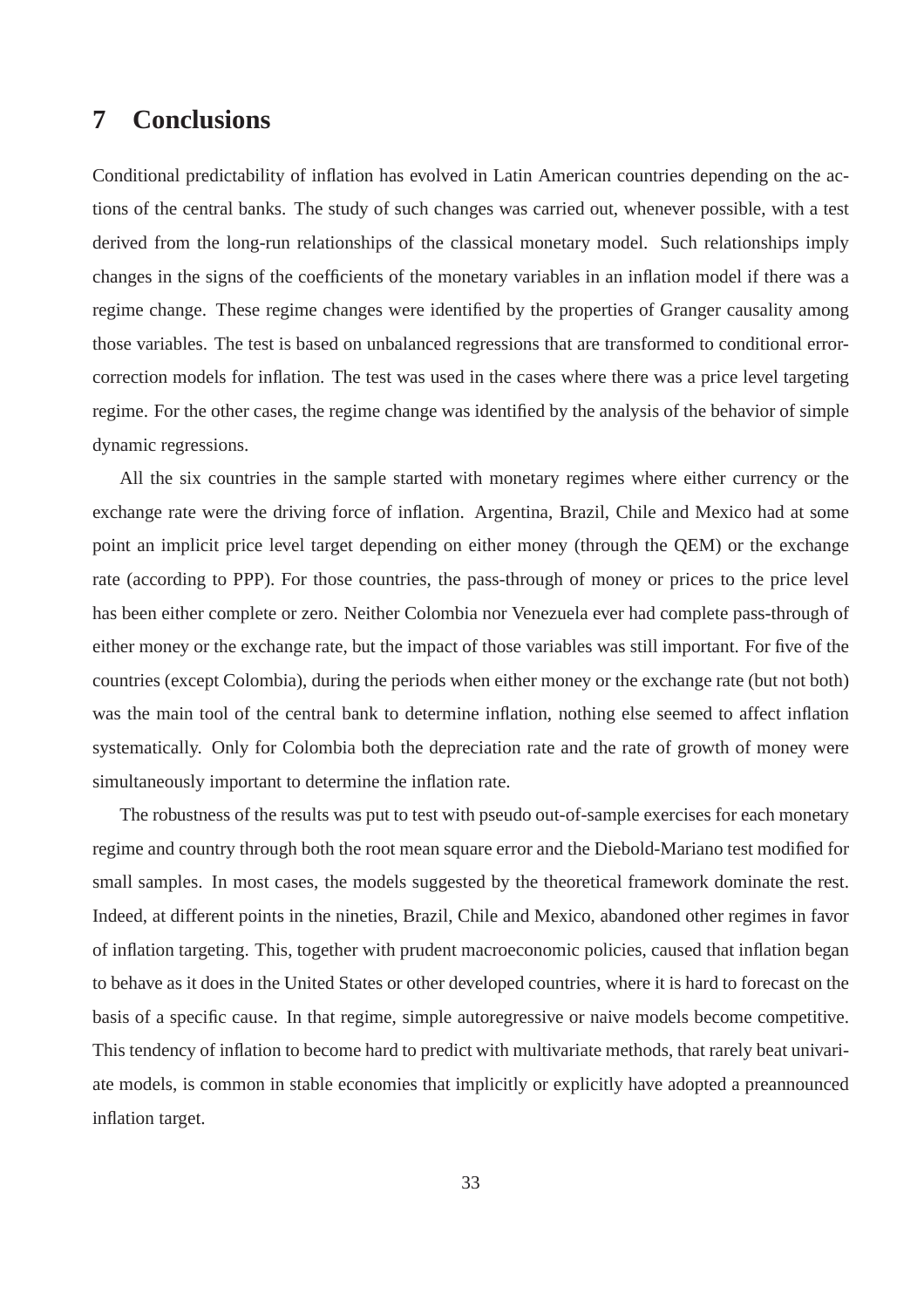# **References**

- [1] Amisano, G. and Gabriel Fagan (2010), "Money Growth and Inflation: A Regime Switching Approach," European Central Bank, Working Paper Series No. 1207/June.
- [2] Arbelaez, M.A., Ulpiano Ayala and James Poterba (2002) "Debt and Deficits: Colombia's Unsustainable Fiscal Mix," Informe Mision del Ingreso Publico, Informes de Investigacin, Fedesarrollo.
- [3] Baillieu, J., Daniel Garcés, Mark Kruger and Miguel Messmacher (2003), "Explaining and Forecasting Inflation in Emerging Markets: The Case of Mexico," Working Papers 03-17, Bank of Canada.
- [4] Banerjee, A., J.J. Dolado, J.W. Galbraith, and D.F. Hendry (1993), "Cointegration, Error Correction, and the Econometric Analysis of Nonstationary Data," Oxford University Press, Oxford.
- [5] Barassi, M., Guglielmo Maria Caporale and Stephen Hall (2007), "A Comparison Between Tests for Changes in the Adjustments Coefficients in Cointegrated Systems," Fordham University, CRIF Seminar series 4-1-2007.
- [6] Bassetto, M., Todd Messer, and Christine Ostrowski (2013), "Forecasting inflation and the Great Recession," *Economic Perspectives*, Federal Reserve Bank of Chicago, V. 37, Third Quarter.
- [7] Cagan, P. (1956): The Monetary Dynamics of Hyperinflation, in *Studies in the Quantity Theory of Money*, ed. by M. Friedman. University of Chicago Press, Chicago, IL.
- [8] Capistrán, C., Raúl Ibarra-Ramírez and Manuel Ramos Francia (2011), "Exchange Rate Pass-Through to Prices: Evidence from Mexico," Working Papers 2011-12, Banco de México.
- [9] Cavallo,A. (2012), "Online and official price indexes: Measuring Argentinas inflation", *Journal of Monetary Economics*, http://dx.doi.org/10.1016/j.jmoneco.2012.10.002
- [10] Christiano, L.J., Martin S. Eichenbaum and Mathias Trabandt (2014) "Understanding the Great Recession". NBER Working Paper No. 20040.
- [11] Cochrane, J. H., (2014) "Monetary Policy with Interest on Reserves," Manuscript, University of Chicago Booth School of Business.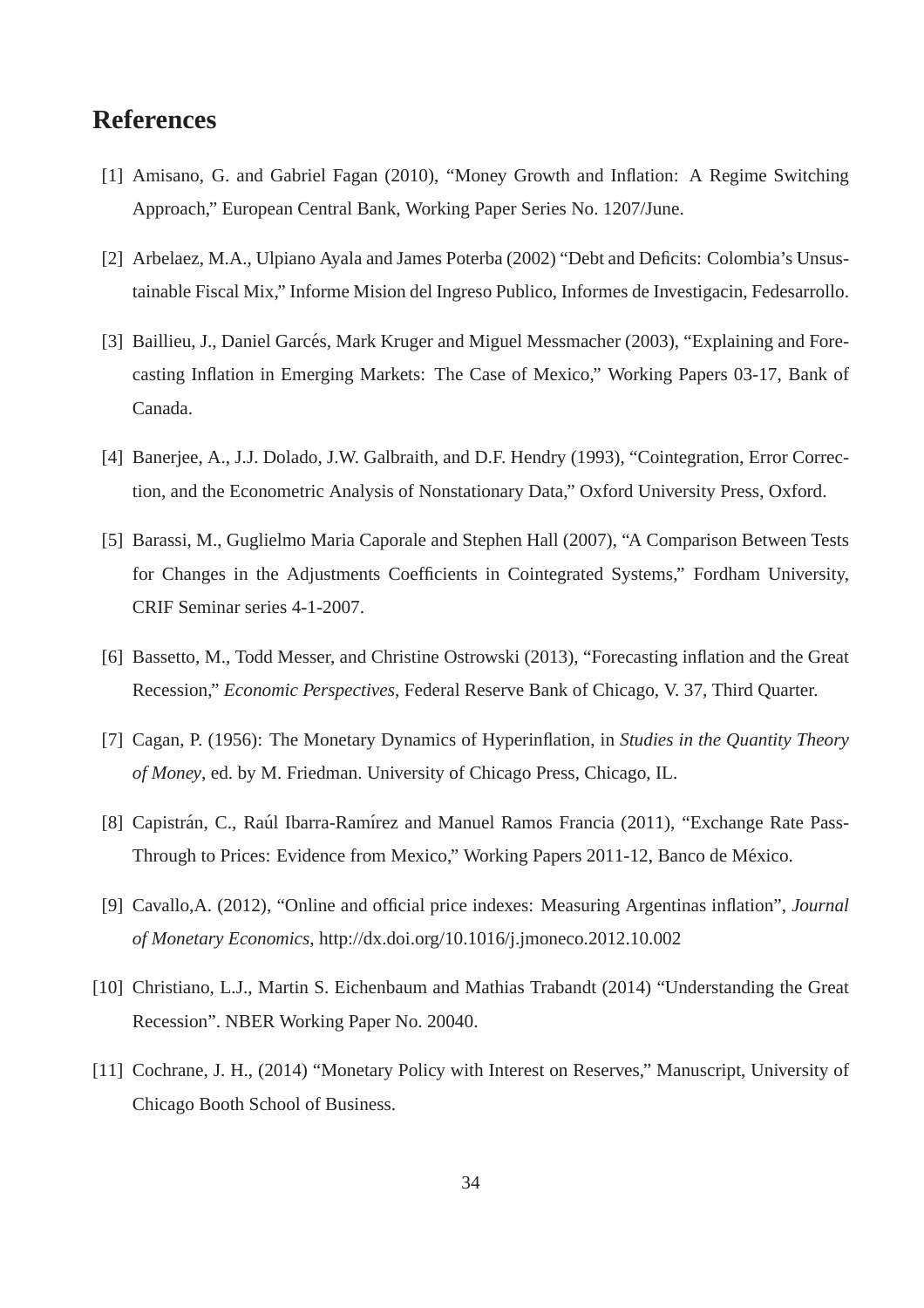- [12] Cortés, J., (2013), "Una Estimación del Traspaso de las Variaciones en el Tipo de Cambio a los Precios en México", Documentos de Investigación 2013-02, Banco de México.
- [13] Del Negro, M., Marc P. Giannoni and Frank Schorfheide (2014) "Inflation in the Great Recession and New Keynesian Models," NBER Working Paper No. 20055 April.
- [14] Diebold, F. X. and Roberto S. Mariano (1995), "Comparing Predictive Accuracy," *Journal of Business and Economic Statistics*, 13, 253-265.
- [15] Edge, R. M. and Refet S. Gürkaynak (2011), "How Useful are Estimated DSGE Model Forecasts?", Finance and Economics Discussion Series 2011-11, Federal Reserve Board.
- [16] Espinoza, R, Hyginus Leon and Ananthakrishnan Prasad (2012), "When Should We Worry about Inflation?," World Bank Econ Review, 26 (1).
- [17] Ericsson, N. R. and James G. Mackinnon (2002), "Distributions of error correction tests for cointegration," *Econometrics Journal*, v.5, pp285-318.
- [18] Friedman, M. (1987) "Quantity Theory of Money," *The New Palgrave: A Dictionary of Economics*, v. 4, pp. 3-20.
- [19] Goodfriend, M. and Robert G. King (2009) "The Great Inflation Drift", NBER Working Paper No. 14862, April.
- [20] Hall, R.E. (2011) "The Long Slump", *American Economic Review*, 101 (April 2011): 431469.
- [21] Harvey, D., Stephen Leybourne, and Paul Newbold (1997), "Testing the equality of prediction mean squared errors." *International Journal of Forecasting*, 13(2), 281-291.
- [22] Kamin, Steven B. and Neil R. Ericsson (2003) "Dollarization in post-hyperinflationary Argentina," *Journal of International Money and Finance*, 22, pp. 185211.
- [23] Lefort, F. and Klaus Schmidt-Hebbel (2002), "Indexation, Inflation, and Monetary Policy", Edited by Fernando Lefort and Klaus Schmidt-Hebbel, Banco Central de Chile.
- [24] London, Simon, "Lunch with the FT: Milton Friedman," Financial Times, June 7, 2003.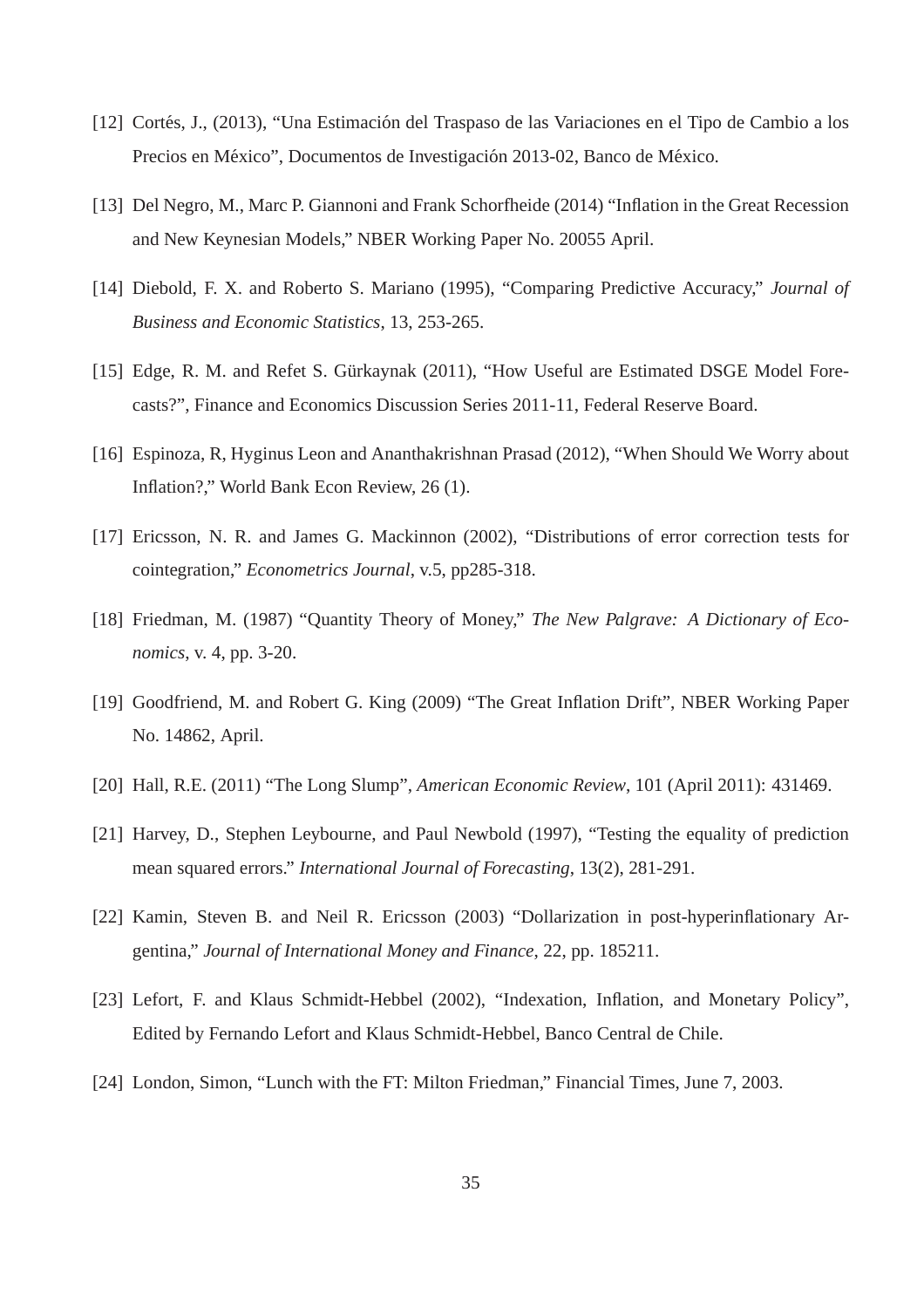- [25] Lucas, R.E. and Juan Pablo Nicolini (2013) "On the Stability of Money Demand", Meeting Papers 353, Society for Economic Dynamics.
- [26] Marcet, A. and Juan Pablo Nicolini (2005) "Recurrent Hyperinflations and Learning," *The American Economic Review*, Vol. 93, No. 5, Dec., pp.1476-1498.
- [27] Marcet, A. and Juan Pablo Nicolini (2005) "Money and prices in models of bounded rationality in high inflation economies," European Central Bank, Working paper Series, No. 469, April.
- [28] Pagan, A. R. and M. R. Wickens (1989), "A survey of some recent econometric methods," *Economic Journal* 99, pp. 962-1025.
- [29] Romer, D. (2011), "Advanced Macroeconomics", McGraw-Hill Series Economics.
- [30] Rossi, B. and Tatevik Sekhposyan (2010) " Have Models' Forecasting Performance Changed over Time, and When? ", *International Journal of Forecasting*, 26 (4), 2010, 808-835.
- [31] Sargent, Thomas; Williams, Noah; Zha, Tao (2009), "The Conquest of South American Inflation.", *Journal of Political Economy*, April 2009, v. 117, iss. 2, pp. 211-56.
- [32] Schmidt-Hebbel, K. and Alejandro Werner (2002), "Inflation Targeting in Brazil, Chile, and Mexico: Performance, Credibility, and the Exchange Rate", Central Bank of Chile Working Papers No. 171, July 2002.
- [33] Schmitt-Grohé, Stephanie, and Martín Uribe (2013), "The Making Of A Great Contraction With A Liquidity Trap and A Jobless Recovery," Manuscript, Columbia University.
- [34] Smetz, F. and R. Wouters (2007) "Shocks and Frictions in US Business Cycles: A Bayesian DSGE Approach", American Economic Review 97(3), 586-607.
- [35] Stock, James W. and Mark W. Watson (2007), "Why Has Inflation Become Harder to Forecast?" *Journal of Money, Credit, and Banking*, Supplement to Vol. 29, No.1 (February): 3-33.
- [36] Vargas, H. (2005), "Exchange rate policy and inflation targeting in Colombia", Inter-American Development Bank, W.P. 539.
- [37] Williamson, S. (2013), "Scarce Collateral, the Term Premium, and Quantitative Easing", Federal Reserve Bank of Richmond and St. Louis.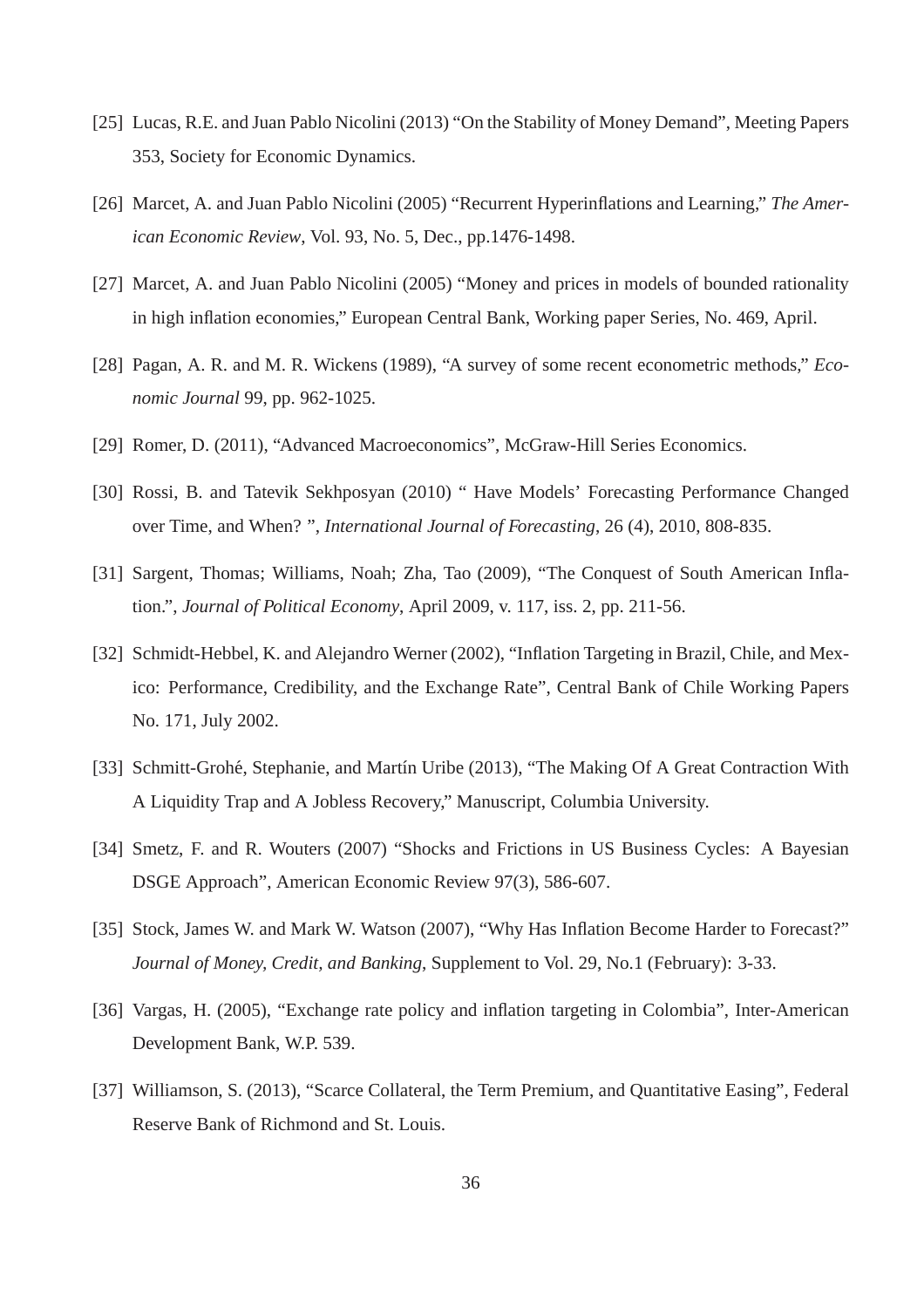# **Tables and Figures**

| raviv<br>. .<br>7. Y.T<br>, ,<br>$\cup$ iii | 11 V<br>ບເມ | エレいい       |
|---------------------------------------------|-------------|------------|
| Argentina Variables 1950-2013               | Level       | Difference |
| Price Level $(p)$                           | $-0.81$     | $-1.8c$    |
| Exchange Rate (e)                           | $-0.41$     | $-4.8a$    |
| Inflationary Money $(m - y)$                | $-1.04$     | $-2.7^a$   |
| Money $(m)$                                 | $-0.46$     | $-3.9a$    |
| Foreign Prices $(e + p^{us})$               | $-0.41$     | $-4.7^a$   |
| Brazil Variables 1960-2013                  | Level       | Difference |
| Price Level $(p)$                           | $-0.75$     | $-1.8c$    |
| Exchange Rate (e)                           | $-1.57$     | $-1.9a$    |
| Inflationary Money $(m - y)$                | $-0.87$     | $-2.9^{b}$ |
| Money $(m)$                                 | 0.83        | $-2.1^{b}$ |
| Foreign Prices $(e + p^{us})$               | $-0.96$     | $-1.9c$    |
| Chile Variables 1960-2013                   | Level       | Difference |
| Price Level $(p)$                           | $-1.79$     | $-2.0^{b}$ |
| Exchange Rate (e)                           | $-1.97$     | $-2.0^{b}$ |
| Inflationary Money $(m - y)$                | $-3.01$     | $-1.7^{c}$ |
| Money $(m)$                                 | $-3.7$      | $-1.4$     |
| Foreign Prices $(e + p^{us})$               | $-1.93$     | $-1.8c$    |
| Colombia Variables 1950-2013                | Level       | Difference |
| Price Level $(p)$                           | $-1.79$     | $-0.8$     |
| Exchange Rate (e)                           | $-1.34$     | $-1.9c$    |
| Inflationary Money $(m - y)$                | 0.12        | $-5.7^a$   |
| Money $(m)$                                 | $-1.61$     | $-1.19$    |
| Foreign Prices $(e + p^{us})$               | $-1.46$     | $-1.5$     |
| Mexico Variables 1950-2013                  | Level       | Difference |
| Price Level $(p)$                           | $-0.25$     | $-3.5^a$   |
| Exchange Rate $(e)$                         | 0.96        | $-4.8a$    |
| Inflationary Money $(m - y)$                | 0.67        | $-7.6^a$   |
| Money $(m)$                                 | 0.98        | $-7.6^a$   |
| Foreign Prices $(e + p^{us})$               | 0.97        | $-5.2^a$   |
| Venezuela Variables 1950-2013               | Level       | Difference |
| Price Level $(p)$                           | 1.07        | $-1.17$    |
| Exchange Rate (e)                           | 1.63        | $-1.57$    |
| Inflationary Money $(m - y)$                | 4.41        | $-0.71$    |
| Money $(m)$                                 | 0.98        | $-0.8$     |
| Foreign Prices $(e + p^{us})$               | 1.59        | $-1.41$    |
|                                             |             |            |

Table 1: ADF Unit Roots Tests

 $a, b, c$  Unit Root Hypothesis Rejected at 1%, 5%, 10%

significance level, respectively.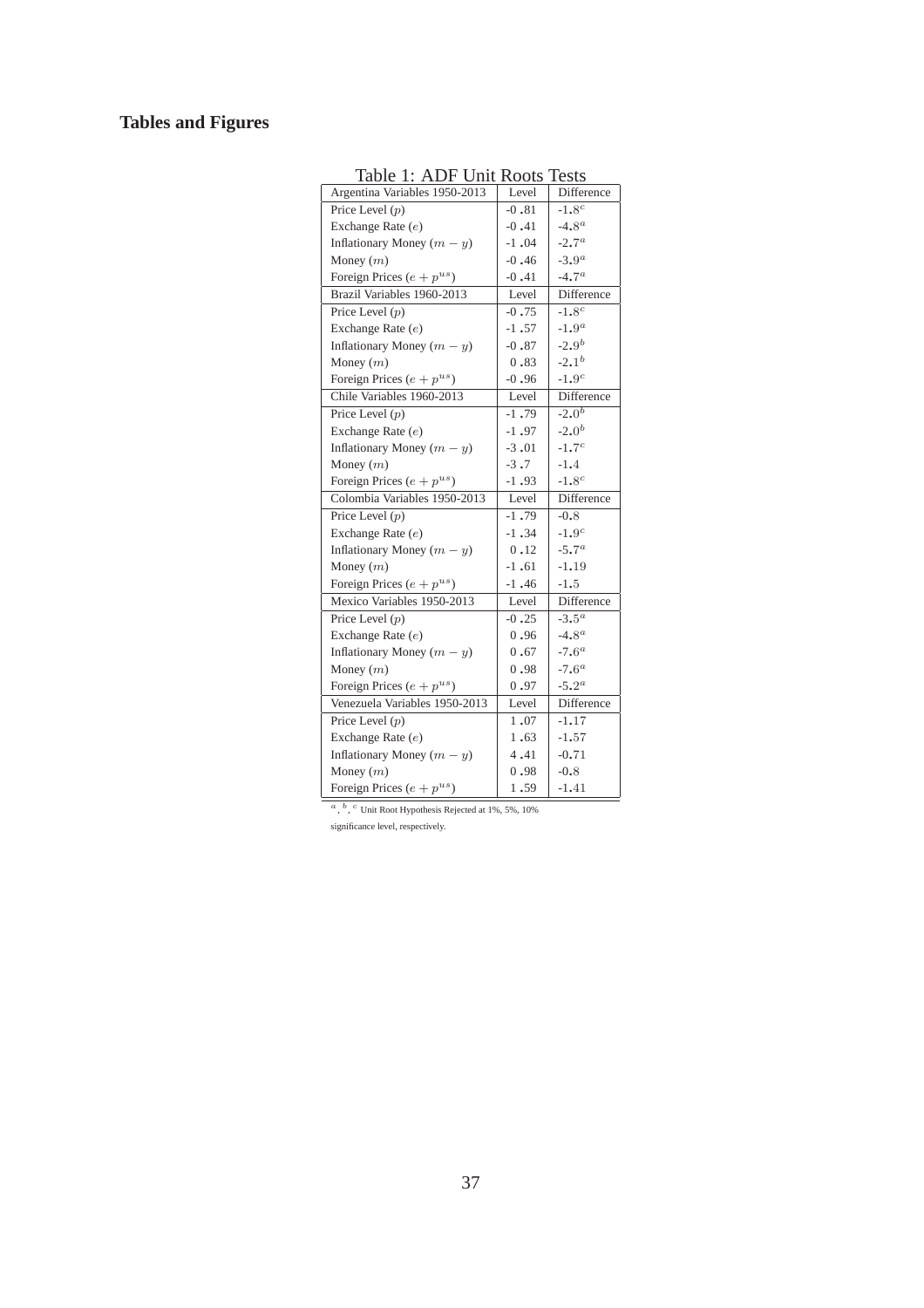| Regressors                  | <b>Full Sample</b> | Regime 1         | Regime 2        | Regime 3        |
|-----------------------------|--------------------|------------------|-----------------|-----------------|
|                             | 1932-2013          | 1932-1981        | 1983-2000       | 2001-2013       |
| constant                    | 1.25               | 3.46             | $-7.46$         | n.s.            |
|                             | (2.39)             | (6.65)           | $(-5.27)$       |                 |
| $(m-y)_{t-1}$               | 0.07               | $\overline{0.2}$ | $-0.46$         | n.s.            |
|                             | (2.43)             | (6.81)           | $(-5.66)$       |                 |
| $(e+p^{us})_{t-1}$          | $-0.07$            | $-0.18$          | 0.40            | n.s.            |
|                             | $(-2.45)$          | $(-6.11)$        | (5.20)          |                 |
| $\Delta m_t$                | 0.51               | 0.5              | n.i.            | n.s.            |
|                             | (7.33)             | (8.06)           |                 |                 |
| $\Delta e_t$                | 0.34               | n.i.             | 0.53            | 0.08            |
|                             | (7.92)             | $\bullet$        | (7.33)          | (1.95)          |
| $\Delta p_{t-1}$            | n.s.               | n.s.             | n.s.            | n.s.            |
|                             |                    |                  |                 |                 |
| $\Delta p_{t-2}$            | n.s.               | n.s.             | $-0.24$         | n.s.            |
|                             |                    |                  | $(-2.73)$       |                 |
| $\Delta m_{t-1}$            | 0.12               | n.s.             | n.s.            | n.s.            |
|                             | (2.71)             |                  |                 |                 |
| $\overline{\Delta e_{t-1}}$ | 0.19               | n.s.             | n.s.            | n.s.            |
|                             | (4.18)             |                  |                 |                 |
| T                           | 81                 | 49               | 18              | 13              |
| ADF statistic               | $-8.30^a$          | $-7.84^{\circ}$  | $-5.36^{\circ}$ | $-4.03^{\circ}$ |
| Adjusted $R^2$              | 0.87               | 0.77             | 0.94            | 0.42            |
| SЕ                          | 0.06               | 0.06             | 0.07            | 0.01            |
| Jarque-B                    | 0.42               | 0.59             | 0.76            | 0.63            |
| $LM(1)$ autocor             | 0.14               | 0.13             | 0.06            | 0.71            |

Table 2: Unbalanced Regressions For the Mexican Inflation Rate ( $\Delta p_t$ ) in Each Regime

n.s. means excluded for being nonsignifcant and n.i. means it was not included.

A n.s. variable is included because it was in the original general model for the regime.

A n.i. variable is weakly endogenous within the regime.

 $a, b, c$  represent 1%, 5%, 10% significance level, respectively.

ADF statistic to test the stationarity of the residuals of an unbalanced regression.

For Jarque-B and the LM(2) Autocor statistics the p values are provided.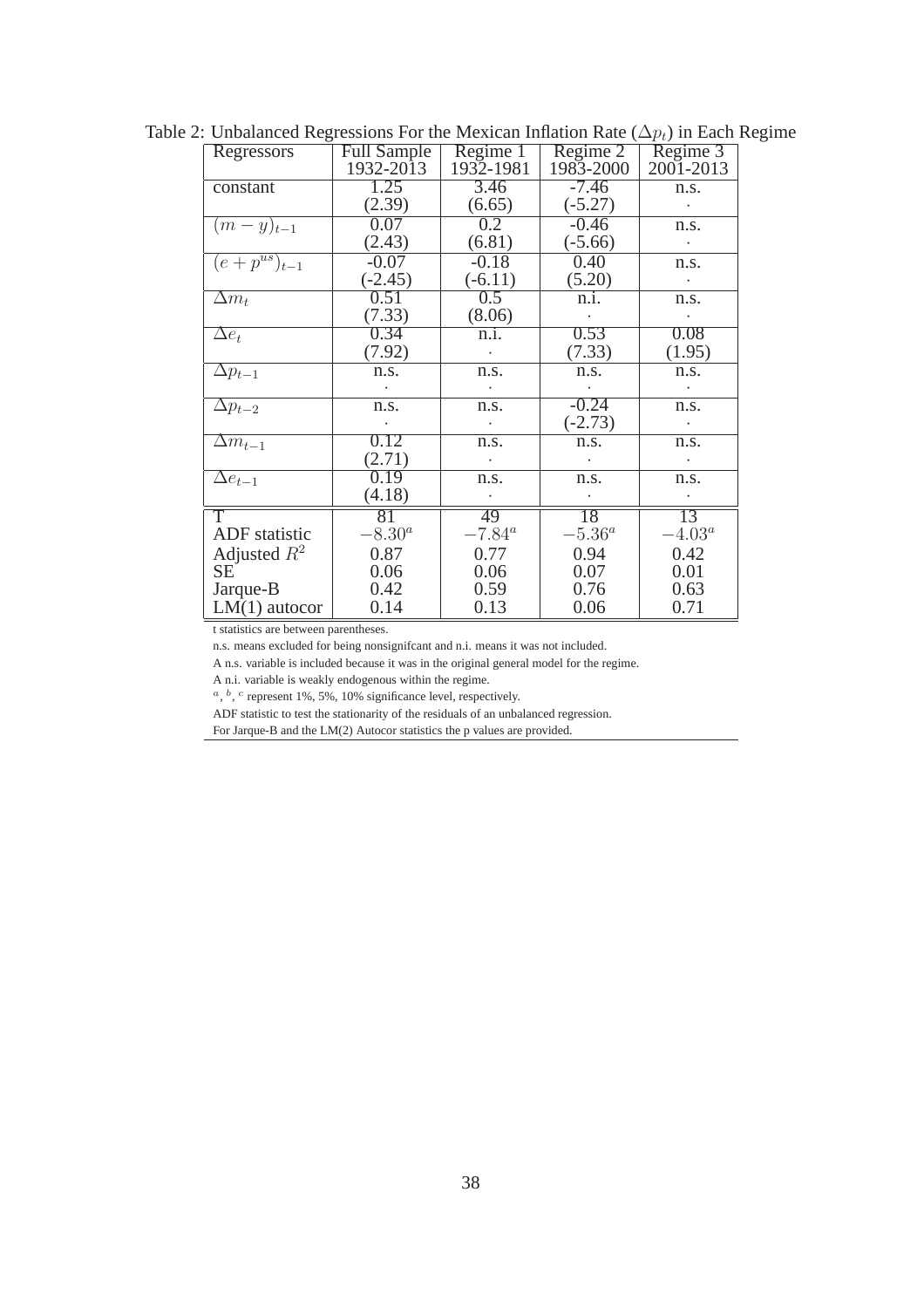| Regressors                    | Regime 1  | Regime 2  | Regime 3          |
|-------------------------------|-----------|-----------|-------------------|
|                               | 1932-1981 | 1983-2000 | 2001-2013         |
| constant                      | 3.64      | $-1.73$   | 0.04              |
|                               | (5.77)    | $(-5.41)$ | 21.09             |
| $p_{t-1}$                     | $-0.21$   | $-0.76$   | n.i.              |
|                               | $(-5.31)$ | $(-7.72)$ |                   |
| $(m-y)_{t-1}$                 | 0.24      | n.i.      | $\overline{n.i.}$ |
|                               | (5.84)    |           |                   |
| $\overline{(e+p^{us})_{t-1}}$ | n.i.      | 0.73      | n.s.              |
|                               |           | (7.37)    |                   |
| $\Delta m_t$                  | 0.45      | n.i.      | n.s.              |
|                               | (6.99)    |           |                   |
| $\Delta e_t$                  | n.i.      | 0.54      | 0.08              |
|                               |           | (9.79)    | (3.2)             |
| $\Delta m_{t-1}$              | n.s.      | n.s.      | n.s.              |
|                               |           |           |                   |
| $\Delta e_{t-1}$              | n.s.      | n.s.      | n.s.              |
|                               |           |           |                   |
| $\overline{T}$                | 49        | 18        | 13                |
| Adjusted $R^2$                | 0.68      | 0.96      | 0.42              |
| SE <sup>-</sup>               | 0.05      | 0.05      | 0.01              |
| Jarque-B                      | 0.16      | 0.94      | 0.63              |
| $LM(2)$ autocor               | 0.63      | 0.36      | 0.71              |
| $LM(1)$ arch                  | 0.91      | 0.75      | 0.93              |
| CUSUM                         | pass      | pass      | pass              |
| $CUSUM^2$                     | pass      | pass      | pass              |
| N-step proj.                  | fail      | pass      | pass              |

Table 3: Inflation ( $\Delta p_t$ ) Model in Each Regime for Mexico

n.s. means excluded for being nonsignificant.

n.i. means it was not included.

A n.s. variable is included because it was in the original general model for the regime.

A n.i. variable is weakly endogenous within the regime.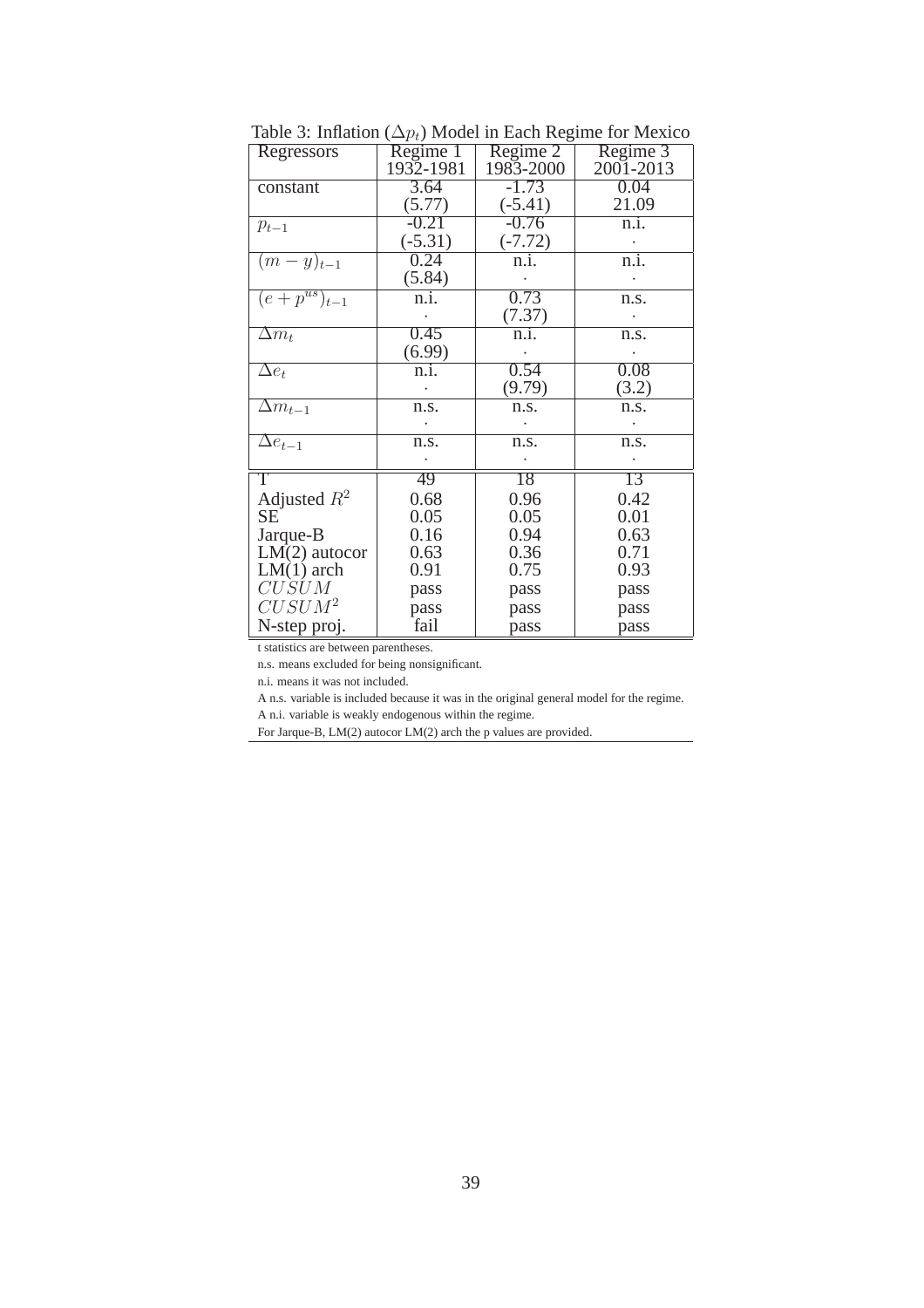| Regressors                  | Full Sample | Regime 1        | Regime 2  | Regime 3        |
|-----------------------------|-------------|-----------------|-----------|-----------------|
|                             | 1964-2013   | 1964-1979       | 1982-1998 | 1999-2013       |
| constant                    | $-0.10$     | n.i.            | $-2.94$   | $-0.06$         |
|                             | $(-0.38)$   |                 | $(-3.79)$ | $-0.66$         |
| $(m-y)_{t-1}$               | $-0.02$     | 0.23            | $-0.66$   | $-0.01$         |
|                             | $(-0.33)$   | (4.56)          | $(-3.77)$ | $-1.11$         |
| $(e+p^{us})_{t-1}$          | 0.02        | $-0.27$         | 0.67      | 0.02            |
|                             | (0.34)      | $(-4.61)$       | (3.80)    | 1.4             |
| $\Delta m_t$                | 0.69        | 0.70            | n.i.      | n.i.            |
|                             | (10.00)     | (6.36)          |           |                 |
| $\Delta e_t$                | 0.31        | n.i.            | n.i.      | 0.05            |
|                             | (5.27)      |                 | (7.61)    | (2.60)          |
| d1968                       | n.i.        | $-0.17$         | n.i.      | n.i.            |
|                             |             | $(-2.66)$       |           |                 |
| $\Delta m_{t-1}$            | n.s.        | n.s.            | n.s.      | n.s.            |
|                             |             |                 |           |                 |
| $\overline{\Delta e}_{t-1}$ | n.s.        | n.s.            | n.s.      | n.s.            |
|                             |             |                 |           |                 |
| T                           | 50          | $\overline{16}$ | 17        | $\overline{15}$ |
| ADF statistic               | $-6.45^a$   | $-4.07^a$       | $-4.00^a$ | $-3.67^b$       |
| Adjusted $R^2$              | 0.98        | 0.84            | 0.96      | 0.80            |
| <b>SE</b>                   | 0.14        | 0.06            | 0.25      | 0.01            |
| Jarque-B                    | 0.31        | 0.59            | 0.80      | 0.11            |
| $LM(1)$ autocor             | 0.88        | 0.13            | 0.90      | 0.94            |

Table 4: Unbalanced Regressions For the Brazilian Inflation Rate ( $\Delta p_t$ ) in Each Regime

n.s. means excluded for being nonsignifcant and n.i. means it was not included.

A n.s. variable is included because it was in the original general model for the regime.

A n.i. variable is weakly endogenous within the regime.

 $a, b, c$  represent 1%, 5%, 10% significance level, respectively.

ADF statistic to test the stationarity of the residuals of an unbalanced regression.

For Jarque-B and the LM(2) Autocor statistics the p values are provided.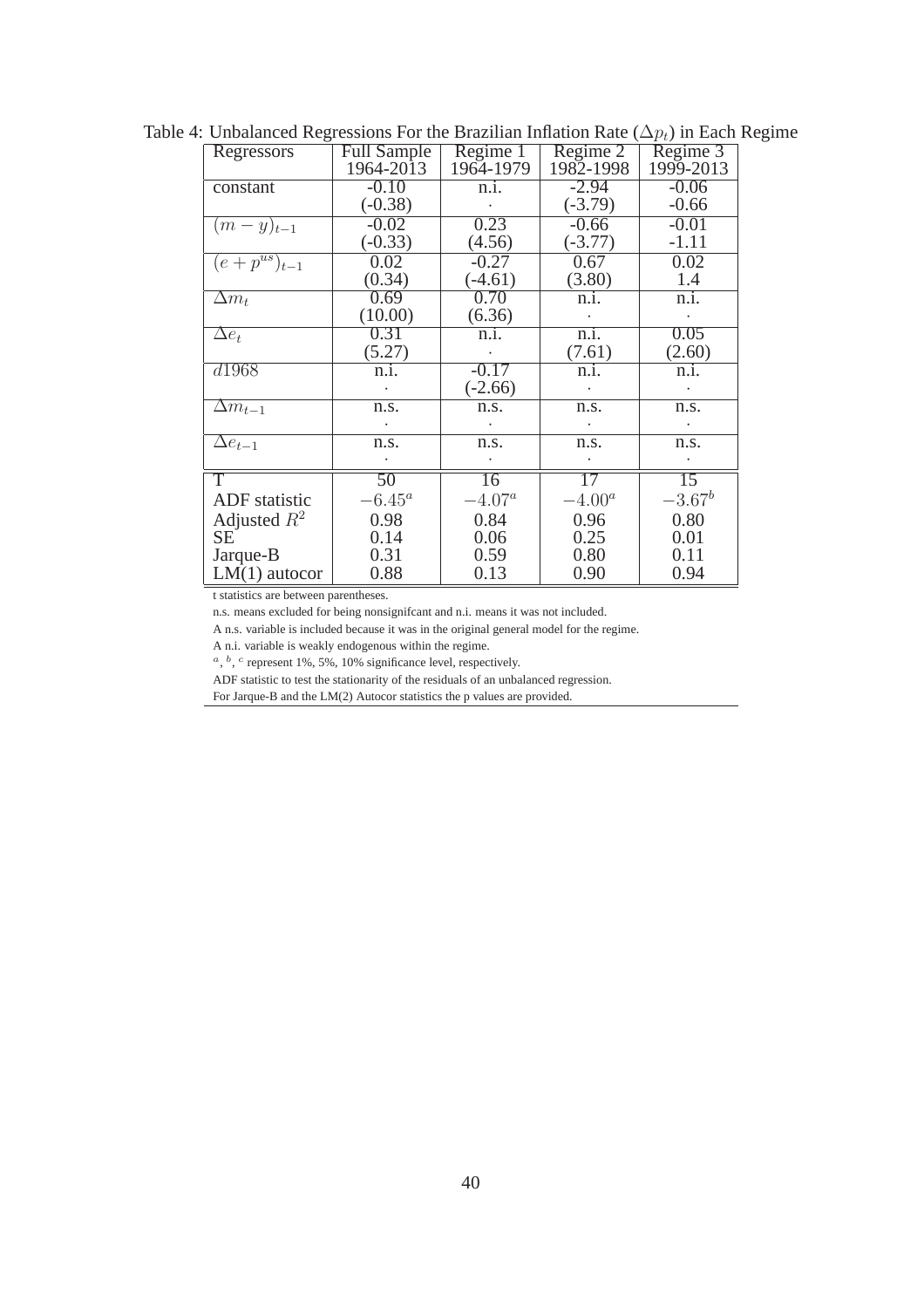| Regressors                    | $\mathbf{r}$ $\mathbf{v}$ $\mathbf{r}$<br>Regime 1 | Regime 2  | Regime 3  |
|-------------------------------|----------------------------------------------------|-----------|-----------|
|                               | 1964-1978                                          | 1982-1998 | 1999-2013 |
| constant                      | 1.86                                               | 8.44      | 0.05      |
|                               | (4.95)                                             | (5.18)    | (5.68)    |
| $p_{t-1}$                     | $-0.61$                                            | $-0.94$   | n.i.      |
|                               | $(-5.92)$                                          | $(-5.07)$ |           |
| $(m-y)_{t-1}$                 | 0.66                                               | n.i.      | n.i.      |
|                               | (5.40)                                             |           |           |
| $\overline{(e+p^{us})_{t-1}}$ | n.i.                                               | 0.99      | n.i.      |
|                               |                                                    | (5.16)    |           |
| $\Delta m_t$                  | 0.31                                               | n.i.      | n.s.      |
|                               | (2.6)                                              |           |           |
| $\Delta e_t$                  | n.i.                                               | 0.60      | 0.04      |
|                               |                                                    | (6.08)    | (3.36)    |
| $d_2$ 003                     | n.i.                                               | n.i.      | 0.09      |
|                               |                                                    |           | (7.61)    |
| T                             | 16                                                 | 18        | 15        |
| Adjusted $R^2$                | 0.90                                               | 0.95      | 0.81      |
| <b>SE</b>                     | 0.04                                               | 0.25      | 0.01      |
| Jarque-B                      | 0.60                                               | 0.54      | 0.98      |
| $LM(2)$ autocor               | 0.38                                               | 0.49      | 0.57      |
| $LM(1)$ arch                  | 0.41                                               | 0.79      | 0.22      |
| CUSUM                         | pass                                               | pass      | fail      |
| $CUSUM^2$                     | fail                                               | pass      | fail      |
| N-step proj.                  | fail                                               | fail      | pass      |

Table 5: Inflation ( $\Delta p_t$ ) Model in Each Regime For Brazil

n.s. means excluded for being nonsignificant.

n.i. means it was not included.

A n.s. variable is included because it was in the original general model for the regime.

A n.i. variable is weakly endogenous within the regime.

The Ericsson-MacKinnon critical values of 1% significance for the

first two regressions is -4.09.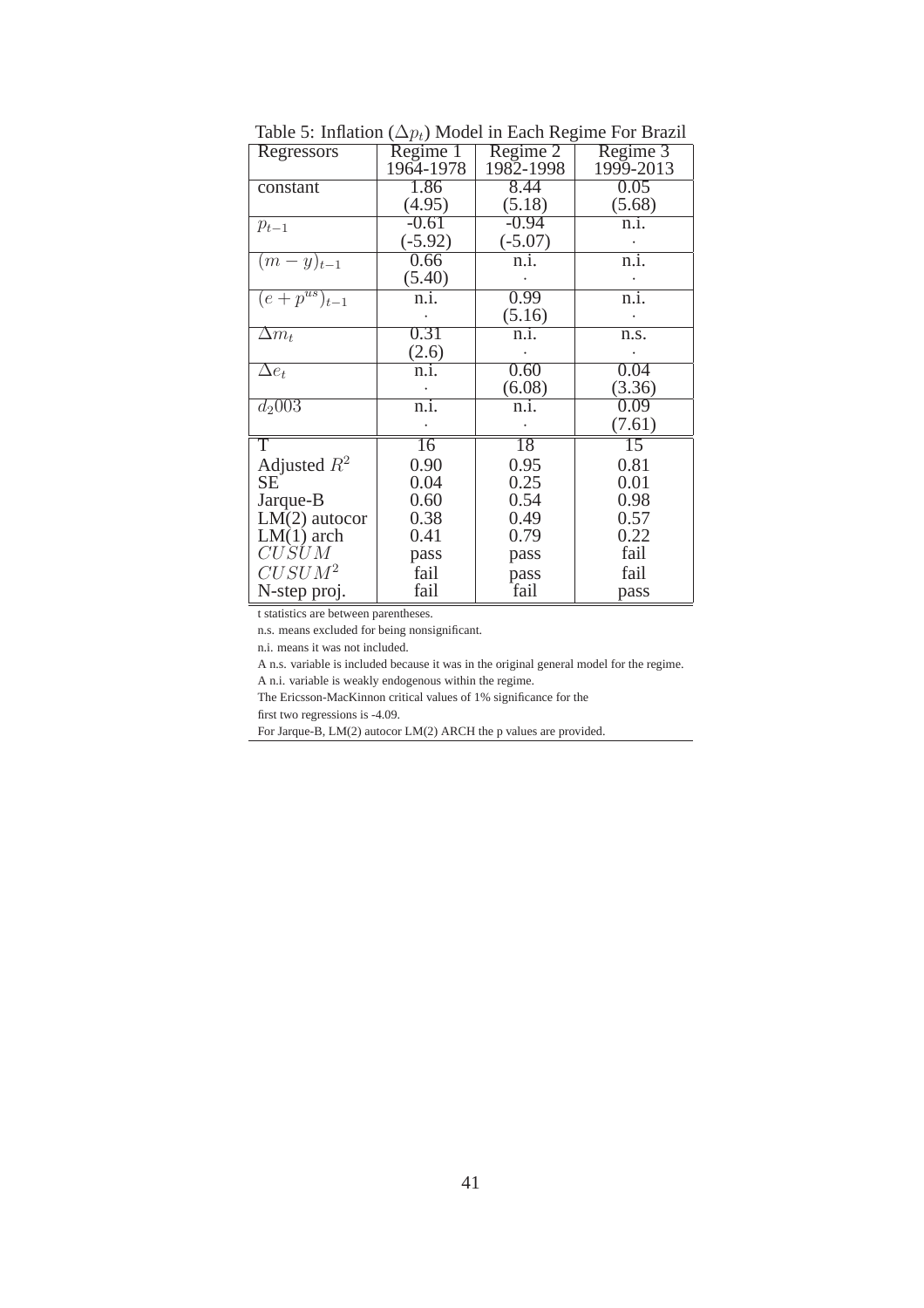| Regressors                  | Regime 2        | Regime 3  |
|-----------------------------|-----------------|-----------|
|                             | 1954-1990       | 1991-2013 |
| constant                    | $-0.58$         | n.s.      |
|                             | $(-4.60)$       |           |
| $p_{t-1}$                   | $-0.31$         | n.i.      |
|                             | $(-5.18)$       |           |
| $e_{t-1}$                   | 0.31            | n.i.      |
|                             | (5.18)          |           |
| $\overline{\Delta m}_t$     | n.i.            | n.s.      |
|                             |                 |           |
| $\overline{\Delta e}_t$     | 0.28            | n.s.      |
|                             | (6.60)          |           |
| $\Delta p_{t-1}$            | 0.70            | 0.73      |
|                             | (6.11)          | (16.59)   |
| $\overline{\Delta p_{t-2}}$ | $-0.31$         | n.i.      |
|                             | $(-3.48)$       |           |
| $d_{2008}$                  | n.i.            | 0.04      |
|                             |                 | (3.62)    |
| $d_{2009}$                  | n.i.            | $-0.05$   |
|                             |                 | $(-4.50)$ |
| $\overline{T}$              | $\overline{37}$ | 23        |
| Adjusted $R^2$              | 0.93            | 0.96      |
| <b>SE</b>                   | 0.11            | 0.00      |
| Jarque-B                    | 0.46            | 0.72      |
| $LM(2)$ autocor             | 0.41            | 0.06      |
| $LM(1)$ arch                | 0.67            | 0.45      |
| CUSUM                       | fail            | pass      |
| $CUSUM^2$                   | pass            | pass      |
| N-step proj.                | pass            | pass      |

Table 6: Inflation ( $\Delta p_t$ ) Model in Each Regime For Chile

n.s. means excluded for being nonsignificant.

n.i. means it was not included.

A n.s. variable is included because it was in the original general model for the regime.

A n.i. variable is weakly endogenous within the regime.

The Ericsson-MacKinnon critical values of 1% significance for the

first two regressions is -4.09.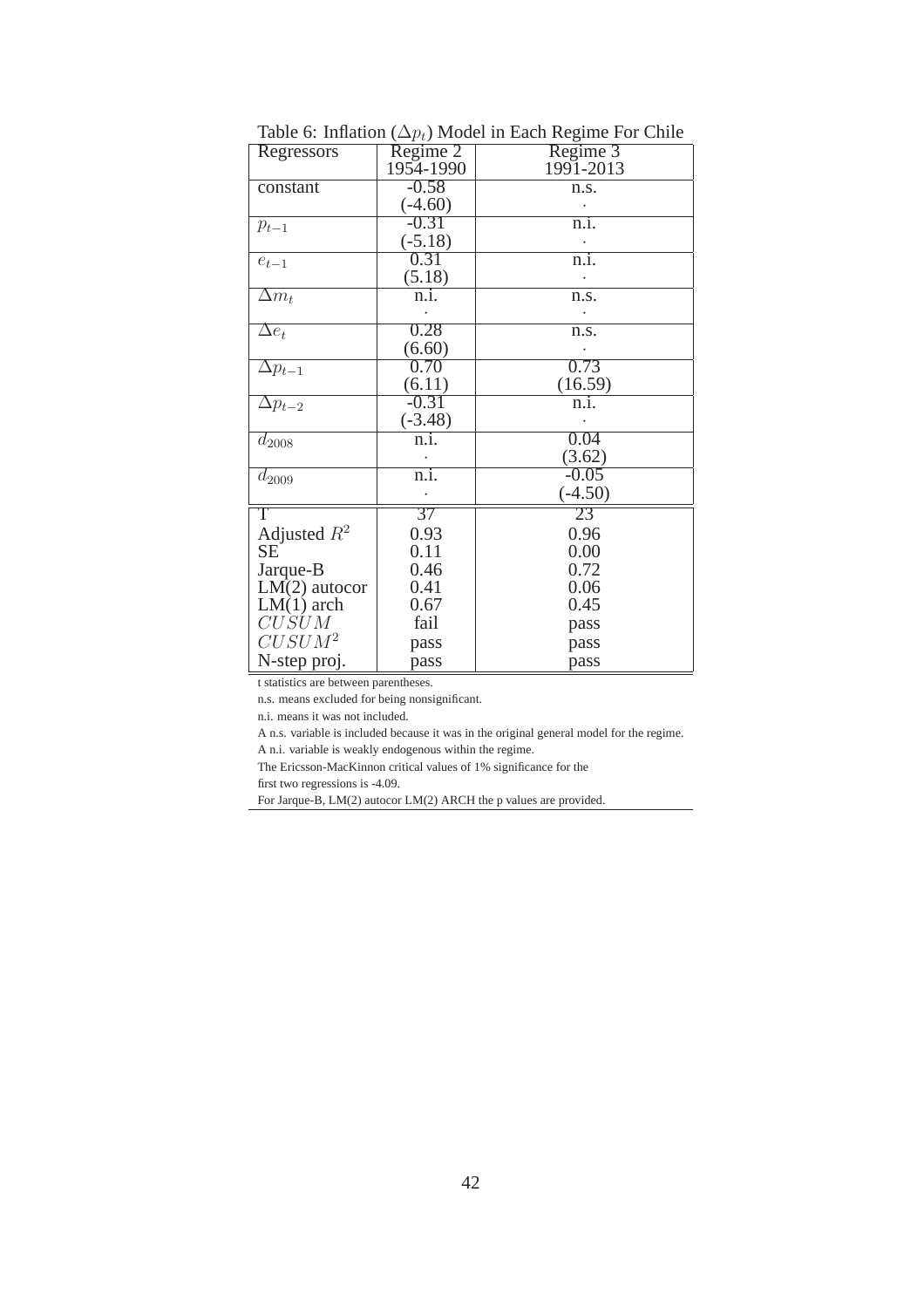| Regressors                  | <b>Full Sample</b> |
|-----------------------------|--------------------|
|                             | 1964-2013          |
| constant                    | 0.83               |
|                             | (5.73)             |
| $(m-y)_{t-1}$               | 0.29               |
|                             | (5.90)             |
| $(e + p^{us})_{t-1}$        | $-0.26$            |
|                             | $(-5.99)$          |
| $\Delta p_{t-1}$            | 0.35               |
|                             | (10.00)            |
| $\Delta m_t$                | 0.25               |
|                             | (4.33)             |
| $\Delta e_t$                | 0.48               |
|                             | (8.79)             |
| d1968                       | n.i.               |
|                             |                    |
| $\overline{\Delta m}_{t-1}$ | $-0.30$            |
|                             | $(-3.81)$          |
| $\overline{\Delta e_{t-1}}$ | n.s.               |
|                             |                    |
| $d_{1986}$                  | $-0.30$            |
|                             | $(-3.81)$          |
| $d_{1989}$                  | $-0.75$            |
|                             | $(-4.16)$          |
| $\overline{T}$              | 54                 |
| <b>ADF</b> statistic        | $-5.65^{\circ}$    |
| Adjusted $R^2$              | 0.96               |
| <b>SE</b>                   | 0.16               |
| Jarque-B                    | 0.22               |
| $LM(1)$ autocor             | 0.23               |

Table 7: An Unbalanced Regression For the Argentinean Inflation Rate ( $\Delta p_t$ )

n.s. means excluded for being nonsignifcant and n.i. means it was not included.

A n.s. variable is included because it was in the original general model for the regime.

A n.i. variable is weakly endogenous within the regime.

 $a, b, c$  represent 1%, 5%, 10% significance level, respectively.

ADF statistic to test the stationarity of the residuals of an unbalanced regression.

For Jarque-B and the LM(2) Autocor statistics the p values are provided.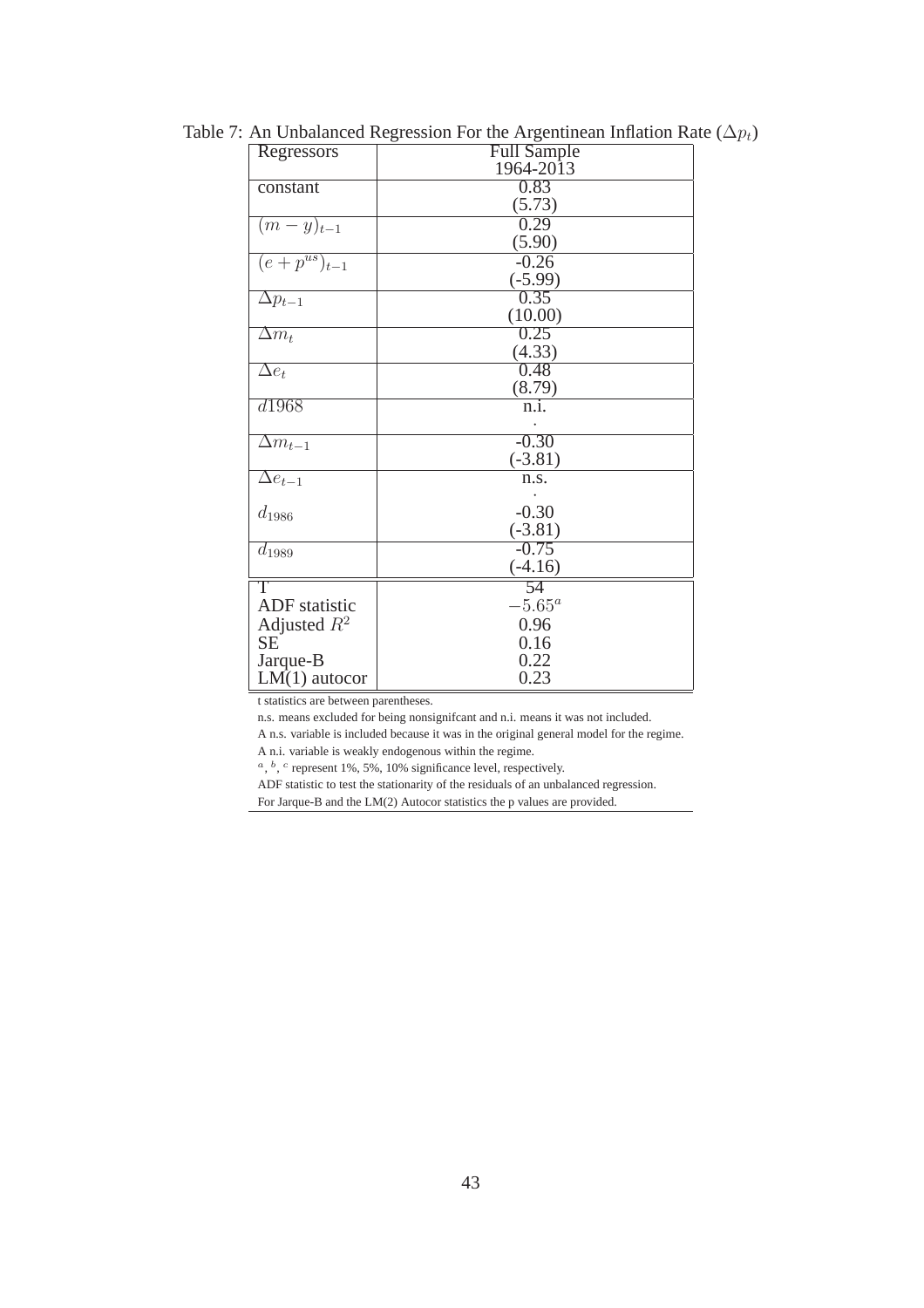| Regressors                  | Regime 1  |
|-----------------------------|-----------|
|                             | 1950-2013 |
| constant                    | 0.45      |
|                             | (4.72)    |
| $p_{t-1}$                   | $-0.21$   |
|                             | $(-5.26)$ |
| $(m-y)_{t-1}$               | 0.23      |
|                             | (5.16)    |
| $\Delta p_{t-1}$            | 0.34      |
|                             | (5.02)    |
| $\overline{\Delta m_t}$     | 0.31      |
|                             | (5.37)    |
| $\overline{\Delta m}_{t-1}$ | $-0.21$   |
|                             | $(-2.81)$ |
| $\overline{\Delta e}_{t-1}$ | 0.31      |
|                             | (6.01)    |
| $d_{1986}$                  | $-0.69$   |
|                             | $(-3.72)$ |
| $d_{1989}$                  | 1.89      |
|                             | (10.36)   |
| $\top$                      | 55        |
| Adjusted $R^2$              | 0.95      |
| <b>SE</b>                   | 0.16      |
| Jarque-B                    | 0.71      |
| $LM(2)$ autocor             | 0.28      |
| $LM(1)$ arch                | 0.32      |
| $CU\dot S\dot U M$          | fail      |
| $CUSUM^2$                   | pass      |
| N-step proj.                | pass      |

Table 8: Inflation  $(\Delta p_t)$  Model for Argentina

n.s. means excluded for being nonsignificant.

n.i. means it was not included.

A n.s. variable is included because it was in the original general model for the regime.

A n.i. variable is weakly endogenous within the regime.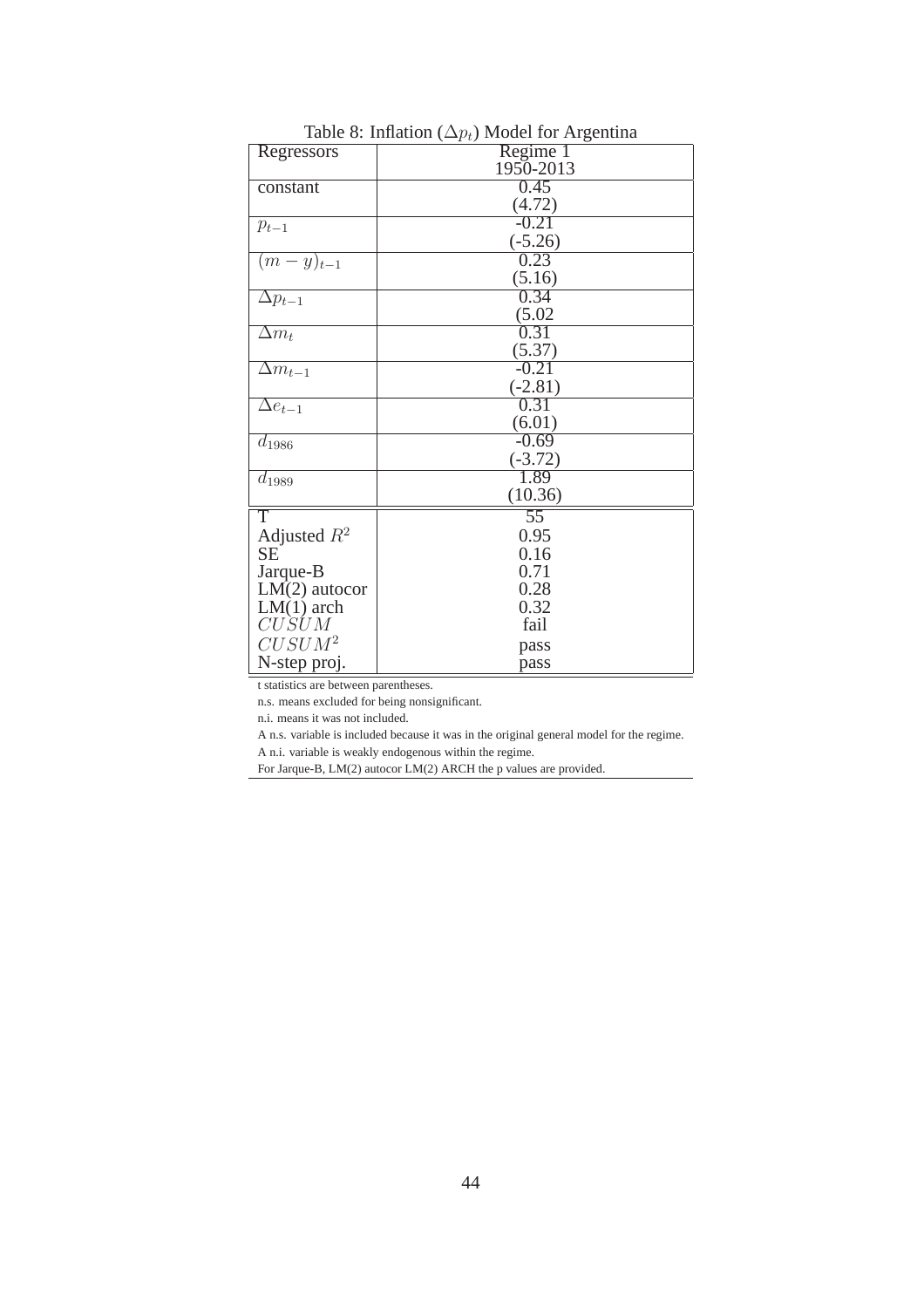| Regressors       | Regime 1  | Regime 2  |
|------------------|-----------|-----------|
|                  | 1961-1976 | 1977-2013 |
| constant         | $-0.01$   | n.s.      |
|                  | $(-1.09)$ |           |
| $\Delta m_t$     | 0.12      | n.s.      |
|                  | 4.18      |           |
| $\Delta e_t$     | n.s.      | 0.26      |
|                  |           | (4.83)    |
| $\Delta m_{t-1}$ | 0.15      | n.s.      |
|                  | (5.67)    |           |
| $\Delta p_{t-1}$ | n.s.      | 0.55      |
|                  |           | (5.38)    |
| T                | 16        | 37        |
| Adjusted $R^2$   | 0.90      | 0.68      |
| <b>SE</b>        | 0.01      | 0.08      |
| Jarque-B         | 0.57      | 0.67      |
| $LM(2)$ autocor  | 0.24      | 0.74      |
| $LM(1)$ arch     | 0.59      | 0.77      |
| CUSUM            | pass      | pass      |
| $CUSUM^2$        | pass      | pass      |
| N-step proj.     | pass      | pass      |

Table 9: Inflation ( $\Delta p_t$ ) Model in Each Regime for Venezuela

n.s. means excluded for being nonsignificant.

n.i. means it was not included.

A n.s. variable is included because it was in the original general model for the regime.

A n.i. variable is weakly endogenous within the regime.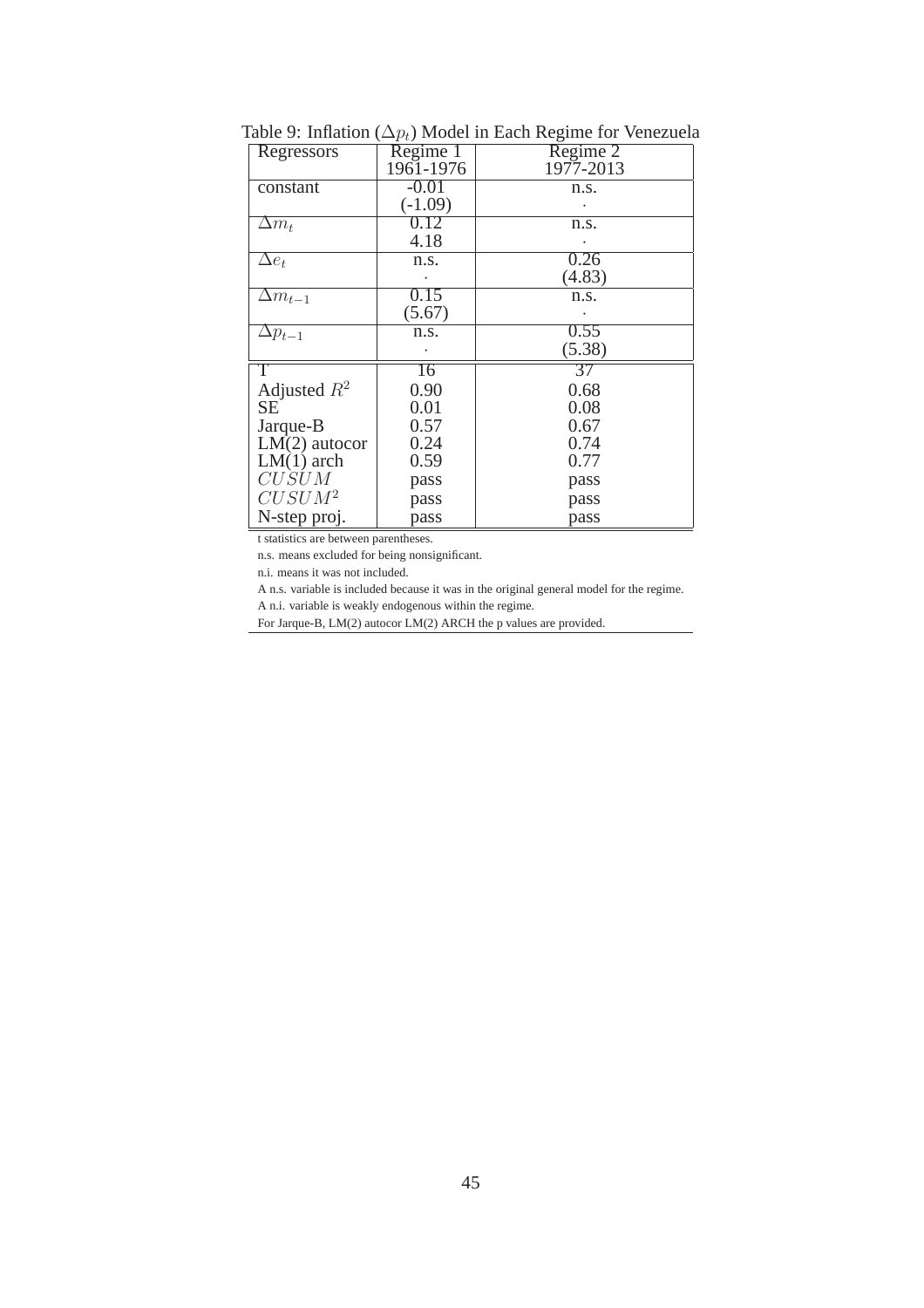| Regressors       | Regime mixed |
|------------------|--------------|
|                  | 1965-2013    |
| constant         | $-0.01$      |
|                  | $(-0.58)$    |
| $\Delta m_{t-1}$ | 0.27         |
|                  | (2.58)       |
| $\Delta e_{t-1}$ | 0.15         |
|                  | (2.86)       |
| $\Delta p_{t-1}$ | 0.58         |
|                  | (5.86)       |
| Т                | 49           |
| Adjusted $R^2$   | 0.74         |
| <b>SE</b>        | 0.04         |
| Jarque-B         | 0.74         |
| $LM(2)$ autocor  | 0.20         |
| $LM(1)$ arch     | 0.00         |
| CUSUM            | pass         |
| $CUSUM^2$        | fail         |
| N-step proj.     | fail         |
|                  |              |

Table 10: Inflation  $(\Delta p_t)$  Model for Colombia



Figure 1: Residuals of Observed and Fitted Values for Inflation at the End of Mexico's Regime 1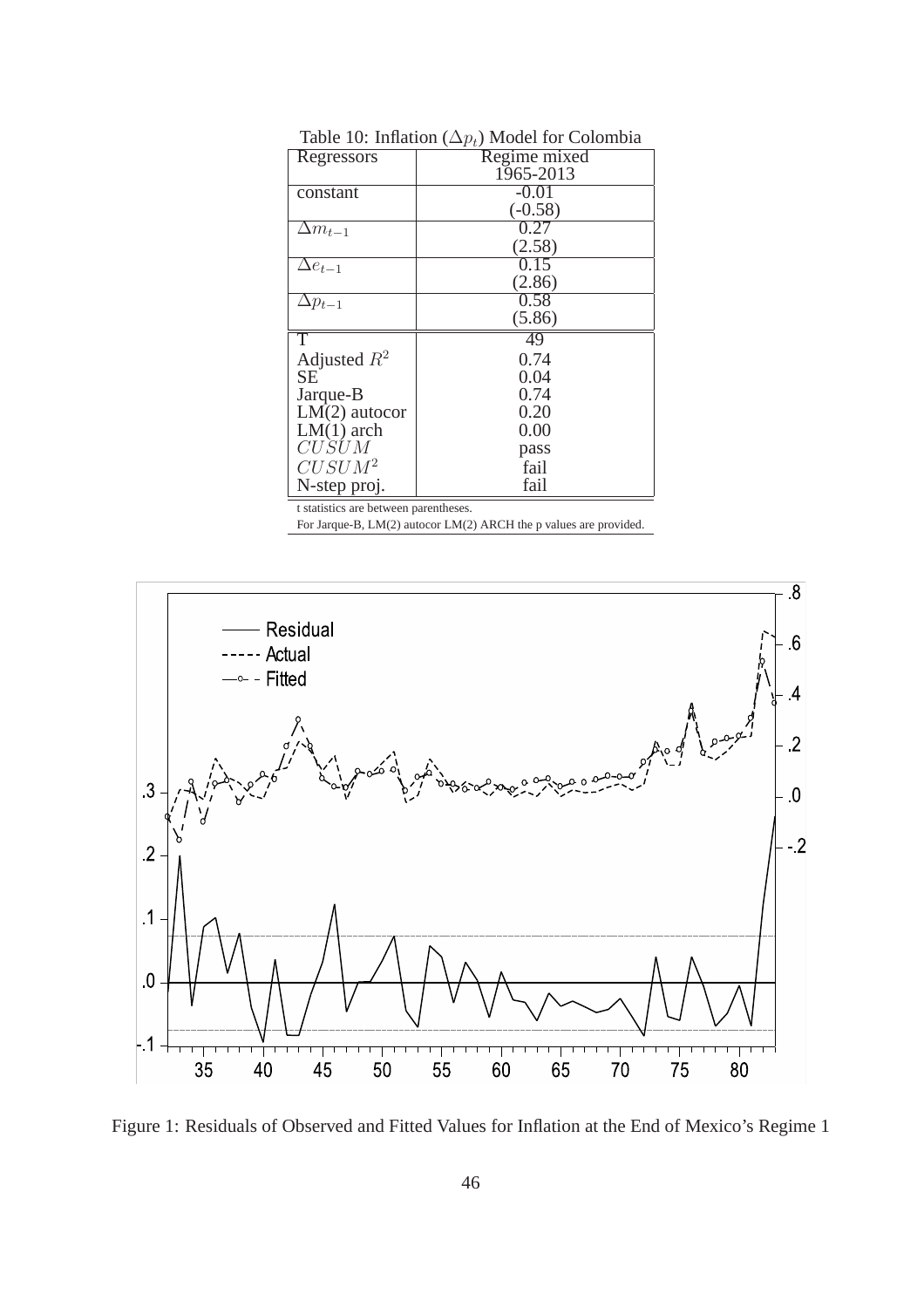|                      | Regime 1    |              | Regime 2     |             | Regime 3     |              |
|----------------------|-------------|--------------|--------------|-------------|--------------|--------------|
| Models for Mexico    | E. 1932-56  |              | E. 1983-92   |             | E. 1983-2000 |              |
|                      | F. 1957-81  |              | F. 1993-2000 |             | F. 2001-2013 |              |
|                      | <b>RMSE</b> | <b>DMpv</b>  | <b>RMSE</b>  | <b>DMpv</b> | <b>RMSE</b>  | <b>DMpv</b>  |
| "Combined"           | 0.04        | 1.00         | 0.12         | 0.08        | 0.01         | 0.00         |
| "Pure Monetary"      | 0.05        | 0.00         | 0.13         | 0.00        | 0.01         | 0.00         |
| "Pure Exchange Rate" | 0.08        | 0.00         | 0.06         | 1.00        | 0.01         | 0.00         |
| " $AR(1)$ "          | 0.10        | 0.00         | 0.17         | 0.00        | 0.01         | 0.00         |
| "Naive"              | 0.10        | 0.00         | 0.29         | 0.02        | 0.01         | 1.00         |
|                      |             |              |              |             |              |              |
|                      | Regime 1    |              | Regime 2     |             |              | Regime 3     |
| Models for Brazil    | E. 1964-74  |              | E. 1982-93   |             |              | E. 1982-1998 |
|                      | F. 1975-78  |              | F. 1994-1998 |             |              | F. 1999-2013 |
|                      | <b>RMSE</b> | <b>DMpv</b>  | <b>RMSE</b>  | <b>DMpv</b> | <b>RMSE</b>  | <b>DMpv</b>  |
| "Combined"           | 0.12        | 0.08         | 0.51         | 0.25        | 0.01         | 0.00         |
| "Pure Monetary"      | 0.07        | $\mathbf{1}$ | 5.40         | 0.16        | 0.02         | 0.00         |
| "Pure Exchange Rate" | 0.10        | 0.44         | 0.03         | 1.00        | 0.02         | 1.00         |
| " $AR(p)$ "          | 0.15        | 0.13         | 2.37         | 0.22        | 0.01         | 0.00         |

Table 11: Forecasting Comparisons in Mexico and Brazil

RMSE is root mean square error and DMpv is the p-value (t-student distribution)

for the Diebold-Mariano test with small sample correction (Harvey et al., 1997).

E. and F. mean the estimation and forecasting period, respectively.

"Combined" is  $\Delta p_t = \beta_m (m - y)_{t-1} + \beta_e (e + p^{us})_{t-1} + \phi_m \Delta m_t + \phi_e \Delta e_{t-1}$ 

"Pure Monetary" is  $\Delta p_t = \beta_m(m - y)_{t-1} + \beta_p p_{t-1} + \phi_m \Delta m_t$ 

"Pure Exchange Rate" is  $\Delta p_t = \beta_e (e + p^{us})_{t-1} + \beta_p p_{t-1} + \phi_e \Delta e_t$ 

"AR(p)" is  $\Delta p_t = \sum_i^p \beta_i \Delta p_{t-i}$  with p=1 for both countries.

"Naive" is the average of inflation of half the sample except for Regime 3 that goes from the beginning of regime 3 to 2007.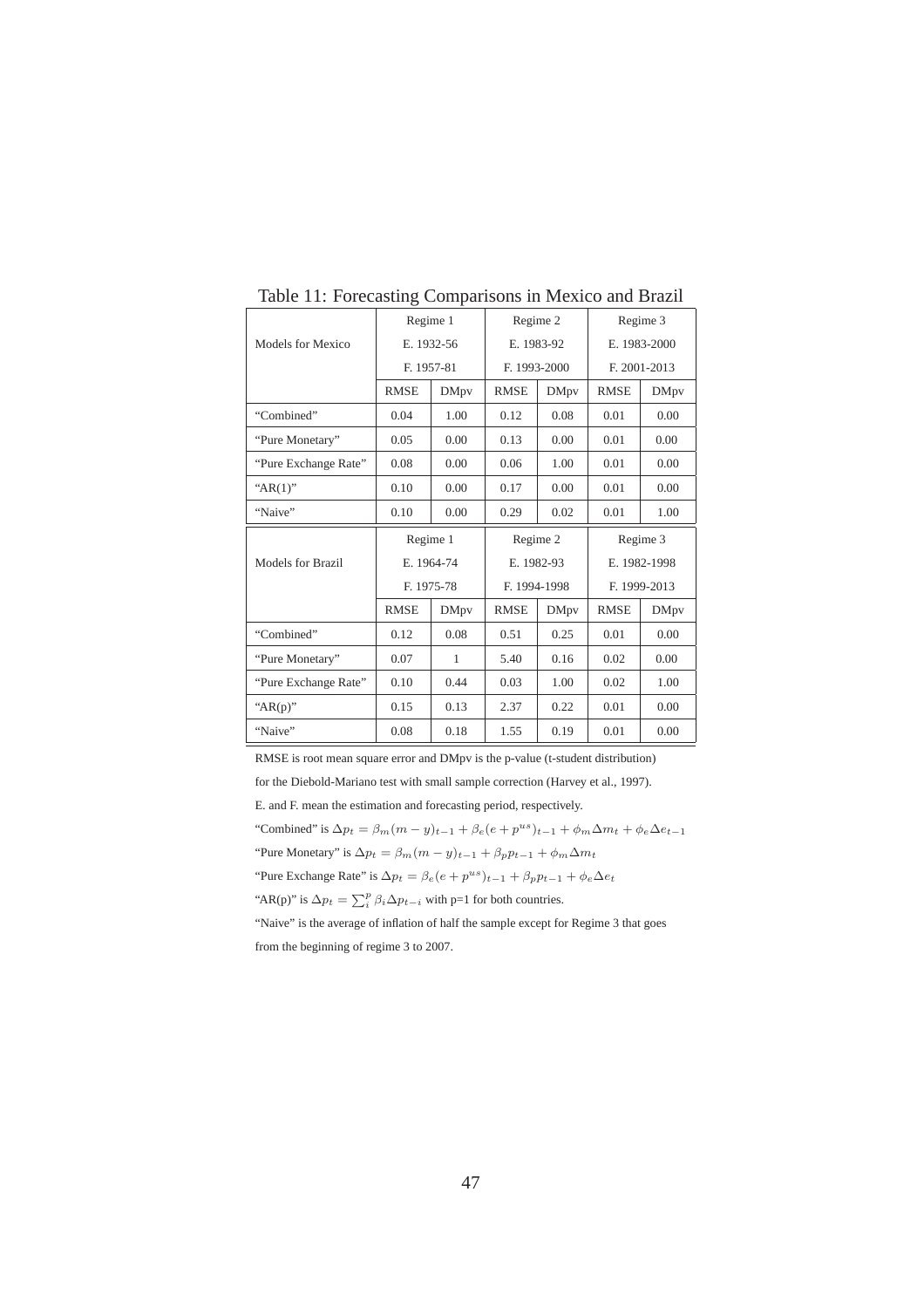|                      | Regime 1     |                       | Regime 2    |              | Regime 3     |             |
|----------------------|--------------|-----------------------|-------------|--------------|--------------|-------------|
| Models for Chile     |              | E. 1954-72<br>E. n.a. |             | E. 1991-2007 |              |             |
|                      | F. n.a.      |                       | F. 1973-90  |              | F. 2008-2013 |             |
|                      | <b>RMSE</b>  | <b>DMpv</b>           | <b>RMSE</b> | <b>DMpv</b>  | <b>RMSE</b>  | <b>DMpv</b> |
| "Pure Exchange Rate" | n.a.         | n.a.                  | 0.35        | 1.00         | 0.04         | 0.00        |
| " $AR(2)$ "          | n.a.         | n.a.                  | 0.58        | 0.00         | 0.02         | 1.00        |
|                      | Regime 1     |                       | Regime 2    |              | Regime 3     |             |
| Models for Argentina |              | E. 1951-1996          | E. n.a.     |              | E. n.a.      |             |
|                      | F. 1997-2013 |                       | F. n.a.     |              | F. n.a.      |             |
|                      | <b>RMSE</b>  | <b>DMpv</b>           | <b>RMSE</b> | <b>DMpv</b>  | <b>RMSE</b>  | <b>DMpv</b> |
| "Combined"           | 0.15         | 0.02                  | n.a.        | n.a.         | n.a.         | n.a.        |
| "Pure Monetary"      | 0.13<br>1.00 |                       | n.a.        | n.a.         | n.a.         | n.a.        |
| "Pure Exchange Rate" | 0.23         | 0.00                  | n.a.        | n.a.         | n.a.         | n.a.        |
| " $AR(2)$ "          | 0.59         | 0.05                  |             |              |              |             |

Table 12: Forecasting Comparisons in Chile and Argentina

RMSE is root mean square error and DMpv is the p-value (t-student distribution)

for the Diebold-Mariano test with small sample correction (Harvey et al., 1997).

E. and F. mean the estimation and forecasting period, respectively.

"Combined" is  $\Delta p_t = \beta_m (m - y)_{t-1} + \beta_e (e + p^{us})_{t-1} + \phi_m \Delta m_t + \phi_e \Delta e_{t-1}$ 

"Pure Monetary" is  $\Delta p_t = \beta_m(m - y)_{t-1} + \beta_p p_{t-1} + \phi_m \Delta m_t$ 

"Pure Exchange Rate" for Chile is  $\Delta p_t = \beta_e e_{t-1} + \beta_p p_{t-1} + \phi_e \Delta e_t$ 

"Pure Exchange Rate" for Argentina is  $\Delta p_t = \beta_e (e + p^{us})_{t-1} + \beta_p p_{t-1} + \phi_e \Delta e_t$ 

"AR(p)" is  $\Delta p_t = \sum_i^p \beta_i \Delta p_{t-i}$  with p=1 for Argentina and p=2 for Chile.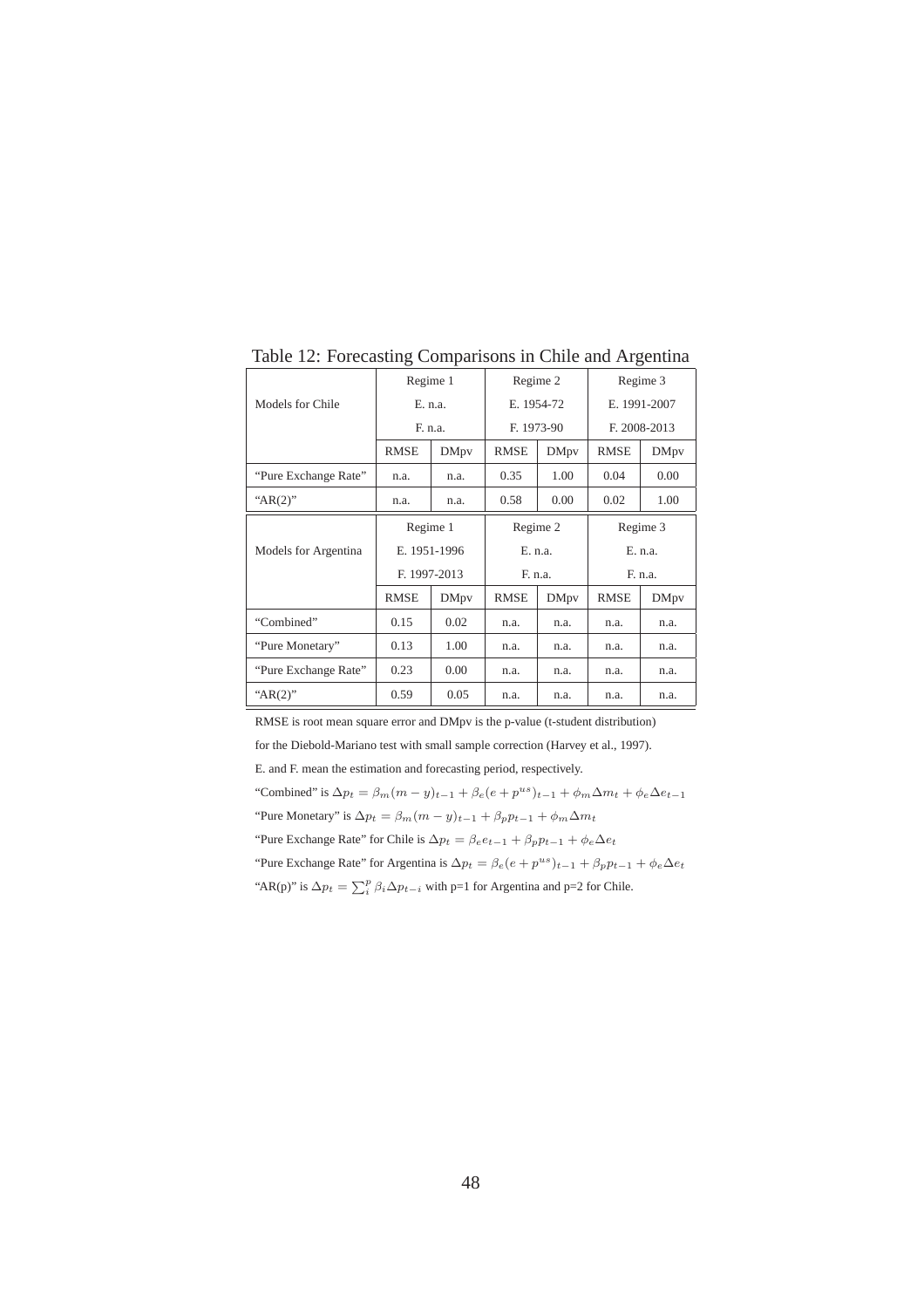|                      | Regime 1     |             | Regime 2     |             | Regime Combined |             |
|----------------------|--------------|-------------|--------------|-------------|-----------------|-------------|
| Models for Colombia  | E. n.a.      |             | E. n.a.      |             | E. 1961-1990    |             |
|                      | F. n.a.      |             | F. n.a.      |             | F. 1991-2013    |             |
|                      | <b>RMSE</b>  | <b>DMpv</b> | <b>RMSE</b>  | <b>DMpv</b> | <b>RMSE</b>     | <b>DMpv</b> |
| "Combined"           | n.a.         | n.a.        | n.a.         | n.a.        | 0.05            | 1           |
| "Pure Monetary"      | n.a.         | n.a.        | n.a.         | n.a.        | 0.07            | 0.00        |
| "Pure Exchange Rate" | n.a.         | n.a.        | n.a.         | n.a.        | 0.06            | 0.07        |
| " $AR(1)$ "          | n.a.         | n.a.        | n.a.         | n.a.        | 0.08            | 0.05        |
| Regime 1             |              |             | Regime 2     |             | Regime 3        |             |
| Models for Venezuela | E. 1961-1972 |             | E. 1977-2007 |             | E. n.a.         |             |
|                      | F. 1973-1976 |             | F. 2008-2013 |             | F. n.a.         |             |
|                      | <b>RMSE</b>  | DMpy        | <b>RMSE</b>  | <b>DMpv</b> | <b>RMSE</b>     | DMpy        |
| "Combined"           | 0.02         | 0.02        | 0.07         | 0.54        | n.a.            | n.a.        |
| "Pure Monetary"      | 0.01         | 1.00        | 0.05         | 0.00        | n.a.            | n.a.        |
|                      |              |             |              |             |                 |             |
| "Pure Exchange Rate" | 0.07         | 0.00        | 0.09         | 0.01        | n.a.            | n.a.        |

Table 13: Forecasting Comparisons for Colombia y Venezuela

RMSE is root mean square error and DMpv is the p-value (t-student distribution)

for the Diebold-Mariano test with small sample correction (Harvey et al., 1997).

E. and F. mean the estimation and forecasting period, respectively.

"Combined" is  $\Delta p_t = \phi_m \Delta m_t + \phi_e \Delta e_{t-1}$ 

"Pure Monetary" is  $\Delta p_t = \phi_m \Delta m_t$ 

"Pure Exchange Rate" is  $\Delta p_t = \phi_e \Delta e_t$ 

"AR(p)" is  $\Delta p_t = \sum_i^p \beta_i \Delta p_{t-i}$  with p=1 for both countries.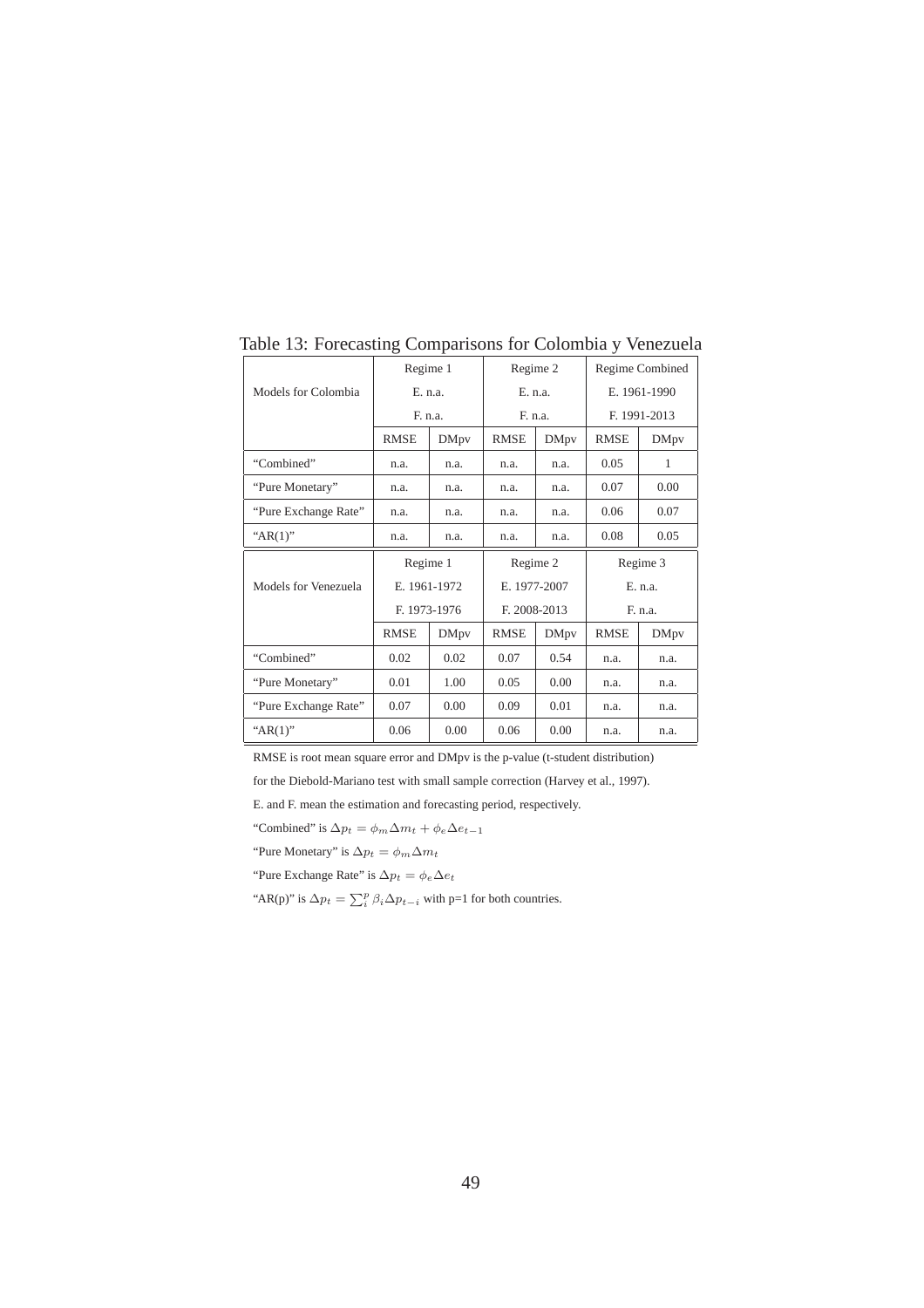

Figure 2: Residuals of Observed and Fitted Values for Inflation at the End of Brazil's Regime 1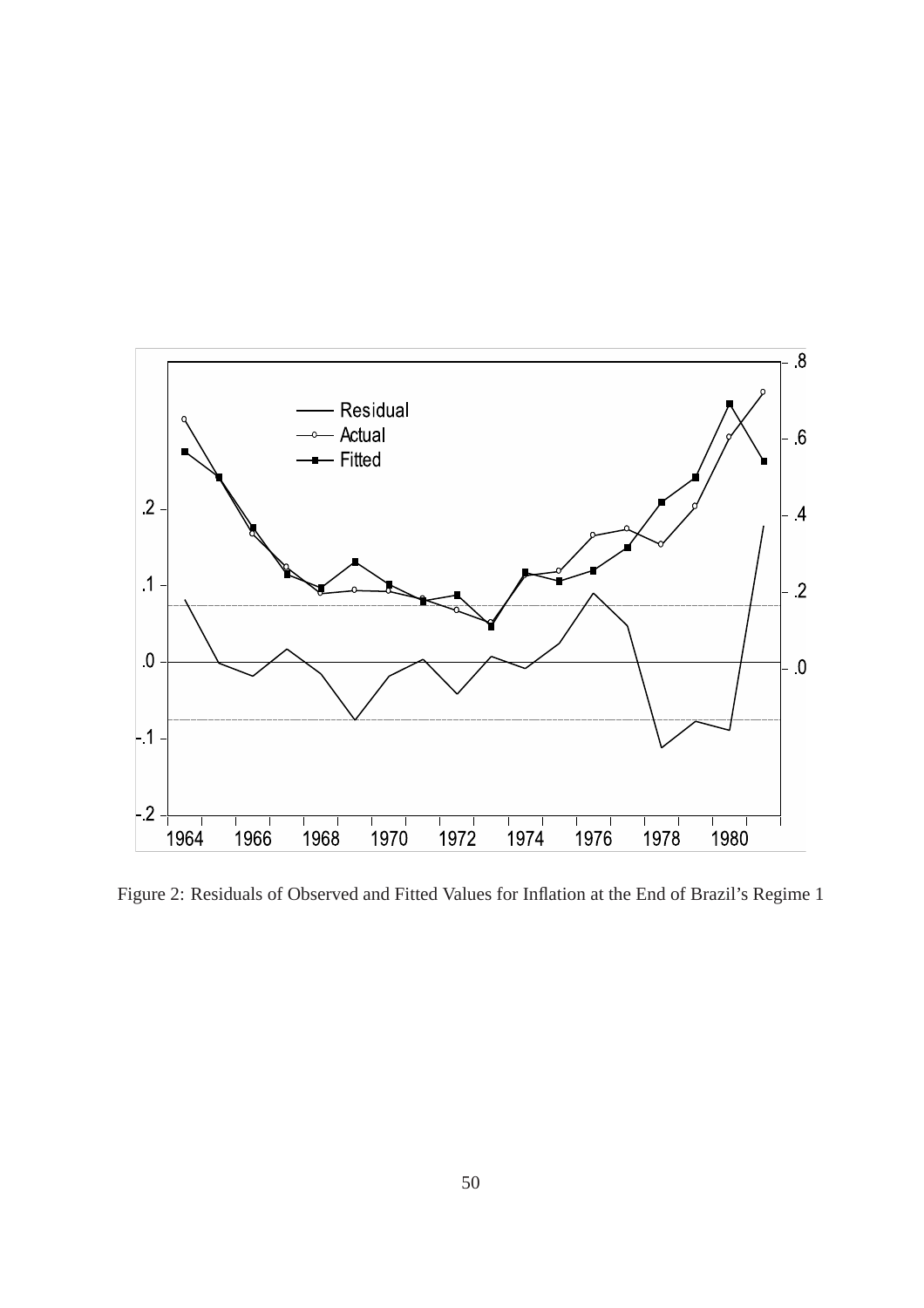

Figure 3: Residuals of Observed and Fitted Values for Inflation for Chile's Exchange Rate Regime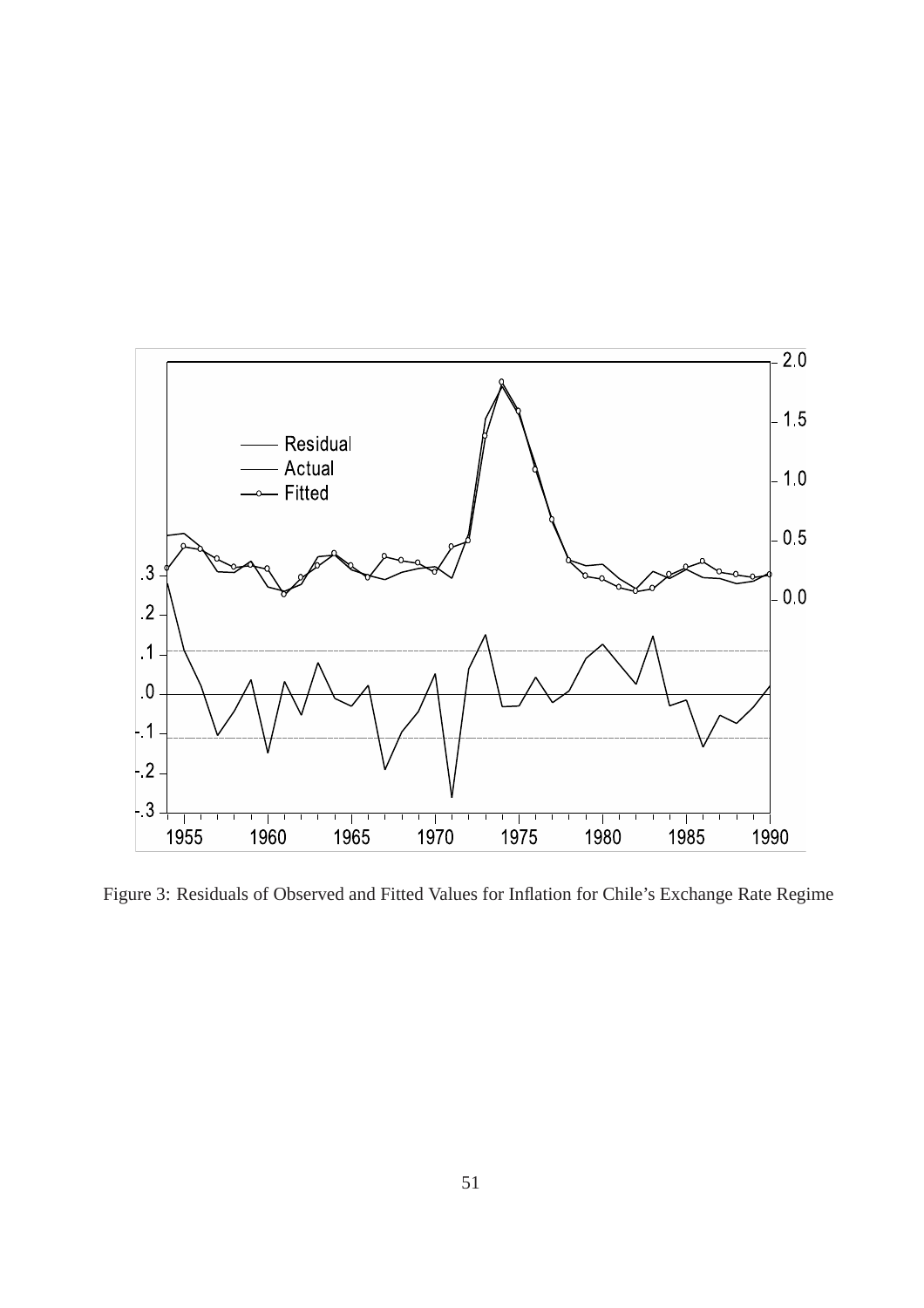

Figure 4: Residuals of Observed and Fitted Values for Inflation for Argentina's Whole Sample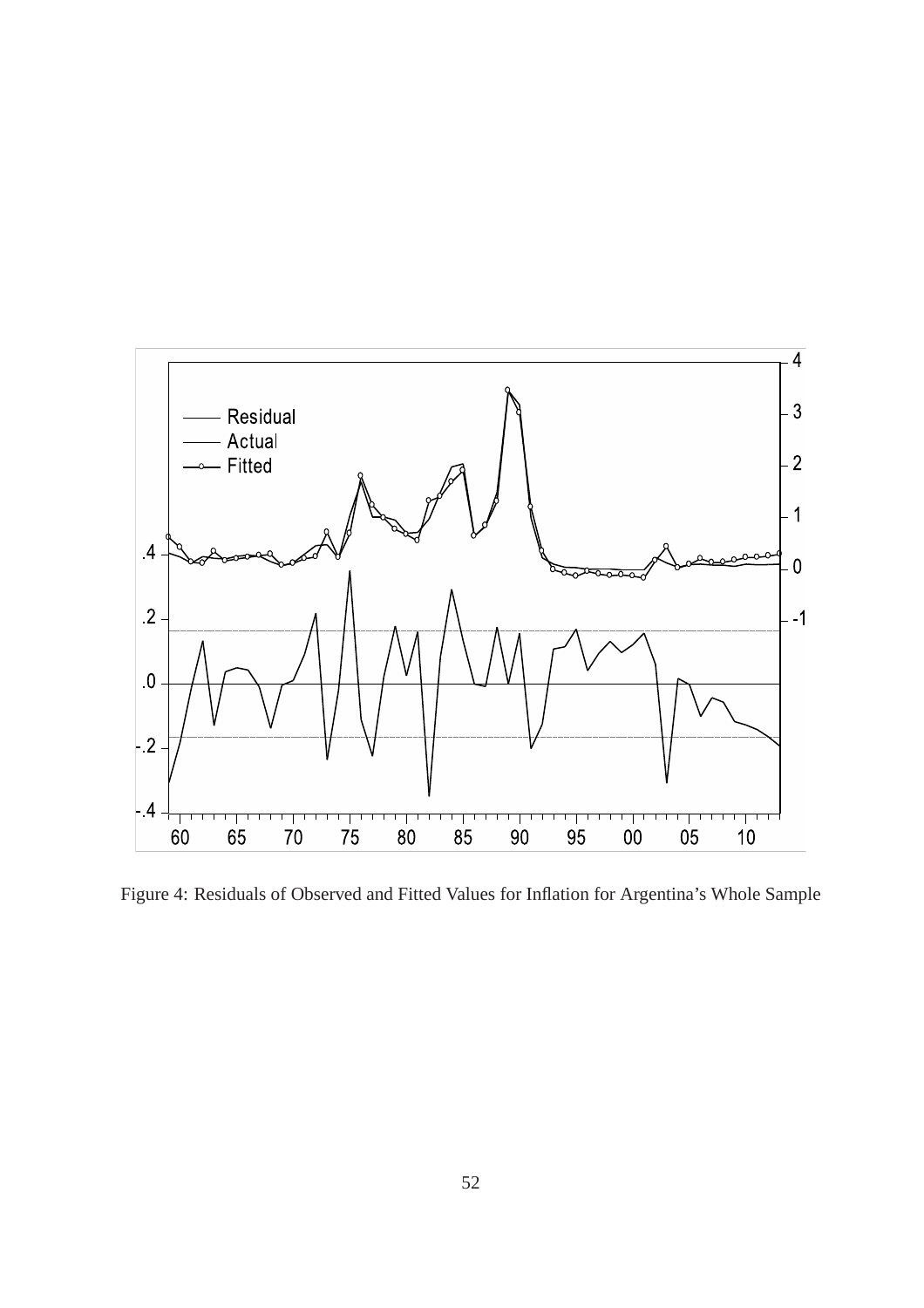

Figure 5: Residuals of Observed and Fitted Values for Inflation at the End of Venezuela's Regime 1